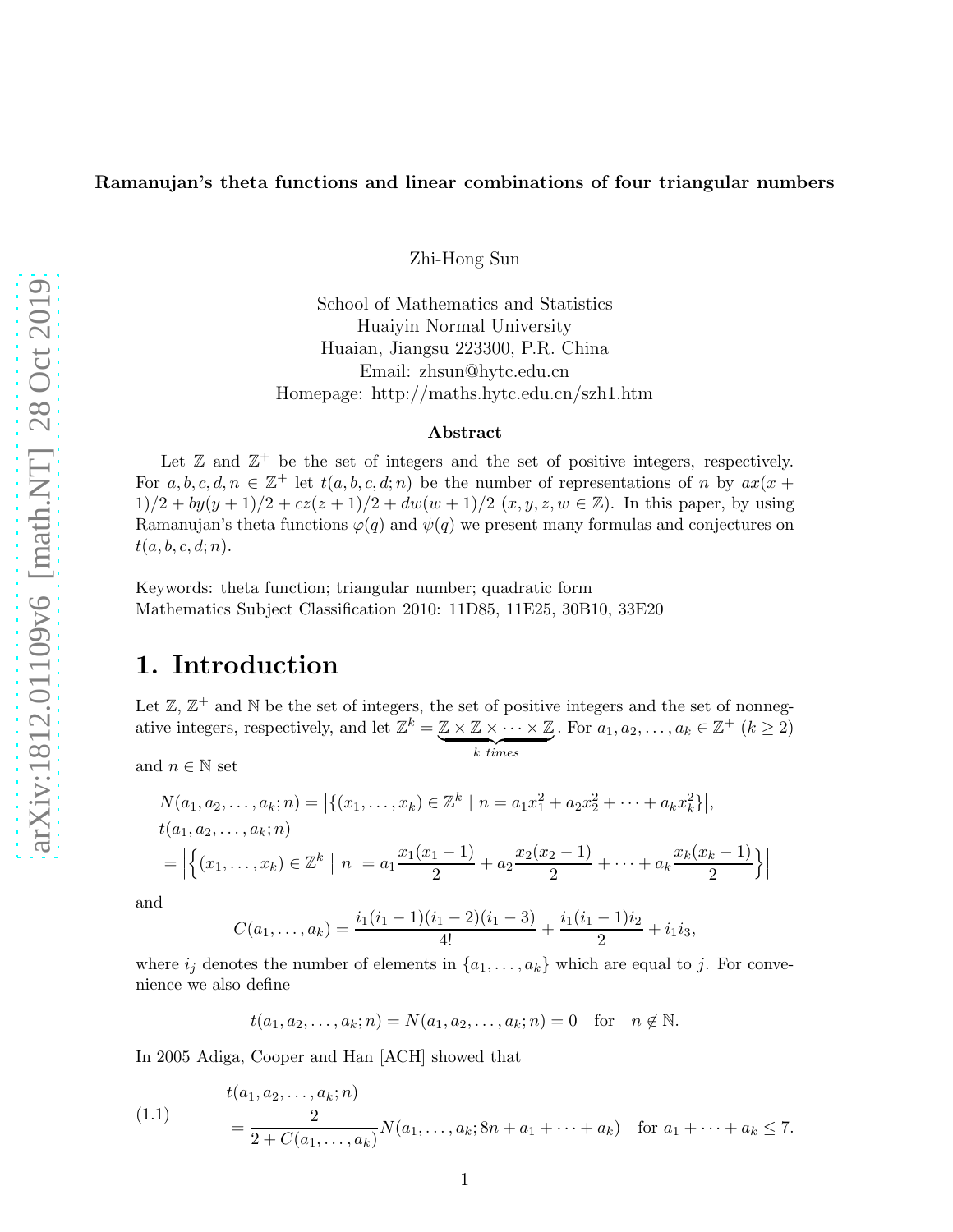In 2008 Baruah, Cooper and Hirschhorn [BCH] proved that

(1.2) 
$$
t(a_1, a_2,..., a_k; n)
$$

$$
= \frac{2}{2 + C(a_1,..., a_k)} (N(a_1,..., a_k; 8n + 8) - N(a_1,..., a_k; 2n + 2))
$$
  
for  $a_1 + \cdots + a_k = 8$ .

Ramanujan's theta functions  $\varphi(q)$  and  $\psi(q)$  are defined by

$$
\varphi(q) = \sum_{n = -\infty}^{\infty} q^{n^2} = 1 + 2 \sum_{n = 1}^{\infty} q^{n^2} \quad \text{and} \quad \psi(q) = \sum_{n = 0}^{\infty} q^{n(n+1)/2} \ (|q| < 1).
$$

It is evident that for positive integers  $a_1, \ldots, a_k$  and  $|q| < 1$ ,

(1.3) 
$$
\sum_{n=0}^{\infty} N(a_1,\ldots,a_k;n)q^n = \varphi(q^{a_1})\cdots\varphi(q^{a_k}),
$$

(1.4) 
$$
\sum_{n=0}^{\infty} t(a_1, \dots, a_k; n) q^n = 2^k \psi(q^{a_1}) \cdots \psi(q^{a_k}).
$$

There are many identities involving  $\varphi(q)$  and  $\psi(q)$ . From [BCH, Lemma 4.1] or [Be] we know that for  $|q| < 1$ ,

(1.5) 
$$
\psi(q)^2 = \varphi(q)\psi(q^2),
$$

(1.6) 
$$
\varphi(q) = \varphi(q^4) + 2q\psi(q^8) = \varphi(q^{16}) + 2q^4\psi(q^{32}) + 2q\psi(q^8),
$$

(1.7) 
$$
\varphi(q)^2 = \varphi(q^2)^2 + 4q\psi(q^4)^2 = \varphi(q^4)^2 + 4q^2\psi(q^8)^2 + 4q\psi(q^4)^2,
$$

(1.8) 
$$
\psi(q)\psi(q^3) = \varphi(q^6)\psi(q^4) + q\varphi(q^2)\psi(q^{12}).
$$

By [S1, Lemma 2.4],

(1.9) 
$$
\varphi(q)^2 = \varphi(q^8)^2 + 4q^4\psi(q^{16})^2 + 4q^2\psi(q^8)^2 + 4q\varphi(q^{16})\psi(q^8) + 8q^5\psi(q^8)\psi(q^{32}).
$$

By [S1, Lemma 2.3], for  $|q| < 1$  we have (1.10)

$$
\varphi(q)\varphi(q^3) = \varphi(q^{16})\varphi(q^{48}) + 4q^{16}\psi(q^{32})\psi(q^{96}) + 2q\varphi(q^{48})\psi(q^8) + 2q^3\varphi(q^{16})\psi(q^{24}) + 6q^4\psi(q^8)\psi(q^{24}) + 4q^{13}\psi(q^8)\psi(q^{96}) + 4q^7\psi(q^{24})\psi(q^{32}).
$$

Let  $a, b, c, d, n \in \mathbb{Z}^+$ . From 1859 to 1866 Liouville made about 90 conjectures on  $N(a, b, c, d; n)$  in a series of papers. Most conjectures of Liouville have been proved. See Cooper's survey paper [C], Dickson's historical comments [D] and Williams' book [W]. Recently, some connections between  $t(a, b, c, d; n)$  and  $N(a, b, c, d; 8n + a + b + c + d)$  have been found. See [ACH,BCH,S1,S3,WS2]. More recently Yao [Y] confirmed some conjectures posed by the author in [S1]. We also note that the evaluations of  $t(a, b, c, d; n)$  $(a+b+c+d \geq 8)$  have been given for some special values of  $(a, b, c, d)$ . In [C] Cooper determined  $t(a, b, c, d; n)$  for  $(a, b, c, d) = (1, 3, 3, 3), (1, 2, 2, 3), (1, 3, 6, 6), (1, 3, 4, 4), (1, 1, 2, 6),$  $(1, 3, 12, 12)$ , in [WS1] Wang and Sun determined  $t(a, b, c, d; n)$  for  $(a, b, c, d) = (1, 2, 2, 4)$ ,  $(1, 2, 4, 4), (1, 1, 4, 4), (1, 4, 4, 4), (1, 3, 3, 9), (1, 1, 9, 9), (1, 9, 9, 9), (1, 1, 1, 9), (1, 3, 9, 9),$  $(1, 1, 3, 9)$ , in [WS2] Wang and Sun determined  $t(a, b, c, d; n)$  for  $(a, b, c, d) = (1, 1, 2, 8)$ ,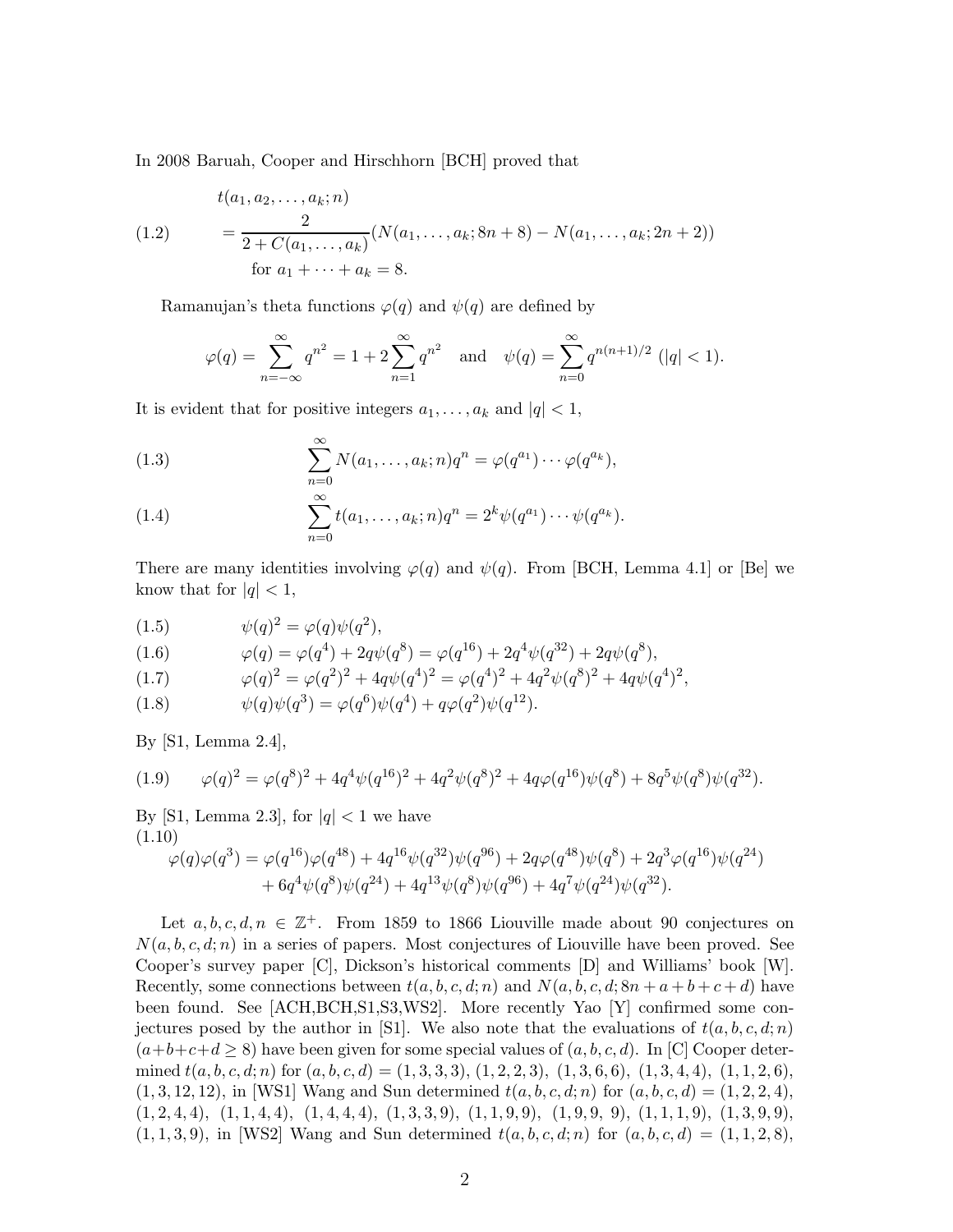$(1, 1, 2, 16), (1, 2, 3, 6), (1, 3, 4, 12), (1, 1, 3, 4), (1, 1, 5, 5), (1, 5, 5, 5), (1, 3, 3, 12), (1, 1, 1, 12),$  $(1, 1, 3, 12), (1, 3, 3, 4),$  in [S1] Sun determined  $t(a, b, c, d; n)$  for  $(a, b, c, d) = (1, 3, 3, 6),$  $(1, 1, 8, 8), (1, 1, 4, 8).$  In [S1] the author stated that for odd a,

$$
t(a, a, 2a, 4b; 4n + 3a) = 4t(a, 2a, 4a, b; n), \quad t(a, a, 6a, 4b; 4n + 3a) = 2t(a, a, 6a, b; n),
$$
  

$$
t(a, a, 8a, 2b; 2n) = t(a, 2a, 2a, b; n), \quad t(a, a, 8a, 2b; 2n + a) = 2t(a, 4a, 4a, b; n).
$$

In Section 2, using theta function identities we establish new general results for  $t(a, b, c, d; n)$ . Let  $a, b, n \in \mathbb{Z}^+$  and  $k \in \mathbb{N}$ . We show that for odd integers a and b,

$$
t(a, 2a, 2a, 2b; n) = \frac{1}{2}N(a, a, 4a, 2b; 8n + 5a + 2b),
$$
  
\n
$$
t(a, 3a, 3a, 2b; n) = N(3a, 3a, 4a, 2b; 8n + 7a + 2b),
$$
  
\n
$$
t(a, a, 2a, b; n) = 2N(a, 4a, 8a, b; 8n + 4a + b) \text{ for } a \equiv -b \pmod{4},
$$
  
\n
$$
t(2a, 2a, 3a, b; n) = \frac{1}{3}N(a, 3a, 16a, 4b; 32n + 28a + 4b) \text{ for } a \equiv -b \pmod{4},
$$
  
\n
$$
t(a, 6a, 6a, b; n) = \frac{1}{3}N(a, 3a, 48a, 4b; 32n + 52a + 4b) \text{ for } a \equiv b \pmod{4},
$$
  
\n
$$
t(a, 3a, b, 3b; n) = 4N(a, 3a, b, 3b; 2n + a + b) \text{ for } n \equiv (a - b)/2 \pmod{2}.
$$

For  $a, b \in \mathbb{Z}^+$  let  $(a, b)$  be the greatest common divisor of a and b. For an odd prime p and  $a \in \mathbb{Z}$  let  $(\frac{a}{p})$  be the Legendre symbol. Suppose that  $a, b, n \in \mathbb{Z}^+$ ,  $(a, b) = 1, b \neq 0, -a$ (mod 4) and there is an odd prime divisor p of b such that  $\left(\frac{a(8n+9a)}{p}\right) = -1$ . We prove that

$$
t(a, 4a, 4a, b; n) = \frac{1}{2}N(a, 4a, 4a, b; 8n + 9a + b).
$$

In Section 3, using theta function identities we establish 31 transformation formulas for  $t(a, b, c, d; n)$ . As typical examples, for  $a, b, c, n \in \mathbb{Z}^+$  with  $2 \nmid a$  we have

$$
t(a, a, 2b, 2c; 2n + a) = 2t(a, 4a, b, c; n),
$$
  
\n
$$
t(a, 3a, 4b, 4c; 4n + 3a) = 2t(3a, 4a, b, c; n),
$$
  
\n
$$
t(a, 3a, 4b, 4c; 4n + 6a) = 2t(a, 12a, b, c; n),
$$
  
\n
$$
t(a, 7a, 2b, 2c; 2n + a) = t(a, 7a, b, c; n),
$$
  
\n
$$
t(3a, 5a, 2b, 2c; 2n + 3a) = t(a, 15a, b, c; n),
$$
  
\n
$$
t(a, 15a, 2b, 2c; 2n) = t(3a, 5a, b, c; n),
$$
  
\n
$$
t(a, a, 6a, 8b; 8n + 6a) = 4t(2a, 2a, 3a, b; n),
$$
  
\n
$$
t(2a, 3a, 3a, 8b; 8n + 12a) = 4t(a, 6a, 6a, b; n).
$$

In Section 4, we completely determine  $t(2, 3, 3, 8; n)$ ,  $t(1, 1, 6, 24; n)$  and  $t(1, 1, 6, 8; n)$  for any positive integer n. In Section 5 we prove some special relations between  $t(a, b, c, d; n)$ and  $N(a, b, c, d; n)$ , and pose many challenging conjectures based on calculations on Maple.

## 2. New general formulas for  $t(a, b, c, d; n)$

In this section we present several general formulas for  $t(a, b, c, d; n)$ , which were found by calculations on Maple and proved by using Ramanujan's theta functions.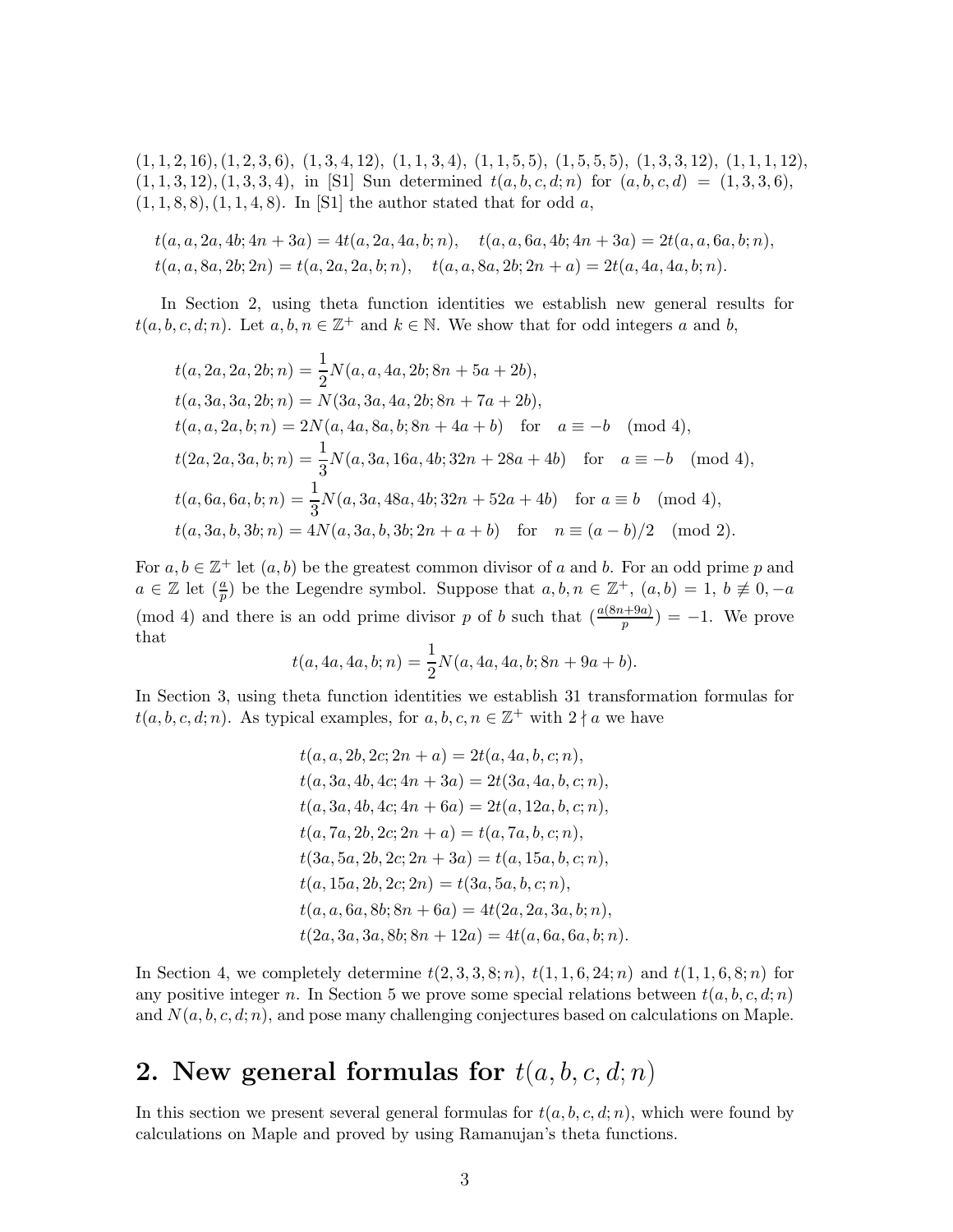**Theorem 2.1.** Let  $a, b \in \mathbb{Z}^+$  with  $2 \nmid ab$ . For  $n = 0, 1, 2, ...$  we have

$$
t(a, 2a, 2a, 2b; n) = \frac{1}{2}N(a, a, 4a, 2b; 8n + 5a + 2b).
$$

Proof. By (1.6) and (1.9),

$$
\sum_{n=0}^{\infty} N(a, a, 4a, 2b; n) q^n
$$
\n
$$
= \varphi(q^{a})^2 \varphi(q^{4a}) \varphi(q^{2b})
$$
\n
$$
= (\varphi(q^{8a})^2 + 4q^{4a} \psi(q^{16a})^2 + 4q^{2a} \psi(q^{8a})^2 + 4q^{a} \varphi(q^{16a}) \psi(q^{8a}) + 8q^{5a} \psi(q^{8a}) \psi(q^{32a}))
$$
\n
$$
\times (\varphi(q^{16a}) + 2q^{4a} \psi(q^{32a})) (\varphi(q^{8b}) + 2q^{2b} \psi(q^{16b})).
$$

Collecting the terms of the form  $q^{8n+5a+2b}$  we get

$$
\sum_{n=0}^{\infty} N(a, a, 4a, 2b; 8n + 5a + 2b)q^{8n+5a+2b}
$$
  
=  $8q^{5a}\psi(q^{8a})\psi(q^{32a}) \cdot \varphi(q^{16a}) \cdot 2q^{2b}\psi(q^{16b})$   
+  $4q^{a}\varphi(q^{16a})\psi(q^{8a}) \cdot 2q^{4a}\psi(q^{32a}) \cdot 2q^{2b}\psi(q^{16b})$   
=  $32q^{5a+2b}\psi(q^{8a})\psi(q^{16b})\varphi(q^{16a})\psi(q^{32a}) = 32q^{5a+2b}\psi(q^{8a})\psi(q^{16a})^2\psi(q^{16b}).$ 

Therefore,

$$
\sum_{n=0}^{\infty} N(a, a, 4a, 2b; 8n + 5a + 2b)q^{n}
$$
  
=  $32\psi(q^{a})\psi(q^{2b})\varphi(q^{2a})\psi(q^{4a}) = 2\sum_{n=0}^{\infty} t(a, 2a, 4a, 2b; n)q^{n}$ .

Hence the result follows.

**Theorem 2.2.** Let  $a, b \in \mathbb{Z}^+$  with  $ab \equiv -1 \pmod{4}$ . For  $n \in \mathbb{Z}^+$  we have

$$
t(a, a, 2a, b; n) = 2N(a, 4a, 8a, b; 8n + 4a + b).
$$

Proof. It is clear that

$$
\sum_{n=0}^{\infty} N(a, 4a, 8a, b; n)q^n = \varphi(q^a)\varphi(q^b)\varphi(q^{4a})\varphi(q^{8a})
$$
  
=  $(\varphi(q^{16a}) + 2q^{4a}\psi(q^{32a}) + 2q^a\psi(q^{8a}))(\varphi(q^{16b}) + 2q^{4b}\psi(q^{32b}) + 2q^b\psi(q^{8b}))$   
 $\times (\varphi(q^{16a}) + 2q^{4a}\psi(q^{32a}))\varphi(q^{8a}).$ 

Thus,

$$
\sum_{n=0}^{\infty} N(a, 4a, 8a, b; 8n + 4a + b)q^{8n + 4a + b}
$$
  
=  $2q^{b}\psi(q^{8b})(\varphi(q^{16a}) \cdot 2q^{4a}\psi(q^{32a}) + 2q^{4a}\psi(q^{32a}) \cdot \varphi(q^{16a}))\varphi(q^{8a})$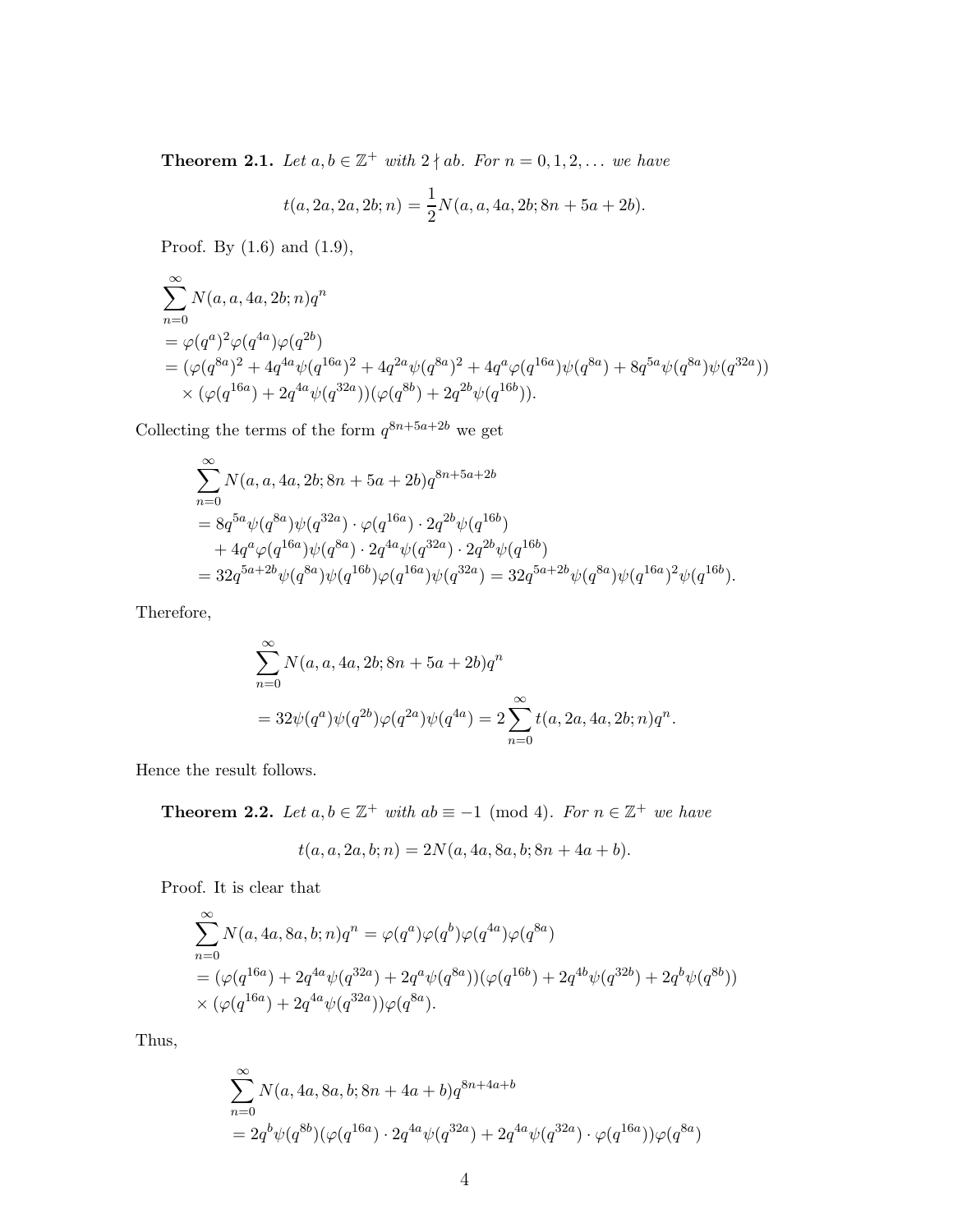and so

$$
\sum_{n=0}^{\infty} N(a, 4a, 8a, b; 8n + 4a + b)q^{n}
$$
  
=  $8\psi(q^{b})\varphi(q^{2a})\psi(q^{4a})\varphi(q^{a}) = 8\psi(q^{b})\psi(q^{2a})^{2}\varphi(q^{a}) = 8\psi(q^{a})^{2}\psi(q^{2a})\psi(q^{b})$   
=  $\frac{1}{2}\sum_{n=0}^{\infty} t(a, a, 2a, b; n)q^{n}$ .

This yields the result.

Corollary 2.1. Suppose  $a, b, n \in \mathbb{Z}^+$  and  $ab \equiv -1 \pmod{4}$ . Then

$$
3N(a, 4a, 8a, b; 8n + 4a + b) = N(a, a, 2a, b; 8n + 4a + b) - N(a, a, 2a, 4b; 8n + 4a + b).
$$

Proof. From [S3, Theorem 3.1] we know that

$$
t(a, a, 2a, b; n) = \frac{2}{3}(N(a, a, 2a, b; 8n + 4a + b) - N(a, a, 2a, 4b; 8n + 4a + b)).
$$

This together with Theorem 2.2 yields the result.

Corollary 2.2. Suppose that  $n \in \{0, 1, 2, \ldots\}$ . Then

$$
N(1,3,4,8;8n+7) = \frac{1}{5}N(1,1,2,3;8n+7).
$$

Proof. By Theorem 2.2,  $t(1, 1, 2, 3; n) = 2N(1, 4, 8, 3; 8n+7)$ . By [ACH],  $t(1, 1, 2, 3; n) =$  $\frac{2}{5}N(1, 1, 2, 3; 8n + 7)$ . Thus the result follows.

**Theorem 2.3.** Let  $a, b \in \mathbb{Z}^+$  with  $2 \nmid ab$ . For  $n \in \mathbb{Z}^+$  we have

$$
t(a, 3a, 3a, 2b; n) = N(3a, 3a, 4a, 2b; 8n + 7a + 2b).
$$

Proof. Clearly,

$$
\sum_{n=0}^{\infty} N(3a, 3a, 4a, 2b; n)q^{n} = \varphi(q^{3a})^{2} \varphi(q^{4a}) \varphi(q^{2b})
$$
  
=  $(\varphi(q^{12a})^{2} + 4q^{6a} \psi(q^{24a})^{2} + 4q^{3a} \psi(q^{12a})^{2}) (\varphi(q^{8b}) + 2q^{2b} \psi(q^{16b})) \varphi(q^{4a}).$ 

Thus,

$$
\sum_{n=0}^{\infty} N(3a, 3a, 4a, 2b; 4n + 3a + 2b)q^{4n+3a+2b}
$$
  
=  $4q^{3a}\psi(q^{12a})^2 \cdot 2q^{2b}\psi(q^{16b}) \cdot \varphi(q^{4a}) = 8q^{3a+2b}\varphi(q^{4a})\psi(q^{12a})^2\psi(q^{16b})$ 

and so

$$
\sum_{n=0}^{\infty} N(3a, 3a, 4a, 2b; 4n + 3a + 2b)q^{n} = 8\varphi(q^{a})\psi(q^{3a})^{2}\psi(q^{4b}) = 8\varphi(q^{a})\varphi(q^{3a})\psi(q^{6a})\psi(q^{4b}).
$$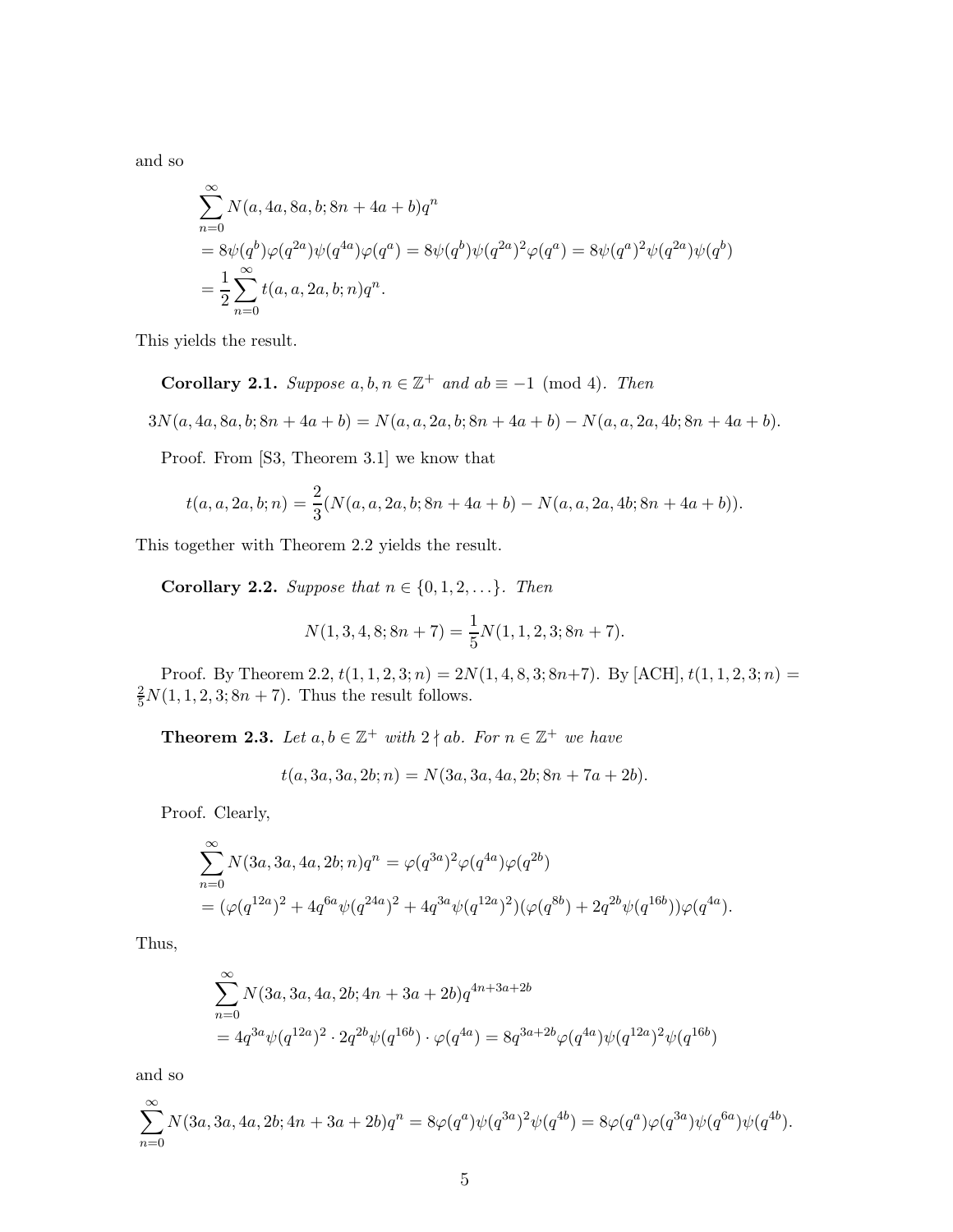Applying  $(1.6)$  and  $(1.8)$  we see that

$$
\begin{split} &\sum_{n=0}^{\infty} N(3a,3a,4a,2b;4n+3a+2b)q^n\\ &= 8(\varphi(q^{4a})+2q^{a}\psi(q^{8a}))(\varphi(q^{12a})+2q^{3a}\psi(q^{24a}))\psi(q^{6a})\psi(q^{4b})\\ &= 8(\varphi(q^{4a})\varphi(q^{12a})+4q^{4a}\psi(q^{8a})\psi(q^{24a})+2q^{a}\psi(q^{2a})\psi(q^{6a}))\psi(q^{6a})\psi(q^{4b}). \end{split}
$$

Hence

$$
\sum_{n=0}^{\infty} N(3a, 3a, 4a, 2b; 4(2n + a) + 3a + 2b)q^{2n + a} = 16q^{a}\psi(q^{2a})\psi(q^{6a})^{2}\psi(q^{4b})
$$

and so

$$
\sum_{n=0}^{\infty} N(3a, 3a, 4a, 2b; 8n + 7a + 2b)q^{n} = 16\psi(q^{a})\psi(q^{3a})^{2}\psi(q^{2b}) = \sum_{n=0}^{\infty} t(a, 3a, 3a, 2b; n)q^{n},
$$

which gives the result.

Corollary 2.3. Suppose  $n \in \mathbb{Z}^+$ . Then

$$
N(3,3,4,6;8n+13) = 2N(1,3,12,24;8n+13) = \frac{2}{5}N(1,3,3,6;8n+13).
$$

Proof. By Theorem 2.3,  $t(1,3,3,6;n) = N(3,3,4,6; 8n + 13)$ . By Theorem 2.2,  $t(1, 3, 3, 6; n) = 2N(1, 3, 12, 24; 8n+13)$ . By [S1, Theorem 2.10],  $t(1, 3, 3, 6; n) = \frac{2}{5}N(1, 3, 3, 6;$  $8n + 13$ . Thus, the result follows.

Corollary 2.4. Suppose  $a, b, n \in \mathbb{Z}^+$  and  $2 \nmid ab$ . Then

(i) 
$$
N(3a, 4a, 12a, 2b; 8n + 7a + 2b) = \frac{1}{2}N(3a, 3a, 4a, 2b; 8n + 7a + 2b),
$$

(ii) 
$$
N(a, 3a, 3a, 8b; 8n + 7a + 2b)
$$

$$
= N(a, 3a, 3a, 2b; 8n + 7a + 2b) - 2N(3a, 3a, 4a, 2b; 8n + 7a + 2b),
$$

(iii)  $N(a, 3a, 12a, 2b; 8n + 7a + 2b)$ 

$$
= N(a, 3a, 3a, 2b; 8n + 7a + 2b) - \frac{3}{2}N(3a, 3a, 4a, 2b; 8n + 7a + 2b).
$$

Proof. By [S3, Corollary 4.2],  $t(a, 3a, 3a, 2b; n) = 2N(4a, 12a, 3a, 2b; 8n + 7a + 2b)$ . This together with Theorem 2.3 proves (i). By [S3,Theorem 3.1] and Theorem 2.3,

$$
N(a, 3a, 3a, 2b; 8n + 7a + 2b) - N(a, 3a, 3a, 8b; 8n + 7a + 2b)
$$
  
=  $2t(a, 3a, 3a, 2b; n) = 2N(3a, 3a, 4a, 2b; 8n + 7a + 2b)$ .

This yields (ii). By [S3, Theorem 4.5] and Theorem 2.3,

$$
\frac{2}{3}(N(a,3a,3a,2b;8n+7a+2b)-N(a,3a,12a,2b;8n+7a+2b))
$$
  
=  $t(a,3a,3a,2b;n) = N(3a,3a,4a,2b;8n+7a+2b),$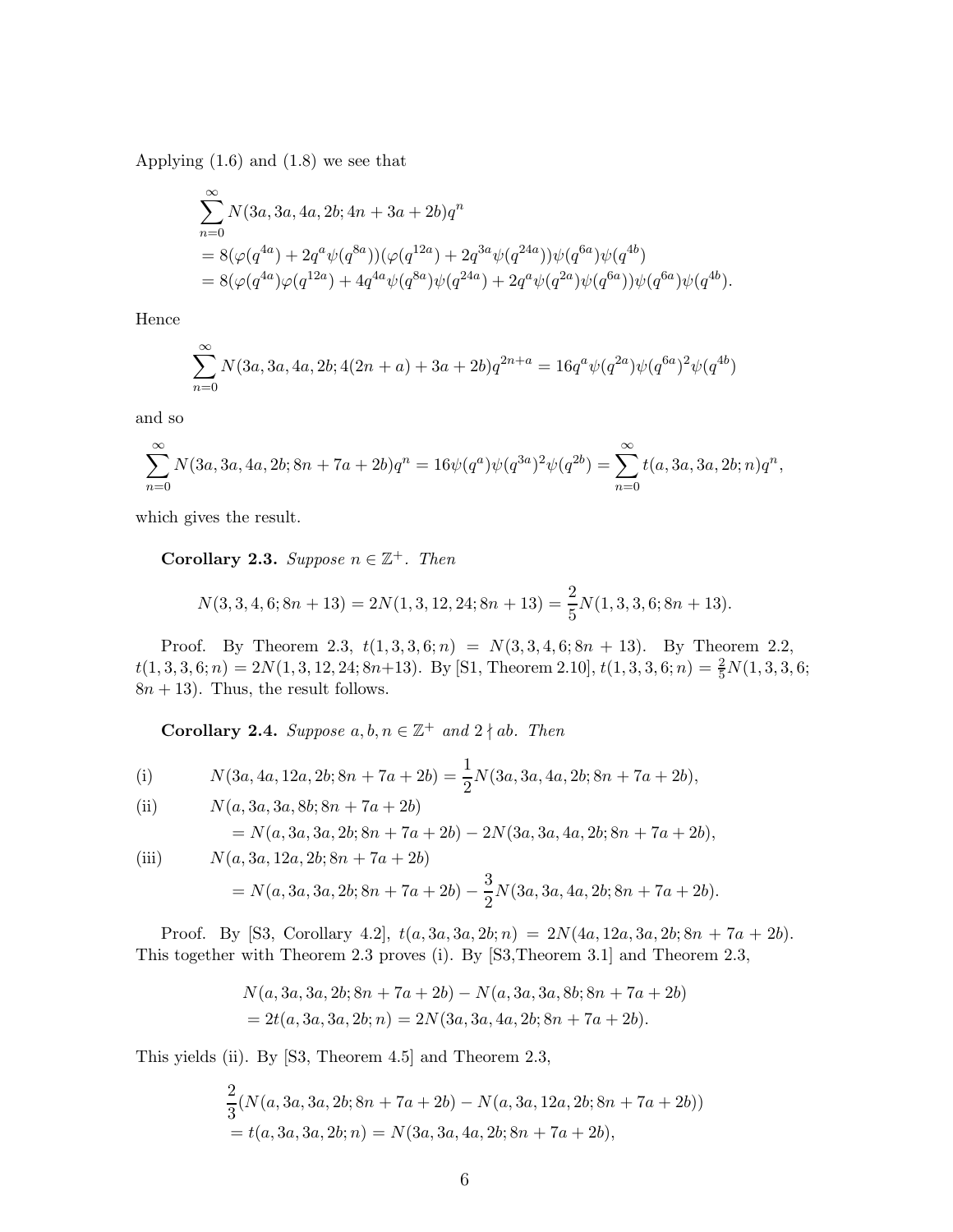which yields part(iii). Hence the theorem is proved.

**Theorem 2.4.** Let  $a, b, n \in \mathbb{Z}^+$  with  $2 \nmid ab$ . For  $n \in \mathbb{Z}^+$  with  $n \equiv \frac{a-b}{2}$  $\frac{-b}{2} \pmod{2}$  we have

$$
t(a, 3a, b, 3b; n) = 4N(a, 3a, b, 3b; 2n + a + b).
$$

Proof. Clearly,

$$
\sum_{n=0}^{\infty} t(a, 3a, b, 3b; n)q^n = 16\psi(q^a)\psi(q^{3a})\psi(q^b)\psi(q^{3b})
$$
  
=  $16(\varphi(q^{6a})\psi(q^{4a}) + q^a\varphi(q^{2a})\psi(q^{12a}))(\varphi(q^{6b})\psi(q^{4b}) + q^b\varphi(q^{2b})\psi(q^{12b})).$ 

Thus,

$$
\sum_{n=0}^{\infty} t(a, 3a, b, 3b; 2n)q^{2n}
$$
  
=  $16\varphi(q^{6a})\psi(q^{4a})\varphi(q^{6b})\psi(q^{4b}) + 16q^{a+b}\varphi(q^{2a})\psi(q^{12a})\varphi(q^{2b})\psi(q^{12b})$ 

and

$$
\begin{aligned} &\sum_{n=0}^{\infty} t(a,3a,b,3b;2n+1)q^{2n+1} \\ &= 16q^a \varphi(q^{2a}) \psi(q^{12a}) \varphi(q^{6b}) \psi(q^{4b}) + 16q^b \varphi(q^{6a}) \psi(q^{4a}) \varphi(q^{2b}) \psi(q^{12b}). \end{aligned}
$$

Therefore,

(2.1) 
$$
\sum_{n=0}^{\infty} t(a, 3a, b, 3b; 2n)q^n
$$

$$
= 16\varphi(q^{3a})\psi(q^{2a})\varphi(q^{3b})\psi(q^{2b}) + 16q^{\frac{a+b}{2}}\varphi(q^{a})\psi(q^{6a})\varphi(q^{b})\psi(q^{6b})
$$

and

(2.2) 
$$
\sum_{n=0}^{\infty} t(a, 3a, b, 3b; 2n + 1)q^{n}
$$

$$
= 16q^{\frac{a-1}{2}}\varphi(q^{a})\psi(q^{6a})\varphi(q^{3b})\psi(q^{2b}) + 16q^{\frac{b-1}{2}}\varphi(q^{3a})\psi(q^{2a})\varphi(q^{b})\psi(q^{6b}).
$$

On the other hand,

$$
\begin{split} &\sum_{n=0}^{\infty} N(a,3a,b,3b;n)q^n = \varphi(q^a)\varphi(q^{3a})\varphi(q^b)\varphi(q^{3b})\\ &= (\varphi(q^{4a})+2q^a\psi(q^{8a}))(\varphi(q^{12a})+2q^{3a}\psi(q^{24a}))\\ &\times (\varphi(q^{4b})+2q^b\psi(q^{8b}))(\varphi(q^{12b})+2q^{3b}\psi(q^{24b})). \end{split}
$$

Collecting the terms of the form  $q^{4n+2}$  yields for  $a \equiv -b \pmod{4}$ ,

$$
\sum_{n=0}^{\infty} N(a, 3a, b, 3b; 4n+2)q^{4n+2}
$$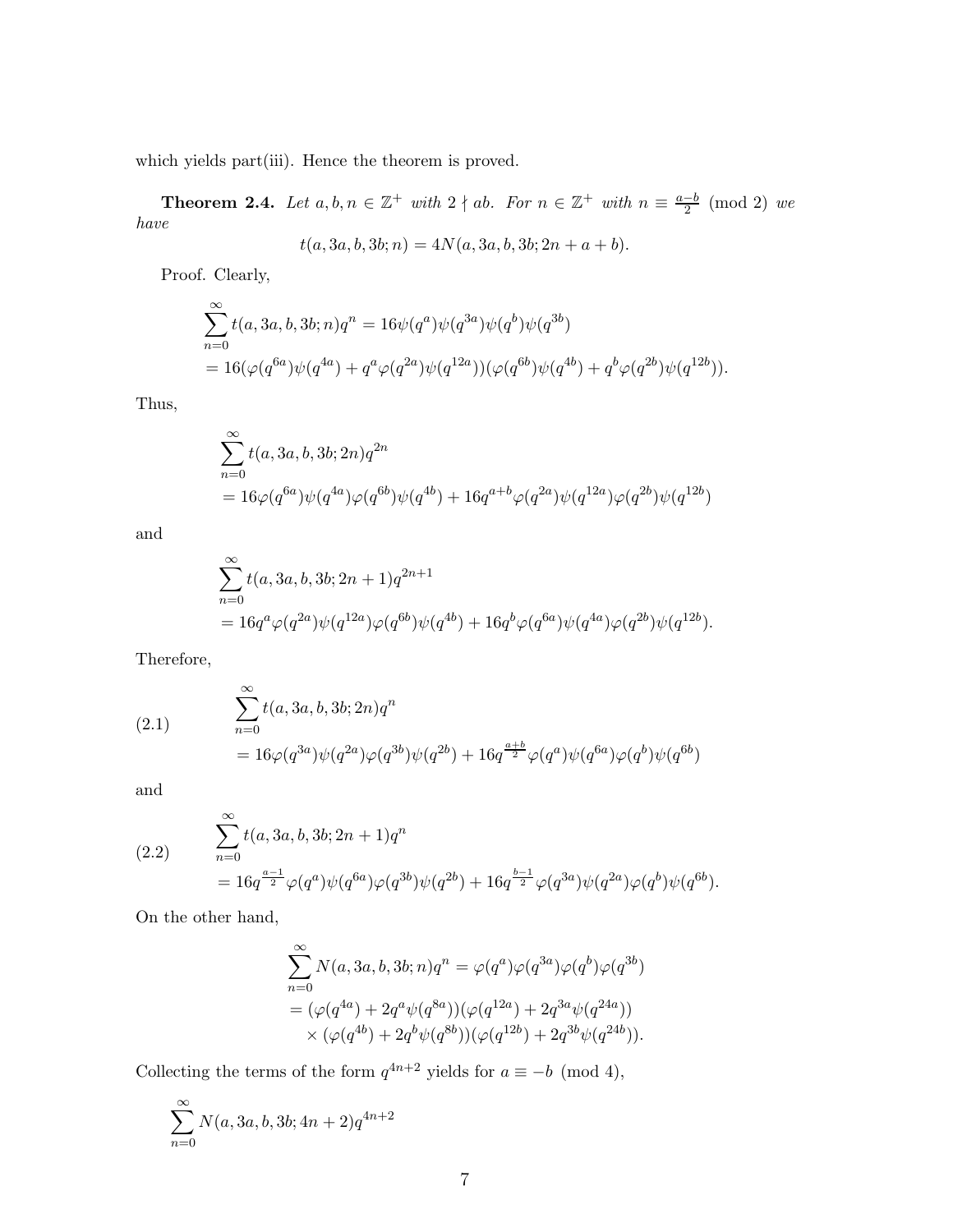$$
= 2q^{a}\psi(q^{8a}) \cdot \varphi(q^{12a}) \cdot \varphi(q^{4b}) \cdot 2q^{3b}\psi(q^{24b}) + 2q^{b}\psi(q^{8b}) \cdot \varphi(q^{12b}) \cdot \varphi(q^{4a}) \cdot 2q^{3a}\psi(q^{24a}) = 4q^{a+b+2}(q^{2b-2}\varphi(q^{4b})\psi(q^{24b})\psi(q^{8a})\varphi(q^{12a}) + q^{2a-2}\varphi(q^{4a})\psi(q^{24a})\psi(q^{8b})\varphi(q^{12b})).
$$

Hence

(2.3)  
\n
$$
\sum_{n=0}^{\infty} N(a, 3a, b, 3b; 4n + 2)q^n
$$
\n
$$
= 4q^{\frac{a+b}{4}}(q^{\frac{b-1}{2}}\varphi(q^b)\psi(q^{6b})\psi(q^{2a})\varphi(q^{3a}) + q^{\frac{a-1}{2}}\varphi(q^a)\psi(q^{6a})\psi(q^{2b})\varphi(q^{3b})).
$$

Similarly, for  $a \equiv b \pmod{4}$  we have

$$
\sum_{n=0}^{\infty} N(a, 3a, b, 3b; 4n + 2)q^{4n+2}
$$
\n
$$
= 2q^{a}\psi(q^{8a}) \cdot \varphi(q^{12a}) \cdot 2q^{b}\psi(q^{8b}) \cdot \varphi(q^{12b}) + \varphi(q^{4a}) \cdot 2q^{3a}\psi(q^{24a}) \cdot \varphi(q^{4b}) \cdot 2q^{3b}\psi(q^{24b})
$$
\n
$$
= 4q^{a+b}(\varphi(q^{12a})\varphi(q^{12b})\psi(q^{8a})\psi(q^{8b}) + q^{2a+2b}\varphi(q^{4a})\varphi(q^{4b})\psi(q^{24a})\psi(q^{24b}))
$$

and so

(2.4) 
$$
\sum_{n=0}^{\infty} N(a, 3a, b, 3b; 4n + 2)q^{n}
$$

$$
= 4q^{\frac{a+b-2}{4}} (\varphi(q^{3a})\varphi(q^{3b})\psi(q^{2a})\psi(q^{2b}) + q^{\frac{a+b}{2}}\varphi(q^{a})\varphi(q^{b})\psi(q^{6a})\psi(q^{6b})).
$$

For  $a \equiv -b \pmod{4}$  combining (2.2) with (2.3) gives

$$
\sum_{n=0}^{\infty} N(a, 3a, b, 3b; 4n + 2)q^{n} = \frac{4}{16} q^{\frac{a+b}{4}} \sum_{n=0}^{\infty} t(a, 3a, b, 3b; 2n + 1)q^{n}
$$

and so

$$
t(a,3a,b,3b;2n+1) = 4N(a,3a,b,3b;4n+2+a+b).
$$

For  $a \equiv b \pmod{4}$  combining (2.1) with (2.4) gives

$$
\sum_{n=0}^{\infty} N(a, 3a, b, 3b; 4n + 2)q^{n} = \frac{4}{16} q^{\frac{a+b-2}{4}} \sum_{n=0}^{\infty} t(a, 3a, b, 3b; 2n)q^{n}
$$

and so

$$
t(a, 3a, b, 3b; 2n) = 4N(a, 3a, b, 3b; 4n + a + b).
$$

This completes the proof.

**Theorem 2.5.** Let  $a, b \in \mathbb{Z}^+$  with  $ab \equiv -1 \pmod{4}$ . For  $n \in \mathbb{Z}^+$  we have

$$
t(2a, 2a, 3a, b; n) = \frac{1}{3}N(a, 3a, 16a, 4b; 32n + 28a + 4b).
$$

Proof. By (1.10),

$$
\sum_{n=0}^{\infty} N(a, 3a, 16a, 4b; n)q^n = \varphi(q^a)\varphi(q^{3a})\varphi(q^{16a})\varphi(q^{4b})
$$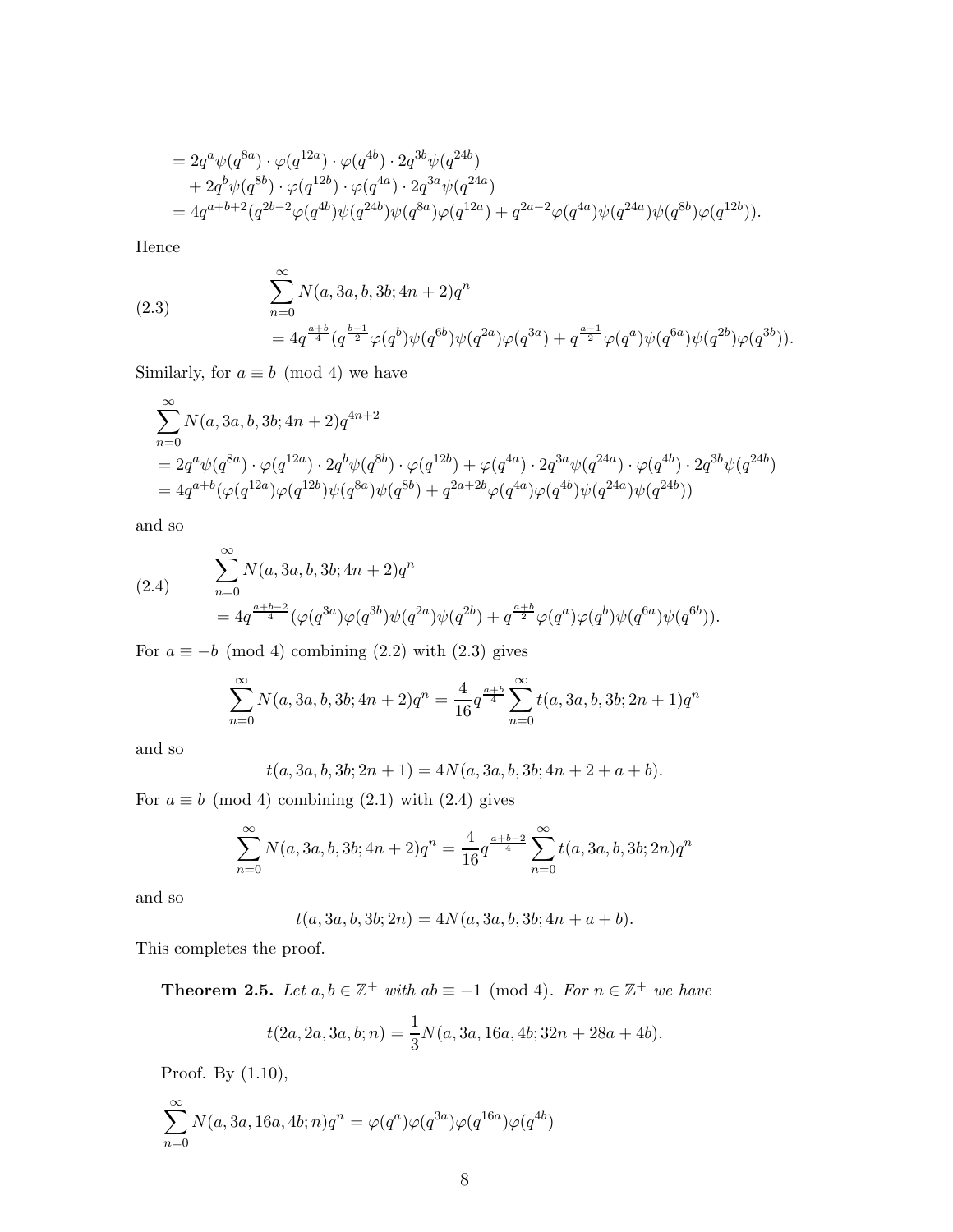$$
= (\varphi(q^{16a})\varphi(q^{48a}) + 4q^{16a}\psi(q^{32a})\psi(q^{96a}) + 2q^a\varphi(q^{48a})\psi(q^{8a}) + 2q^{3a}\varphi(q^{16a})\psi(q^{24a}) + 6q^{4a}\psi(q^{8a})\psi(q^{24a}) + 4q^{13a}\psi(q^{8a})\psi(q^{96a}) + 4q^{7a}\psi(q^{24a})\psi(q^{32a})) \times \varphi(q^{16a})(\varphi(q^{16b}) + 2q^{4b}\psi(q^{32b})).
$$

Collecting the terms of the form  $q^{8n}$  yields

$$
\sum_{n=0}^{\infty} N(a, 3a, 16a, 4b; 8n)q^{8n}
$$
  
=  $\varphi(q^{16a})^2 \varphi(q^{48a}) \varphi(q^{16b}) + 4q^{16a} \varphi(q^{16a}) \psi(q^{32a}) \psi(q^{96a}) \varphi(q^{16b})$   
+  $12q^{4a+4b} \varphi(q^{16a}) \psi(q^{8a}) \psi(q^{24a}) \psi(q^{32b})$ 

and so

$$
\begin{split} &\sum_{n=0}^{\infty} N(a,3a,16a,4b;8n)q^n\\ &=\varphi(q^{2a})^2\varphi(q^{6a})\varphi(q^{2b})+4q^{2a}\varphi(q^{2a})\psi(q^{4a})\psi(q^{12a})\varphi(q^{2b})\\ &+12q^{(a+b)/2}\varphi(q^{2a})\psi(q^{a})\psi(q^{3a})\psi(q^{4b})\\ &=\varphi(q^{2a})^2\varphi(q^{6a})\varphi(q^{2b})+4q^{2a}\varphi(q^{2a})\psi(q^{4a})\psi(q^{12a})\varphi(q^{2b})\\ &+12q^{(a+b)/2}\varphi(q^{2a})\psi(q^{4b})(\varphi(q^{6a})\psi(q^{4a})+q^{a}\varphi(q^{2a})\psi(q^{12a})). \end{split}
$$

Therefore

$$
\sum_{n=0}^{\infty} N(a, 3a, 16a, 4b; 8(2n+1))q^{2n+1} = 12q^{(a+b)/2+a} \varphi(q^{2a})^2 \psi(q^{12a}) \psi(q^{4b})
$$

and so

$$
\begin{split} &\sum_{n=0}^{\infty} N(a,3a,16a,4b;8(2n+1))q^n\\ &= 12q^{(a+b)/4+(a-1)/2}\varphi(q^a)^2\psi(q^{6a})\psi(q^{2b})\\ &= 12q^{(a+b)/4+(a-1)/2}(\varphi(q^{2a})^2+4q^a\psi(q^{4a})^2)\psi(q^{6a})\psi(q^{2b}). \end{split}
$$

This yields

$$
\sum_{n=0}^{\infty} N(a, 3a, 16a, 4b; 16n + 12a + 4b)q^{n} = 12\varphi(q^{2a})^{2}\psi(q^{6a})\psi(q^{2b}) + 48q^{a}\psi(q^{4a})^{2}\psi(q^{6a})\psi(q^{2b}).
$$

Hence

$$
\sum_{n=0}^{\infty} N(a, 3a, 16a, 4b; 32n + 12a + b)q^{2n} = 12\varphi(q^{2a})^2\psi(q^{6a})\psi(q^{2b}),
$$
  

$$
\sum_{n=0}^{\infty} N(a, 3a, 16a, 4b; 16(2n + 1) + 12a + 4b)q^{2n+1} = 48q^a\psi(q^{4a})^2\psi(q^{6a})\psi(q^{2b})
$$

and so

$$
\sum_{n=0}^{\infty} N(a, 3a, 16a, 4b; 32n + 12a + 4b)q^{n} = 12\varphi(q^{a})^{2}\psi(q^{3a})\psi(q^{b}),
$$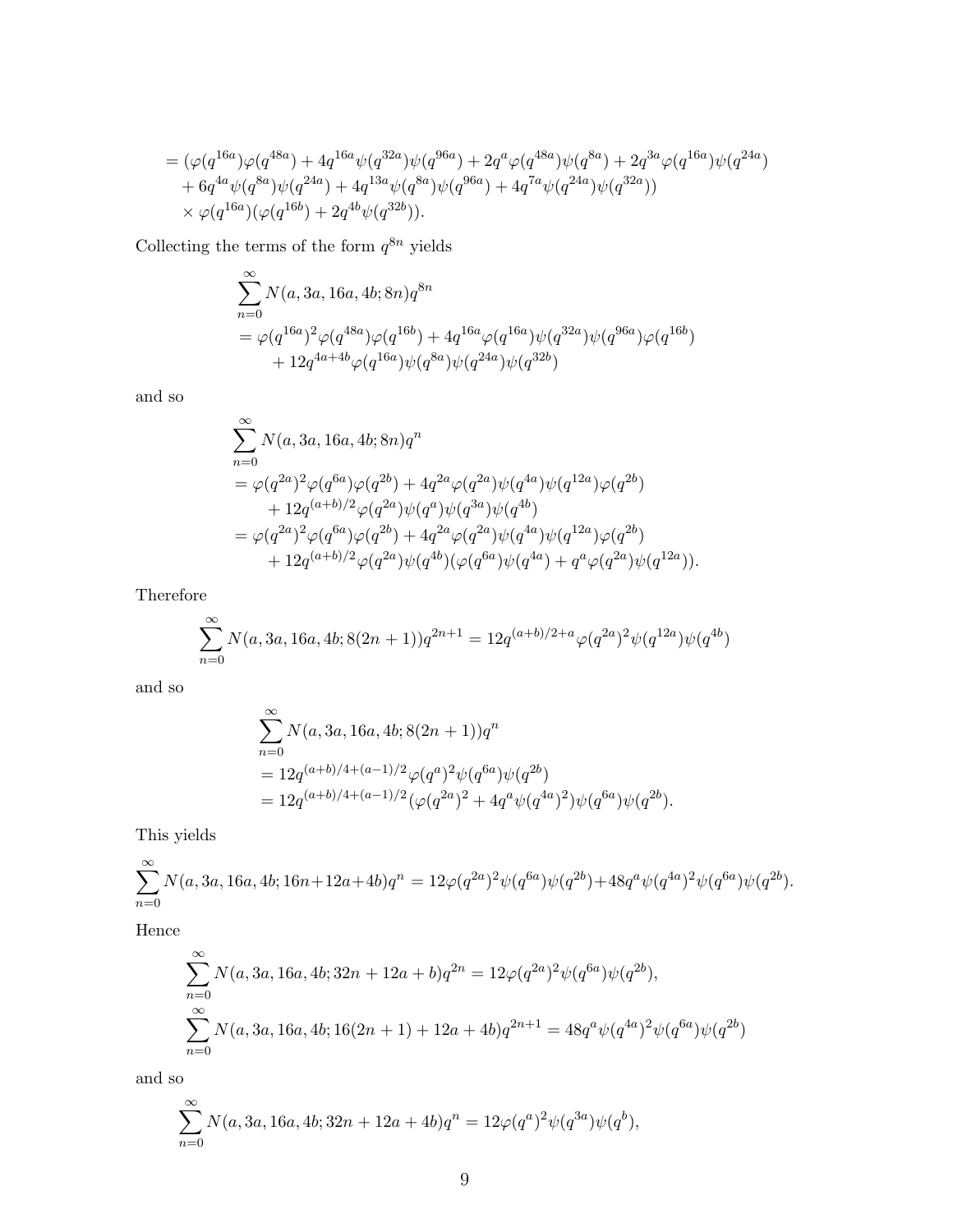$$
\sum_{n=0}^{\infty} N(a, 3a, 16a, 4b; 16(2n+1) + 12a + 4b)q^{n} = 48q^{(a-1)/2}\psi(q^{2a})^{2}\psi(q^{3a})\psi(q^{b}).
$$

Thus,

$$
\sum_{n=0}^{\infty} N(a, 3a, 16a, 4b; 32n + 28a + 4b)q^{n} = 48\psi(q^{2a})^{2}\psi(q^{3a})\psi(q^{b}).
$$

This yields

$$
N(a, 3a, 16a, 4b; 32n + 28a + 4b) = 3t(2a, 2a, 3a, b; n).
$$

Putting all the above together proves the theorem.

**Theorem 2.6.** Let  $a, b \in \mathbb{Z}^+$  with  $ab \equiv 1 \pmod{4}$ . For  $n \in \mathbb{Z}^+$  we have

$$
t(a, 6a, 6a, b; n) = \frac{1}{3}N(a, 3a, 48a, 4b; 32n + 52a + 4b).
$$

Proof. By (1.6),

$$
\sum_{n=0}^{\infty} N(a, 3a, 48a, 4b; n)q^{n} = \varphi(q^{a})\varphi(q^{3a})\varphi(q^{48a})\varphi(q^{4b})
$$
  
=  $(\varphi(q^{4a}) + 2q^{4a}\psi(q^{8a}))(\varphi(q^{12a}) + 2q^{12a}\psi(q^{24a}))\varphi(q^{48a})\varphi(q^{4b})$   
=  $(\varphi(q^{4a})\varphi(q^{12a}) + 4q^{4a}\psi(q^{8a})\psi(q^{24a}) + 2q^{a}(\varphi(q^{12a})\psi(q^{8a}) + q^{2a}\varphi(q^{4a})\psi(q^{24a})))$   
 $\times \varphi(q^{48a})\varphi(q^{4b}).$ 

Thus,

$$
\sum_{n=0}^{\infty} N(a, 3a, 48a, 4b; 4n)q^{4n} = (\varphi(q^{4a})\varphi(q^{12a}) + 4q^{4a}\psi(q^{8a})\psi(q^{24a}))\varphi(q^{48a})\varphi(q^{4b}).
$$

Appealing to (1.6) and (1.8) we see that

$$
\sum_{n=0}^{\infty} N(a, 3a, 48a, 4b; 4n)q^n = (\varphi(q^a)\varphi(q^{3a}) + 4q^a\psi(q^{2a})\psi(q^{6a}))\varphi(q^{12a})\varphi(q^b)
$$
  
=  $(\varphi(q^{4a})\varphi(q^{12a}) + 4q^{4a}\psi(q^{8a})\psi(q^{24a}) + 6q^a(\varphi(q^{12a})\psi(q^{8a}) + q^{2a}\varphi(q^{4a})\psi(q^{24a})))$   
 $\times \varphi(q^{12a})(\varphi(q^{4b}) + 2q^b\psi(q^{8b})).$ 

Therefore,

$$
\sum_{n=0}^{\infty} N(a, 3a, 48a, 4b; 4(4n + a + b))q^{4n + a + b} = 6q^{a}\varphi(q^{12a})\psi(q^{8a}) \cdot \varphi(q^{12a}) \cdot 2q^{b}\psi(q^{8b})
$$

and so

$$
\sum_{n=0}^{\infty} N(a, 3a, 48a, 4b; 4(4n + a + b))q^n
$$
  
=  $12\varphi(q^{3a})^2\psi(q^{2a})\psi(q^{2b}) = 12(\varphi(q^{6a})^2 + 4q^{3a}\psi(q^{12a})^2)\psi(q^{2a})\psi(q^{2b}).$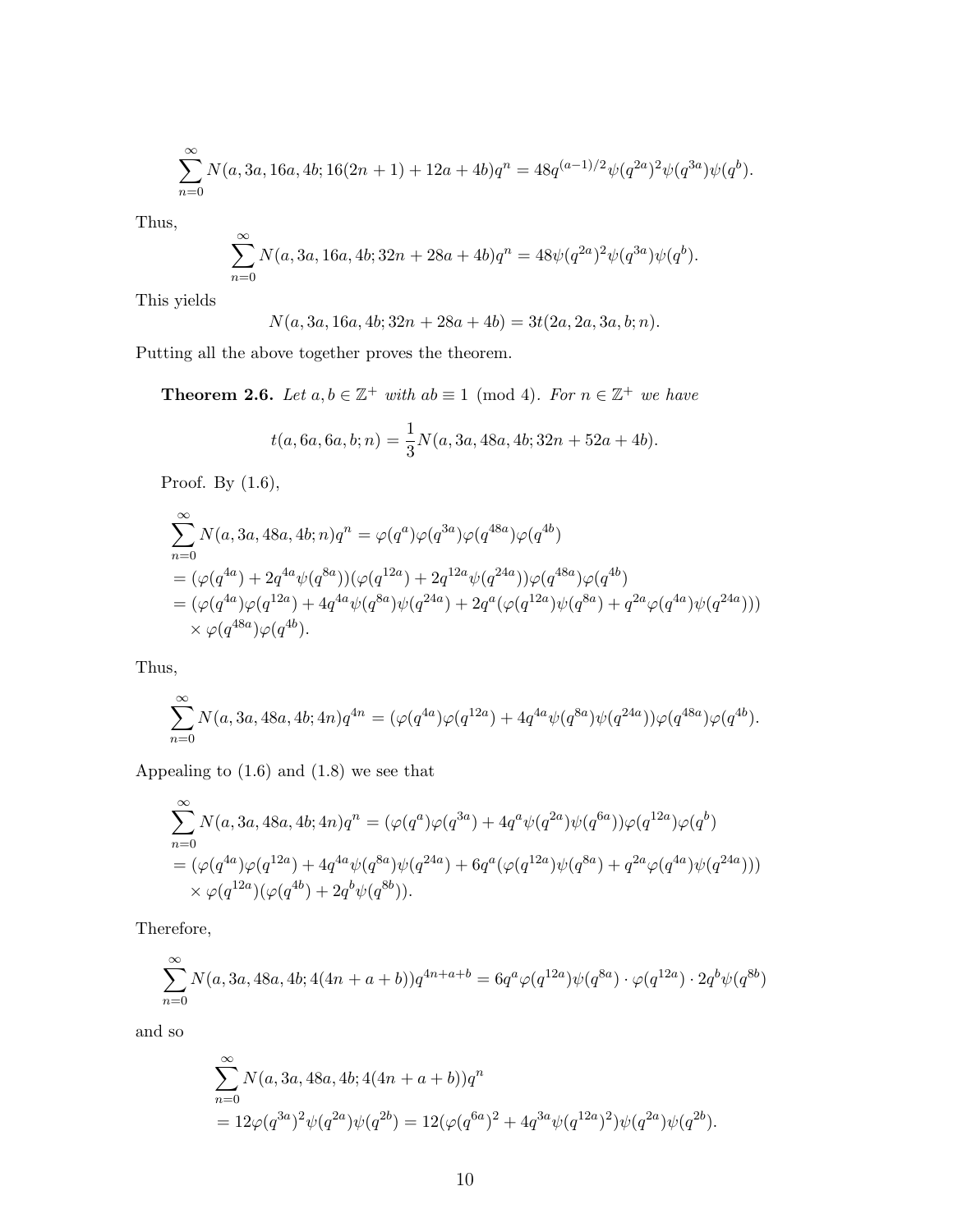It then follows that

$$
\sum_{n=0}^{\infty} N(a, 3a, 48a, 4b; 4(4(2n+3a) + a + b))q^{2n+3a} = 48q^{3a}\psi(q^{12a})^2\psi(q^{2a})\psi(q^{2b})
$$

and therefore

$$
\sum_{n=0}^{\infty} N(a, 3a, 48a, 4b; 4(4(2n+3a)+a+b))q^n = 48\psi(q^a)\psi(q^{6a})^2\psi(q^b) = 3\sum_{n=0}^{\infty} t(a, 6a, 6a, b; n)q^n.
$$

This yields the result.

For  $n \in \{0,1,2,\ldots\}$  let

$$
r_3(n) = N(1, 1, 1; n) = |\{(x, y, z) \in \mathbb{Z}^3 \mid n = x^2 + y^2 + z^2\}|.
$$

**Theorem 2.7.** For  $n \in \mathbb{Z}^+$  we have

$$
t(1,4,4;n) - \frac{1}{2}N(1,4,4;8n+9)
$$
  
=  $t(1,4,4;n) - \frac{1}{6}r_3(8n+9)$   
=  $\begin{cases} (-1)^{\frac{m+1}{2}}m & \text{if } 8n+9 = m^2 \text{ for some } m \in \mathbb{Z}^+, \\ 0 & \text{otherwise.} \end{cases}$ 

Proof. Since

$$
\sum_{n=0}^{\infty} t(1, 1, 8; n)q^{n} = 8\psi(q)^{2}\psi(q^{8}) = 8\varphi(q)\psi(q^{2})\psi(q^{8})
$$

$$
= 8(\varphi(q^{4}) + 2q\psi(q^{8}))\psi(q^{2})\psi(q^{8}),
$$

we see that

$$
\sum_{n=0}^{\infty} t(1, 1, 8; 2n + 1)q^{2n+1} = 16q\psi(q^2)\psi(q^8)^2
$$

and so

$$
\sum_{n=0}^{\infty} t(1, 1, 8; 2n + 1)q^{n} = 16\psi(q)\psi(q^{4})^{2} = 2\sum_{n=0}^{\infty} t(1, 4, 4; n)q^{n}.
$$

Thus,

$$
t(1,4,4;n) = \frac{1}{2}t(1,1,8;2n+1).
$$

By [S2, Theorem 3.1],

$$
t(1, 1, 8; 2n + 1) - \frac{1}{3}r_3(8n + 9) = \begin{cases} 2(-1)^{\frac{m+1}{2}}m & \text{if } 8n + 9 = m^2 \text{ for some } m \in \mathbb{Z}^+, \\ 0 & \text{otherwise.} \end{cases}
$$

Thus,

(2.5) 
$$
t(1,4,4;n) - \frac{1}{6}r_3(8n+9) = \begin{cases} (-1)^{\frac{m+1}{2}}m & \text{if } 8n+9 = m^2 \text{ for some } m \in \mathbb{Z}^+, \\ 0 & \text{otherwise.} \end{cases}
$$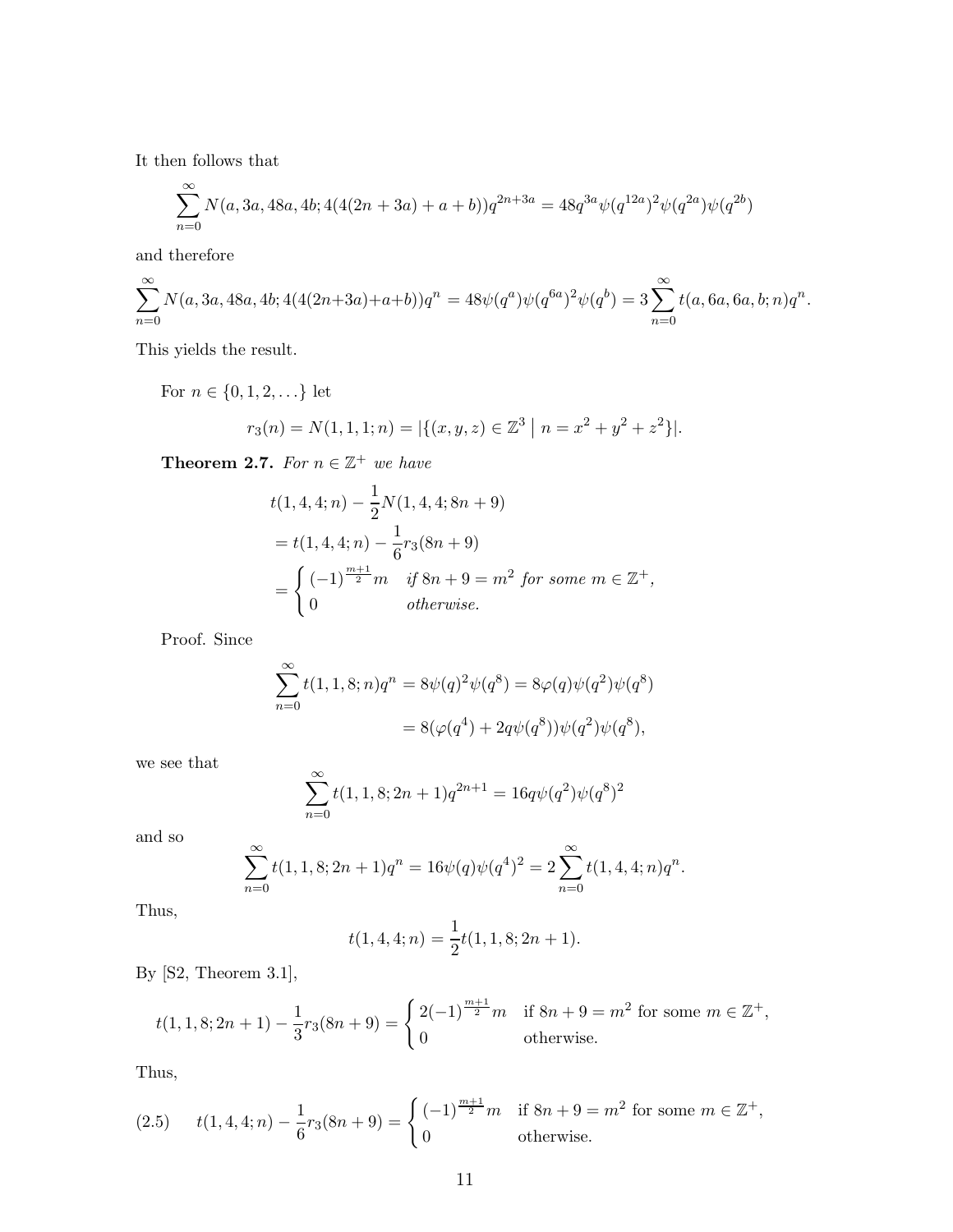On the other hand,

$$
\sum_{n=0}^{\infty} N(1,4,4;n)q^n = \varphi(q)\varphi(q^4)^2 = (\varphi(q^{16}) + 2q^4\psi(q^{32}) + 2q\psi(q^8))(\varphi(q^8)^2 + 4q^4\psi(q^{16})^2).
$$

Thus,

$$
\sum_{n=0}^{\infty} N(1, 4, 4; 8n + 1)q^{8n+1} = 2q\varphi(q^{8})^{2}\psi(q^{8})
$$

and so

$$
\sum_{n=0}^{\infty} N(1, 4, 4; 8n + 1)q^{n} = 2\varphi(q)^{2}\psi(q).
$$

Hence

(2.6) 
$$
\sum_{n=0}^{\infty} N(1, 4, 4; 8n + 9)q^{n} = \frac{2\varphi(q)^{2}\psi(q) - 2}{q}.
$$

By [S2, (2.13)],

$$
\sum_{n=0}^{\infty} r_3(4n+1)q^n = 6\varphi(q)\psi(q)^2 = 6\varphi(q)^2\psi(q^2) = 6(\varphi(q^2)^2 + 4q\psi(q^4)^2)\psi(q^2).
$$

Hence

$$
\sum_{n=0}^{\infty} r_3(8n+1)q^{2n} = 6\varphi(q^2)^2 \psi(q^2)
$$

and so

$$
\sum_{n=0}^{\infty} r_3(8n+1)q^n = 6\varphi(q)^2 \psi(q).
$$

It then follows that

(2.7) 
$$
\sum_{n=0}^{\infty} r_3(8n+9)q^n = \frac{6\varphi(q)^2\psi(q) - 6}{q}
$$

Combining (2.6) with (2.7) gives  $r_3(8n + 9) = 3N(1, 4, 4; 8n + 9)$ . Now putting all the above together proves the theorem.

.

**Corollary 2.5.** Let  $n \in \mathbb{Z}^+$  with  $n \equiv 1 \pmod{3}$ . Then

$$
t(1,4,4;n) = \frac{1}{2}N(1,4,4;8n+9).
$$

**Theorem 2.8.** Suppose  $a, b, n \in \mathbb{Z}^+$ ,  $(a, b) = 1$  and there is an odd prime divisor p of b such that  $\left(\frac{a(8n+9a)}{n}\right)$  $\binom{p}{p} = -1$ . Then

$$
t(a, 4a, 4a, b; n) = \frac{1}{2}(N(a, 4a, 4a, b; 8n + 9a + b) - N(a, 4a, 4a, 4b; 8n + 9a + b)).
$$

Proof. By Theorem 2.7,

 $t(a, 4a, 4a, b; n)$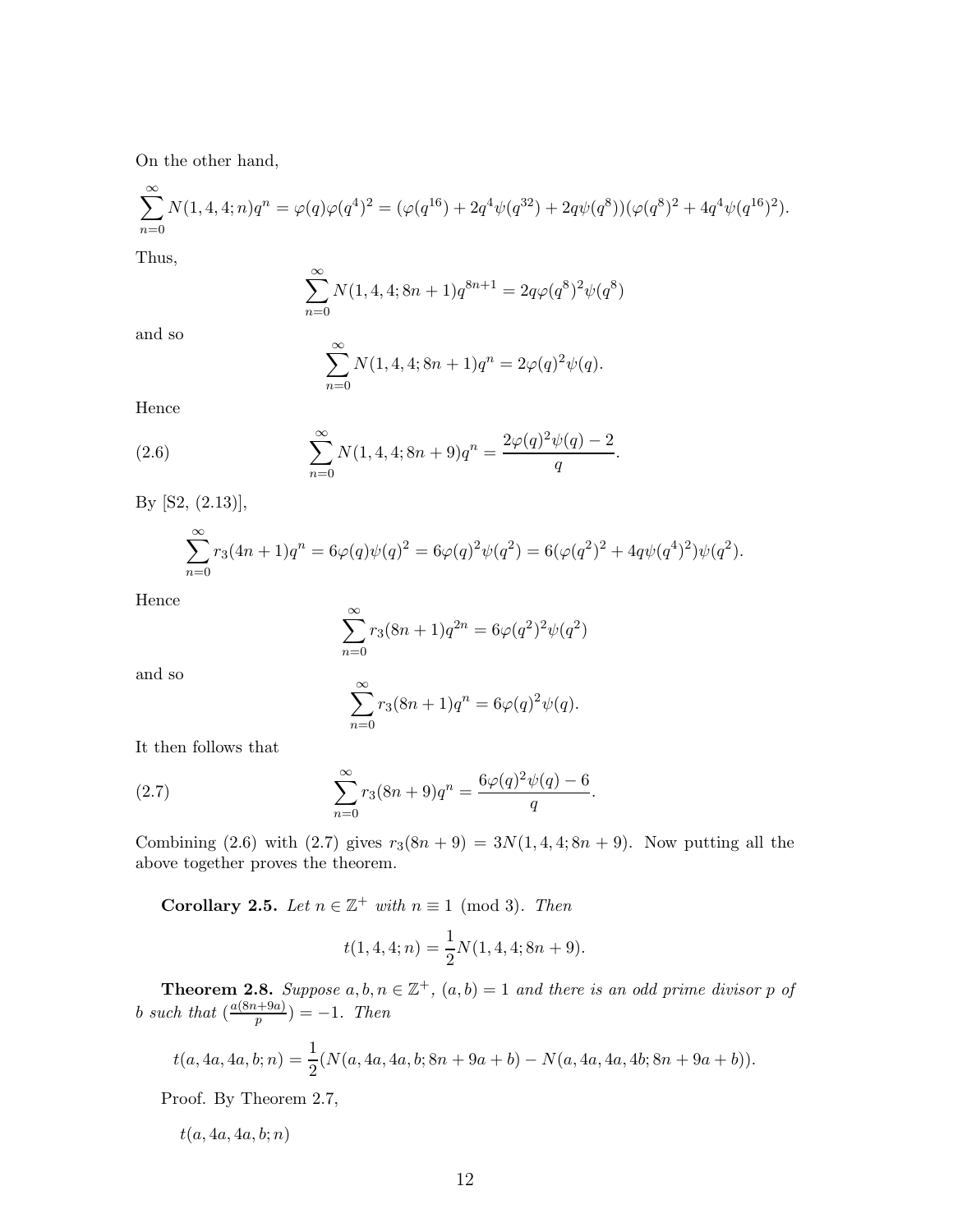$$
\begin{split}\n&= \sum_{w \in \mathbb{Z}} t(a, 4a, 4a; n - bw(w - 1)/2) = \sum_{w \in \mathbb{Z}} t\left(1, 4, 4; \frac{n - bw(w - 1)/2}{a}\right) \\
&= \frac{1}{2} \sum_{w \in \mathbb{Z}} N\left(1, 4, 4; 8 \frac{n - bw(w - 1)/2}{a} + 9\right) \\
&= \frac{1}{2} \sum_{w \in \mathbb{Z}} N(a, 4a, 4a; 8n - 4bw(w - 1) + 9a) \\
&= \frac{1}{2} \sum_{w \in \mathbb{Z}} N(a, 4a, 4a; 8n + 9a + b - b(2w - 1)^2) \\
&= \frac{1}{2} \sum_{w \in \mathbb{Z}} (N(a, 4a, 4a; 8n + 9a + b - bw^2) - N(a, 4a, 4a; 8n + 9a + b - b(2w)^2) \\
&= \frac{1}{2} (N(a, 4a, 4a, 6; 8n + 9a + b) - N(a, 4a, 4a, 4b; 8n + 9a + b)).\n\end{split}
$$

This proves the theorem.

**Theorem 2.9.** Suppose  $a, b, n \in \mathbb{Z}^+$ ,  $(a, b) = 1$ ,  $b \not\equiv 0, -a \pmod{4}$  and there is an odd prime divisor p of b such that  $\left(\frac{a(8n+9a)}{n}\right)$  $\binom{p}{p} = -1$ . Then

$$
t(a, 4a, 4a, b; n) = \frac{1}{2}N(a, 4a, 4a, b; 8n + 9a + b).
$$

Proof. Suppose  $8n + 9a + b = ax^2 + 4ay^2 + 4az^2 + 4bw^2$  for some  $x, y, z, w \in \mathbb{Z}$ . Then  $ax^2 \equiv 9a + b \equiv a + b \pmod{4}$  and so  $b \equiv a(x^2 - 1) \equiv 0, -a \pmod{4}$ . But,  $b \not\equiv 0, -a$ (mod 4). Hence,  $N(a, 4a, 4a, 4b; 8n + 9a + b) = 0$ . Now the result follows from Theorem 2.8.

Corollary 2.6. Suppose  $a, b, n \in \mathbb{Z}^+$ ,  $3 \nmid a, 3 \mid b, b \not\equiv 0, 3a \pmod{4}$  and  $3 \mid n - a$ . Then

$$
t(a, 4a, 4a, b; n) = \frac{1}{2}N(a, 4a, 4a, b; 8n + 9a + b).
$$

**Corollary 2.7.** Suppose  $m, n \in \mathbb{Z}^+$ ,  $m \equiv 1, 2 \pmod{4}$  and  $n \equiv 1, 3 \pmod{5}$ . Then

$$
t(1,4,4,5m;n) = \frac{1}{2}N(1,4,4,5m;8n+5m+9).
$$

**Theorem 2.10.** Suppose  $a, b, n \in \mathbb{Z}^+$ ,  $(a, b) = 1$  and there is an odd prime divisor p of b such that  $\left(\frac{a(4n+5a)}{n}\right)$  $\binom{p}{p} = -1$ . Then

$$
t(a, a, 8a, b; n) = \frac{1}{2}(N(a, a, 8a, b; 8n + 10a + b) - N(a, a, 8a, 4b; 8n + 10a + b)).
$$

Proof. By [S2, Theorem 3.1],

$$
t(a, a, 8a, b; n)
$$
  
=  $\sum_{w \in \mathbb{Z}} t(a, a, 8a; n - bw(w - 1)/2) = \sum_{w \in \mathbb{Z}} t(1, 1, 8; \frac{n - bw(w - 1)/2}{a})$   
=  $\frac{1}{2} \sum_{w \in \mathbb{Z}} N(1, 1, 8; 8 \frac{n - bw(w - 1)/2}{a} + 10)$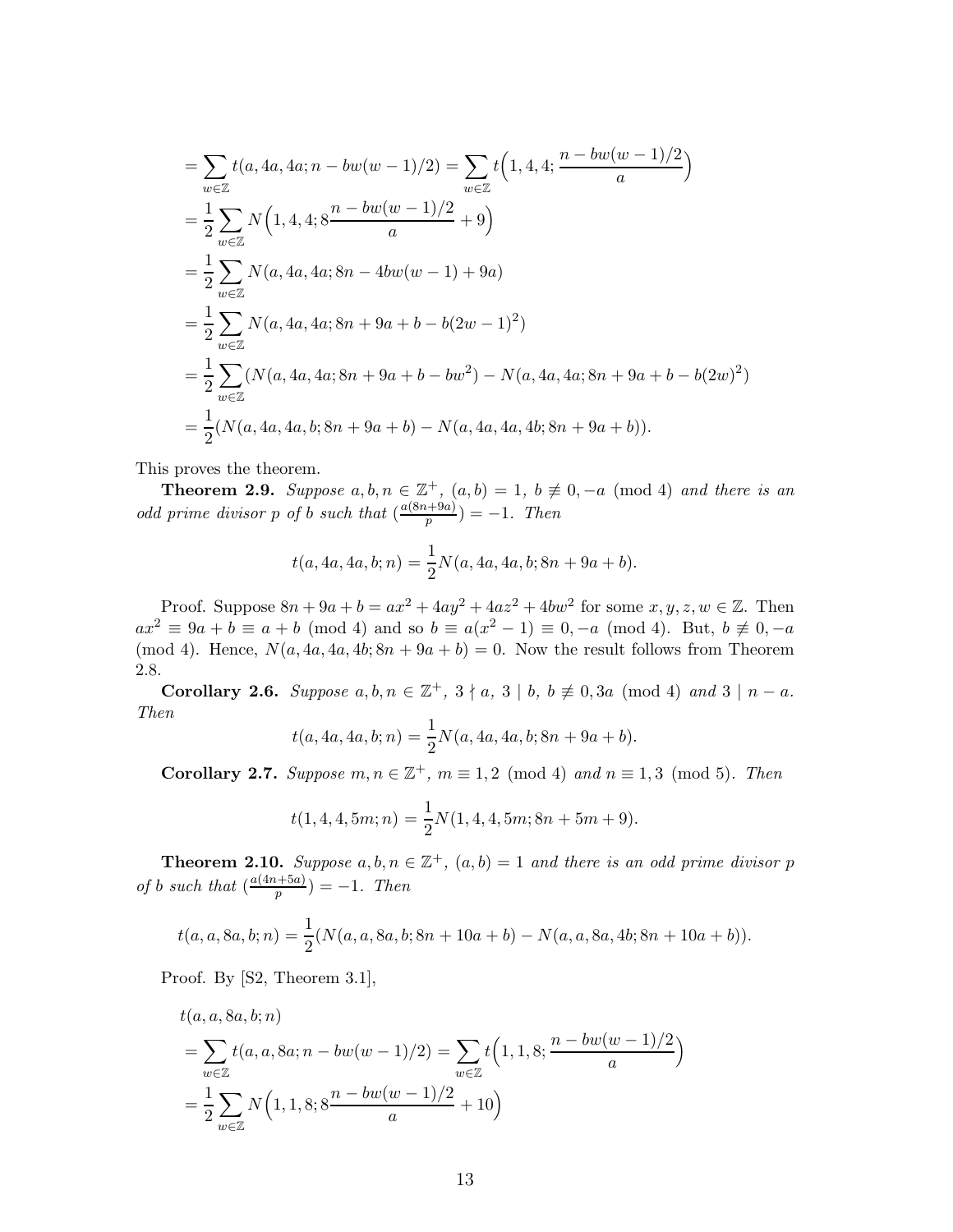$$
\begin{split}\n&= \frac{1}{2} \sum_{w \in \mathbb{Z}} N(a, a, 8a; 8n - 4bw(w - 1) + 10a) \\
&= \frac{1}{2} \sum_{w \in \mathbb{Z}} N(a, a, 8a; 8n + 10a + b - b(2w - 1)^2) \\
&= \frac{1}{2} \sum_{w \in \mathbb{Z}} (N(a, a, 8a; 8n + 10a + b - bw^2) - N(a, a, 8a; 8n + 10a + b - b(2w)^2) \\
&= \frac{1}{2} (N(a, a, 8a, b; 8n + 10a + b) - N(a, a, 8a, 4b; 8n + 10a + b)).\n\end{split}
$$

This proves the theorem.

**Theorem 2.11.** Suppose  $a, b, n \in \mathbb{Z}^+$ ,  $(a, b) = 1$  and there is an odd prime divisor p of b such that  $\left(\frac{a(4n+5a)}{n}\right)$  $(p_p^{(+)}) = -1.$  Assume that a is even or ab  $\equiv 1, 4, 5 \pmod{8}$  for odd a. Then

$$
t(a, a, 8a, b; n) = \frac{1}{2}N(a, a, 8a, b; 8n + 10a + b).
$$

Proof. Suppose  $8n + 10a + b = ax^2 + ay^2 + 8az^2 + 4bw^2$  for some  $x, y, z, w \in \mathbb{Z}$ . Then  $a(x^2 + y^2) \equiv 2a + b \pmod{4}$ . If  $2 | a$ , then  $2 \nmid b$  and so  $a(x^2 + y^2) \not\equiv 2a + b \pmod{4}$ . We get a contradiction. If  $4 | ab - 1$ , then  $a \equiv b \pmod{4}$  and so  $a(x^2 + y^2) \equiv 3a \pmod{4}$ . Hence  $x^2 + y^2 \equiv 3 \pmod{4}$ . This is impossible since  $t^2 \equiv 0, 1 \pmod{4}$  for  $t \in \mathbb{Z}$ . If  $2 \nmid a$  and  $ab \equiv 4 \pmod{8}$ , then  $2 \mid b$  and so  $a(x^2 + y^2) \equiv 2a + b \pmod{8}$ . This yields  $x^2 + y^2 \equiv 2a^2 + ab \equiv ab + 2 \equiv 6 \pmod{8}$ . Since  $t^2 \equiv 0, 1, 4 \pmod{8}$  for  $t \in \mathbb{Z}$  we see that  $x^2+y^2 \not\equiv 6 \pmod{8}$  and get a contradiction. By the above,  $N(a, a, 8a, 4b; 8n+10a+b) = 0$ . Now the result follows from Theorem 2.10.

Remark 2.1 Theorem 2.11 is a generalization of [S2, Theorem 3.2].

# 3. New transformation formulas for  $t(a, b, c, d; n)$

In this section we present 31 transformation formulas for  $t(a, b, c, d; n)$ . **Theorem 3.1.** Let  $a, b, c \in \mathbb{Z}^+$  and  $2 \nmid a$ . For  $n \in \mathbb{Z}^+$  we have

(3.1) 
$$
t(a, a, 2b, 2c; 2n + a) = 2t(a, 4a, b, c; n),
$$

(3.2) 
$$
t(a, 3a, 4a, 2b; 2n + a) = t(a, a, 6a, b; n),
$$

(3.3) 
$$
t(a, 3a, 12a, 2b; 2n) = t(2a, 3a, 3a, b; n).
$$

Proof. Since

$$
\sum_{n=0}^{\infty} t(a, a, 2b, 2c; n)q^n = 16\psi(q^{a})^2\psi(q^{2b})\psi(q^{2c})
$$
  
=  $16\varphi(q^{a})\psi(q^{2a})\psi(q^{2b})\psi(q^{2c}) = 16(\varphi(q^{4a}) + 2q^{a}\psi(q^{8a}))\psi(q^{2a})\psi(q^{2b})\psi(q^{2c})$ 

we see that

$$
\sum_{n=0}^{\infty} t(a, a, 2b, 2c; 2n+a)q^{2n+a} = 32q^{a}\psi(q^{8a}))\psi(q^{2a})\psi(q^{2b})\psi(q^{2c})
$$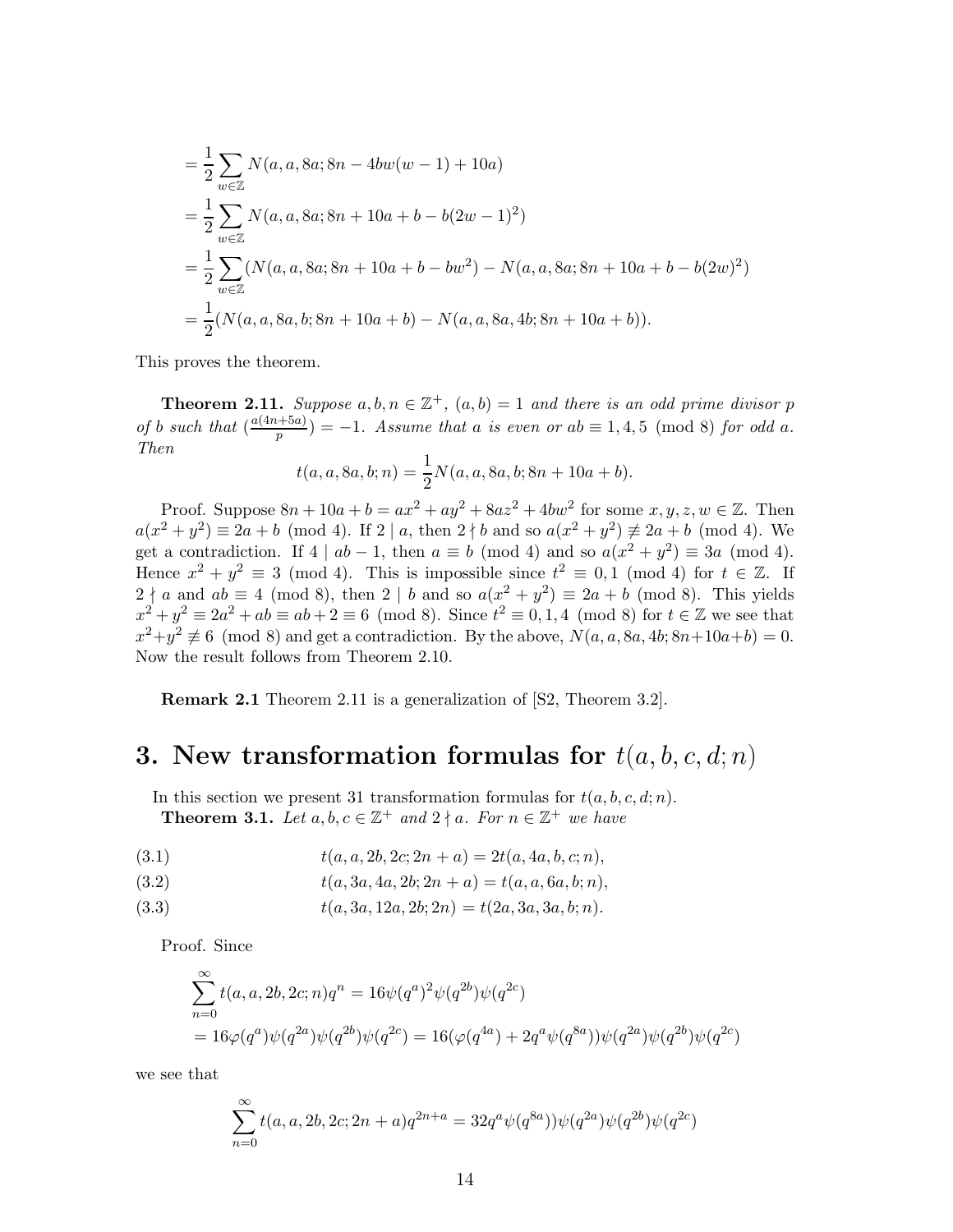and so

$$
\sum_{n=0}^{\infty} t(a, a, 2b, 2c; 2n + a)q^{n} = 32\psi(q^{a})\psi(q^{4a})\psi(q^{b})\psi(q^{c}) = 2\sum_{n=0}^{\infty} t(a, 4a, b, c; n)q^{n},
$$

which yields  $t(a, a, 2b, 2c; 2n + a) = 2t(a, 4a, b, c; n)$ .

It is clearly that

$$
\sum_{n=0}^{\infty} t(a, 3a, 4a, 2b; n)q^n
$$
  
=  $16\psi(q^a)\psi(q^{3a})\psi(q^{4a})\psi(q^{2b}) = 16(\varphi(q^{6a})\psi(q^{4a}) + q^a\varphi(q^{2a})\psi(q^{12a}))\psi(q^{4a})\psi(q^{2b}).$ 

Thus,

$$
\sum_{n=0}^{\infty} t(a, 3a, 4a, 2b; 2n+a)q^{2n+a} = 16q^a \varphi(q^{2a}) \psi(q^{4a}) \psi(q^{12a}) \psi(q^{2b}) = 16q^a \psi(q^{2a})^2 \psi(q^{12a}) \psi(q^{2b})
$$

and so

$$
\sum_{n=0}^{\infty} t(a, 3a, 4a, 2b; 2n + a)q^{n} = 16\psi(q^{a})^{2}\psi(q^{6a})\psi(q^{b}) = \sum_{n=0}^{\infty} t(a, a, 6a, b; n)q^{n}
$$

.

This yields  $t(a, 3a, 4a, 2b; 2n + a) = t(a, a, 6a, b; n)$ .

Note that

$$
\sum_{n=0}^{\infty} t(a, 3a, 12a, 2b; n)q^n
$$
  
=  $16\psi(q^a)\psi(q^{3a})\psi(q^{12a})\psi(q^{2b}) = 16(\varphi(q^{6a})\psi(q^{4a}) + q^a\varphi(q^{2a})\psi(q^{12a}))\psi(q^{12a})\psi(q^{2b}).$ 

We have

$$
\sum_{n=0}^{\infty} t(a, 3a, 12a, 2b; 2n)q^{2n} = 16\varphi(q^{6a})\psi(q^{4a})\psi(q^{12a})\psi(q^{2b}) = 16\psi(q^{6a})^2\psi(q^{4a})\psi(q^{2b})
$$

and so

$$
\sum_{n=0}^{\infty} t(a, 3a, 12a, 2b; 2n)q^n = 16\psi(q^{2a})\psi(q^{3a})^2\psi(q^b) = \sum_{n=0}^{\infty} t(2a, 3a, 3a, b; n)q^n,
$$

which gives  $t(a, 3a, 12a, 2b; 2n) = t(2a, 3a, 3a, b; n)$ . This completes the proof.

**Theorem 3.2.** Suppose  $a, b, c \in \mathbb{Z}^+$  and  $2 \nmid a$ . For  $n \in \mathbb{Z}^+$  we have

- (3.4)  $t(a, 3a, 4b, 4c; 4n + 3a) = 2t(3a, 4a, b, c; n),$
- (3.5)  $t(a, 3a, 4b, 4c; 4n + 6a) = 2t(a, 12a, b, c; n),$
- (3.6)  $t(a, 3a, 48a, 4b; 4n) = t(a, 6a, 6a, b; n),$
- (3.7)  $t(a, 3a, 16a, 4b; 4n + a) = t(2a, 2a, 3a, b; n),$
- (3.8)  $t(2a, 3a, 3a, 4b; 4n + 3a) = 2t(2a, 3a, 3a, b; n).$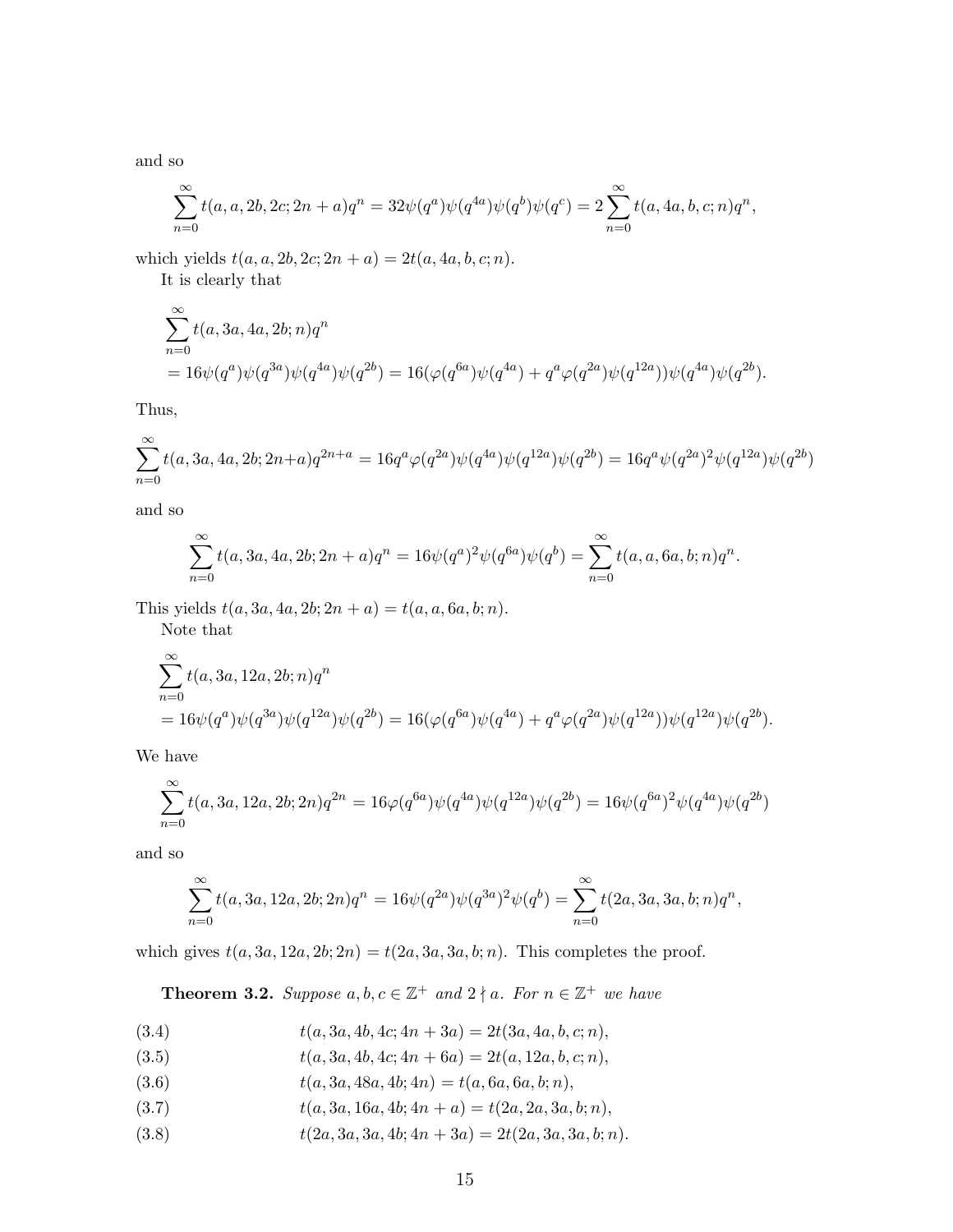Proof. It is clear that for  $|q|$  < 1,

$$
\begin{split} &\sum_{n=0}^{\infty} t(a,3a,4b,4c;n)q^n\\ &= 16\psi(q^a)\psi(q^{3a})\psi(q^{4b})\psi(q^{4c}) = 16(\varphi(q^{6a})\psi(q^{4a}) + q^a\varphi(q^{2a})\psi(q^{12a}))\psi(q^{4b})\psi(q^{4c})\\ &= 16((\varphi(q^{24a}) + 2q^{6a}\psi(q^{48a}))\psi(q^{4a}) + q^a(\varphi(q^{8a}) + 2q^{2a}\psi(q^{16a}))\psi(q^{12a}))\psi(q^{4b})\psi(q^{4c}). \end{split}
$$

Thus,

$$
\sum_{n=0}^{\infty} t(a, 3a, 4b, 4c; 4n + 6a)q^{4n+6a} = 32q^{6a}\psi(q^{48a})\psi(q^{4a})\psi(q^{4b})\psi(q^{4c}),
$$
  

$$
\sum_{n=0}^{\infty} t(a, 3a, 4b, 4c; 4n + 3a)q^{4n+3a} = 32q^{3a}\psi(q^{16a})\psi(q^{12a})\psi(q^{4b})\psi(q^{4c}),
$$
  

$$
\sum_{n=0}^{\infty} t(a, 3a, 4b, 48a; 4n)q^{4n} = 16\varphi(q^{24a})\psi(q^{4a})\psi(q^{4b})\psi(q^{48a}),
$$
  

$$
\sum_{n=0}^{\infty} t(a, 3a, 4b, 16a; 4n + a)q^{4n+a} = 16q^{a}\varphi(q^{8a})\psi(q^{12a})\psi(q^{4b})\psi(q^{16a})
$$

and so

$$
\sum_{n=0}^{\infty} t(a, 3a, 4b, 4c; 4n + 6a)q^{n} = 32\psi(q^{a})\psi(q^{12a})\psi(q^{b})\psi(q^{c}) = 2\sum_{n=0}^{\infty} t(a, 12a, b, c; n)q^{n},
$$
  

$$
\sum_{n=0}^{\infty} t(a, 3a, 4b, 4c; 4n + 3a)q^{n} = 32\psi(q^{4a})\psi(q^{3a})\psi(q^{b})\psi(q^{c}) = 2\sum_{n=0}^{\infty} t(3a, 4a, b, c; n)q^{n},
$$
  

$$
\sum_{n=0}^{\infty} t(a, 3a, 4b, 48a; 4n)q^{n} = 16\varphi(q^{6a})\psi(q^{12a})\psi(q^{a})\psi(q^{b}) = 16\psi(q^{a})\psi(q^{6a})^{2}\psi(q^{b}),
$$
  

$$
\sum_{n=0}^{\infty} t(a, 3a, 4b, 16a; 4n + a)q^{n} = 16\varphi(q^{2a})\psi(q^{3a})\psi(q^{b})\psi(q^{4a}) = 16\psi(q^{2a})^{2}\psi(q^{3a})\psi(q^{b}).
$$

This yields (3.4)-(3.7). To prove (3.8), appealing to Theorem 3.1 we see that

$$
t(2a,3a,3a,4b;4n+3a) = 2t(a,3a,12a,2b;2n) = 2t(2a,3a,3a,b;n).
$$

**Theorem 3.3.** Suppose  $a, b \in \mathbb{Z}^+$  with  $2 \nmid a$ . For  $n \in \mathbb{Z}^+$  we have

(3.9) 
$$
t(2a, 3a, 3a, 8b; 8n + 9a) = 4t(3a, 3a, 4a, b; n),
$$

- (3.10)  $t(a, a, 6a, 8b; 8n + 13a) = 4t(a, a, 12a, b; n),$
- (3.11)  $t(a, a, 6a, 8b; 8n + 4a) = 2t(a, a, 3a, b; n),$
- (3.12)  $t(a, a, 6a, 8b; 8n + 6a) = 4t(2a, 2a, 3a, b; n),$
- (3.13)  $t(2a, 3a, 3a, 8b; 8n + 12a) = 4t(a, 6a, 6a, b; n),$
- (3.14)  $t(2a, 3a, 3a, 8b; 8n + 6a) = 2t(a, 3a, 3a, b; n).$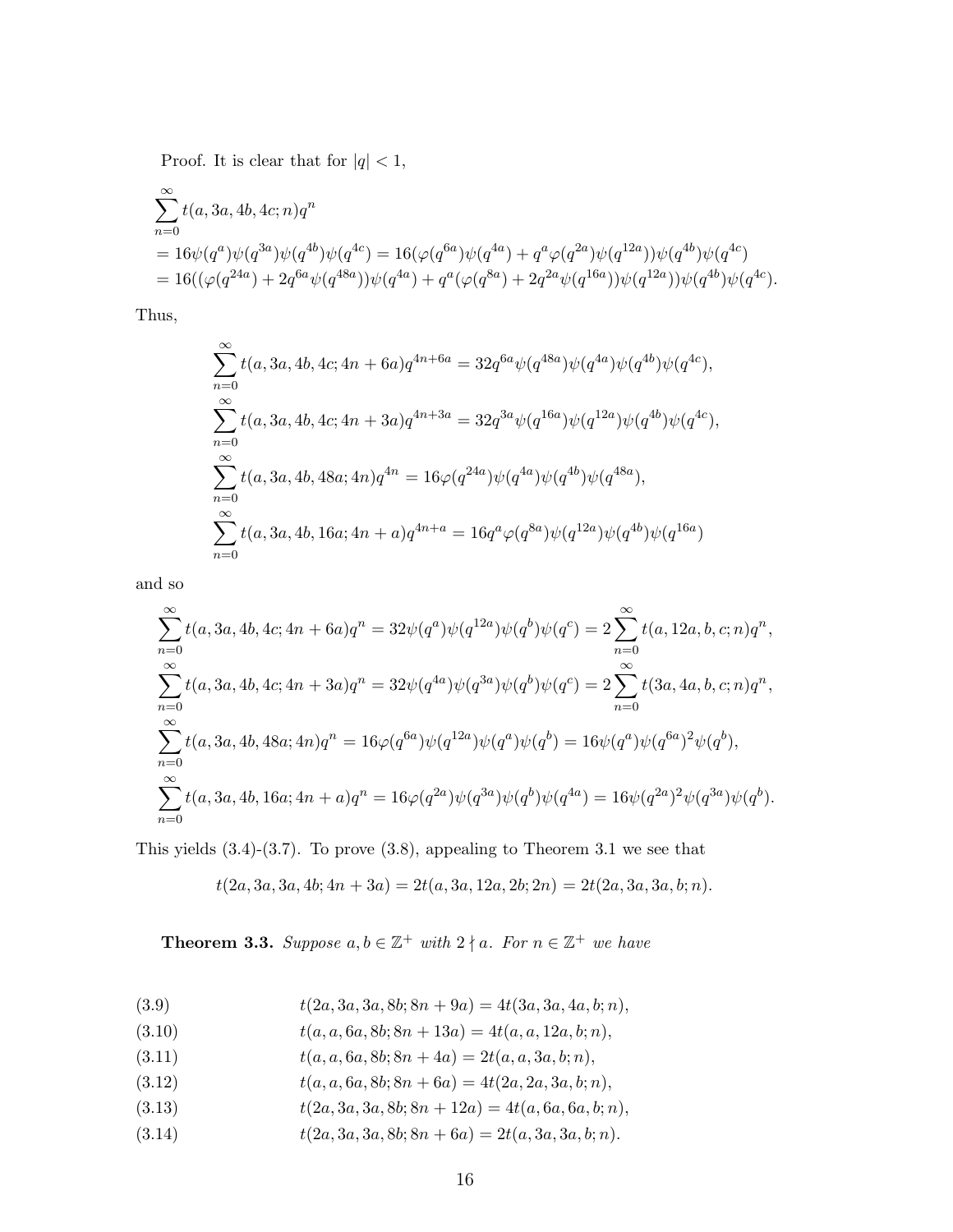Proof. By Theorems 3.1 and 3.2,

$$
t(2a,3a,3a,8b;8n+9a) = 2t(a,3a,12a,4b;4n+3a) = 4t(3a,3a,4a,b;n),
$$
  

$$
t(a,a,6a,8b;8n+13a) = 2t(a,3a,4a,4b;4n+6a) = 4t(a,a,12a,b;n).
$$

This proves (3.9) and (3.10). Since  $\psi(q)^2 = \varphi(q)\psi(q^2)$  and  $\varphi(q) = \varphi(q^4) + 2q\psi(q^8)$  we see that

$$
\sum_{n=0}^{\infty} t(a, a, 6a, 8b; n)q^n
$$
\n= 16 $\psi(q^a)^2 \psi(q^{6a}) \psi(q^{8b}) = 16\varphi(q^a) \psi(q^{2a}) \psi(q^{6a}) \psi(q^{8b})$   
\n= 16 $(\varphi(q^{4a}) + 2q^a \psi(q^{8a})) (\varphi(q^{12a}) \psi(q^{8a}) + q^{2a} \varphi(q^{4a}) \psi(q^{24a})) \psi(q^{8b})$   
\n= 16 $(\varphi(q^{16a}) + 2q^{4a} \psi(q^{32a}) + 2q^{a} \psi(q^{8a}))$   
\n $\times (\varphi(q^{48a}) \psi(q^{8a}) + 2q^{12a} \psi(q^{96a}) \psi(q^{8a}) + q^{2a} \varphi(q^{16a}) \psi(q^{24a}) + 2q^{6a} \psi(q^{24a}) \psi(q^{32a})) \psi(q^{8b}).$ 

Thus,

$$
\sum_{n=0}^{\infty} t(a, a, 6a, 8b; 8n + 6a)q^{8n+6a}
$$
\n
$$
= 16\psi(q^{8b})(\varphi(q^{16a}) \cdot 2q^{6a}\psi(q^{24a})\psi(q^{32a}) + 2q^{4a}\psi(q^{32a}) \cdot q^{2a}\varphi(q^{16a})\psi(q^{24a}))
$$
\n
$$
= 64q^{6a}\varphi(q^{16a})\psi(q^{32a})\psi(q^{24a})\psi(q^{8b}) = 64q^{6a}\psi(q^{16a})^2\psi(q^{24a})\psi(q^{8b})
$$

and

$$
\sum_{n=0}^{\infty} t(a, a, 6a, 8b; 8n + 4a)q^{8n+4a}
$$
  
= 16 \cdot 2q^{4a} (\varphi(q^{48a}) \psi(q^{32a}) + q^{8a} \varphi(q^{16a}) \psi(q^{96a})) \psi(q^{8a}) \psi(q^{8b})  
= 32q^{4a} \psi(q^{8a})^2 \psi(q^{24a}) \psi(q^{8b}).

It then follows that

$$
\sum_{n=0}^{\infty} t(a, a, 6a, 8b; 8n + 6a)q^{n} = 64\psi(q^{2a})^{2}\psi(q^{3a})\psi(q^{b}) = 4\sum_{n=0}^{\infty} t(2a, 2a, 3a, b; n)q^{n},
$$
  

$$
\sum_{n=0}^{\infty} t(a, a, 6a, 8b; 8n + 4a)q^{n} = 32\psi(q^{a})^{2}\psi(q^{3a})\psi(q^{b}) = 2\sum_{n=0}^{\infty} t(a, a, 3a, b; n)q^{n},
$$

which yields (3.11) and (3.12). By (1.5), (1.6) and (1.8),

$$
\sum_{n=0}^{\infty} t(2a, 3a, 3a, 8b; n)q^{n}
$$
  
=  $16\psi(q^{2a})\psi(q^{3a})^{2}\psi(q^{8b}) = 16\varphi(q^{3a})\psi(q^{2a})\psi(q^{6a})\psi(q^{8b})$   
=  $16(\varphi(q^{12a}) + 2q^{3a}\psi(q^{24a}))(\varphi(q^{12a})\psi(q^{8a}) + q^{2a}\varphi(q^{4a})\psi(q^{24a}))\psi(q^{8b}).$ 

Thus

$$
\sum_{n=0}^{\infty} t(2a, 3a, 3a, 8b; 4n)q^{4n} = 16\varphi(q^{12a})^2\psi(q^{8a})\psi(q^{8b}),
$$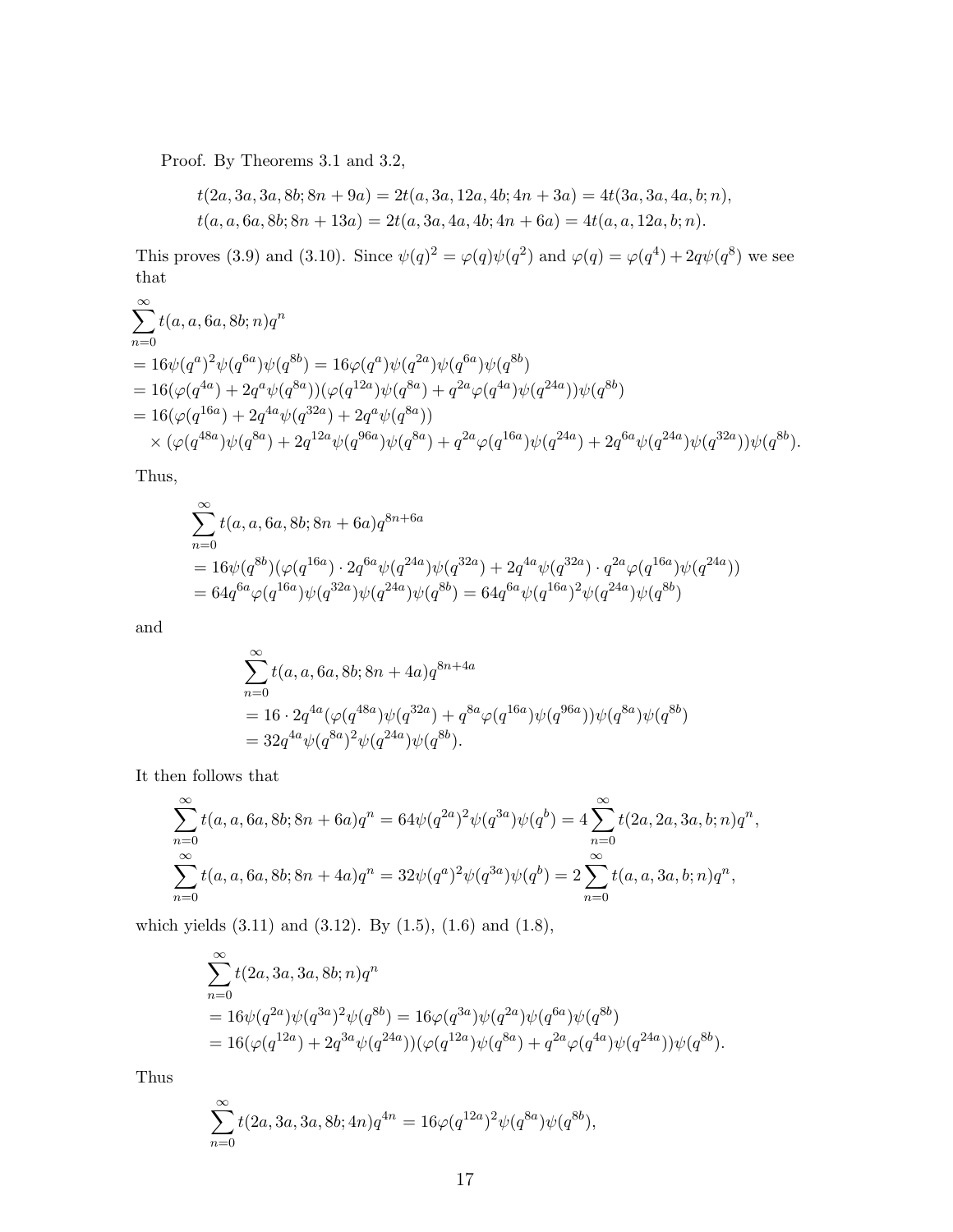$$
\sum_{n=0}^{\infty} t(2a, 3a, 3a, 8b; 4n + 2a)q^{4n+2a} = 16q^{2a}\varphi(q^{4a})\psi(q^{8b})\varphi(q^{12a})\psi(q^{24a})
$$

and so

$$
\sum_{n=0}^{\infty} t(2a, 3a, 3a, 8b; 4n)q^{n} = 16\varphi(q^{3a})^{2}\psi(q^{2a})\psi(q^{2b})
$$
  
=  $16(\varphi(q^{6a})^{2} + 4q^{3a}\psi(q^{12a})^{2})\psi(q^{2a})\psi(q^{2b}),$   

$$
\sum_{n=0}^{\infty} t(2a, 3a, 3a, 8b; 4n + 2a)q^{n} = 16\varphi(q^{a})\psi(q^{2b})\varphi(q^{3a})\psi(q^{6a})
$$
  
=  $16(\varphi(q^{4a}) + 2q^{a}\psi(q^{8a}))(\varphi(q^{12a}) + 2q^{3a}\psi(q^{24a}))\psi(q^{6a})\psi(q^{2b}).$ 

Hence,

$$
\sum_{n=0}^{\infty} t(2a, 3a, 3a, 8b; 4(2n+3a))q^{2n+3a} = 64q^{3a}\psi(q^{2a})\psi(q^{12a})^2\psi(q^{2b}),
$$
\n
$$
\sum_{n=0}^{\infty} t(2a, 3a, 3a, 8b; 4(2n+a) + 2a)q^{2n+a}
$$
\n
$$
= 32q^a(\varphi(q^{12a})\psi(q^{8a}) + q^{2a}\varphi(q^{4a})\psi(q^{24a}))\psi(q^{6a})\psi(q^{2b}) = 32q^a\psi(q^{2a})\psi(q^{6a})^2\psi(q^{2b}).
$$

This yields

$$
\sum_{n=0}^{\infty} t(2a, 3a, 3a, 8b; 8n + 12a)q^{n} = 64\psi(q^{a})\psi(q^{6a})^{2}\psi(q^{b}) = 4\sum_{n=0}^{\infty} t(a, 6a, 6a, b; n)q^{n}
$$
  

$$
\sum_{n=0}^{\infty} t(2a, 3a, 3a, 8b; 8n + 6a)q^{n} = 32\psi(q^{a})\psi(q^{3a})^{2}\psi(q^{b}) = 2\sum_{n=0}^{\infty} t(a, 3a, 3a, b; n)q^{n},
$$

which yields (3.13) and (3.14). The proof is now complete.

**Theorem 3.4.** Suppose  $a, b, c \in \mathbb{Z}^+$  with  $2 \nmid a$ . For  $n \in \mathbb{Z}^+$  we have

(3.15) 
$$
t(a, 7a, 2b, 2c; 2n + a) = t(a, 7a, b, c; n),
$$

(3.16) 
$$
t(a, 7a, 8b, 8c; 8n + 10a) = 2t(4a, 7a, b, c; n),
$$

(3.17) 
$$
t(a, 7a, 8b, 8c; 8n + 28a) = 2t(a, 28a, b, c; n),
$$

(3.18) 
$$
t(a, 7a, 8a, 4b; 4n + 6a) = t(a, a, 14a, b; n),
$$

(3.19) 
$$
t(a, 7a, 56a, 4b; 4n) = t(2a, 7a, 7a, b; n).
$$

Proof. By [Be, p.315],

(3.20) 
$$
\psi(q)\psi(q^7) = \psi(q^8)\varphi(q^{28}) + q\psi(q^2)\psi(q^{14}) + q^6\varphi(q^4)\psi(q^{56}).
$$

Thus,

(3.21) 
$$
\psi(q^2)\psi(q^{14}) = \psi(q^{16})\varphi(q^{56}) + q^2\psi(q^4)\psi(q^{28}) + q^{12}\varphi(q^8)\psi(q^{112}).
$$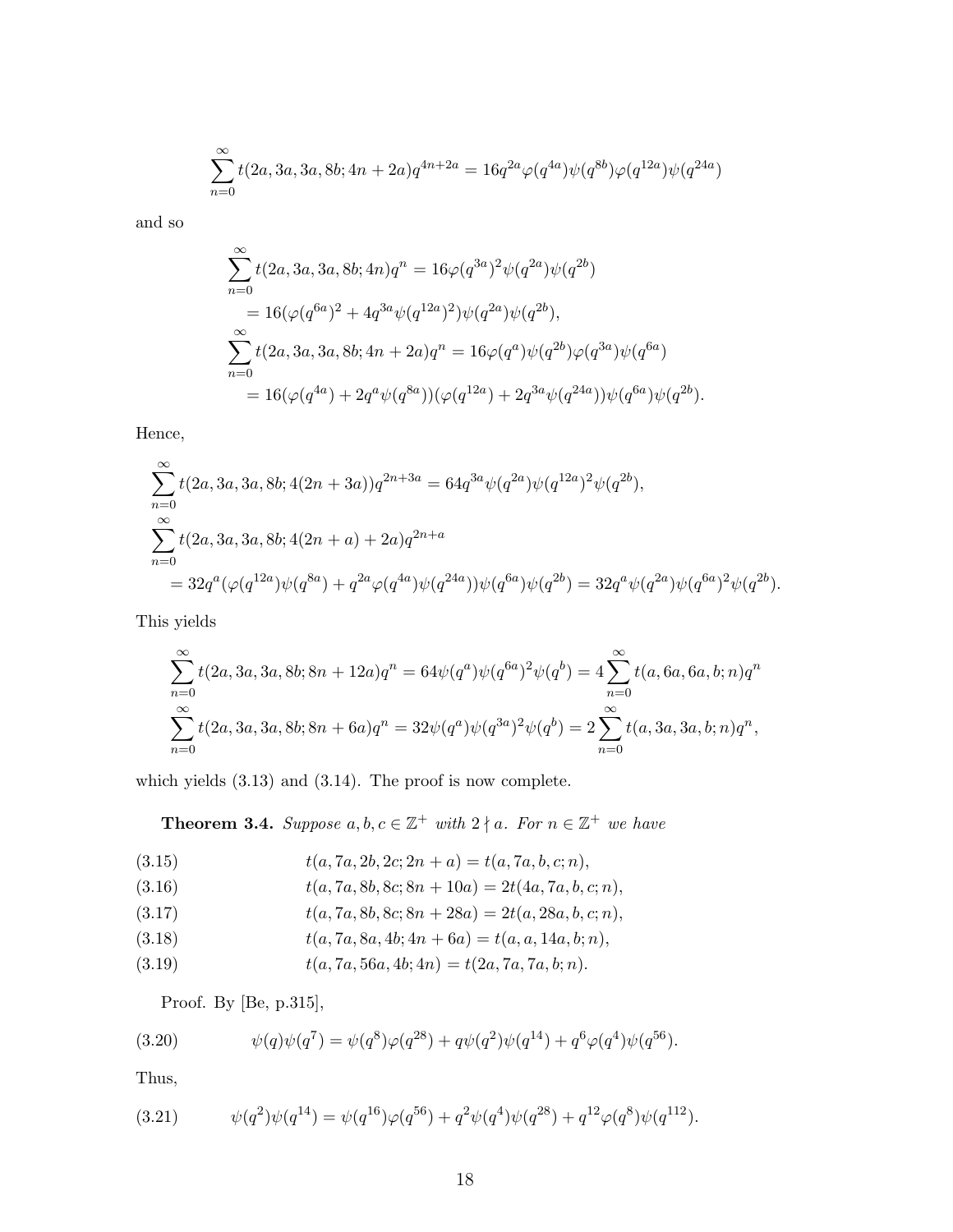Combining (3.20) with (3.21) gives

(3.22) 
$$
\psi(q)\psi(q^7) = \psi(q^8)\varphi(q^{28}) + q^6\varphi(q^4)\psi(q^{56}) + q\psi(q^{16})\varphi(q^{56}) + q^3\psi(q^4)\psi(q^{28}) + q^{13}\varphi(q^8)\psi(q^{112}).
$$

Using (3.20) we see that

$$
\sum_{n=0}^{\infty} t(a, 7a, 2b, 2c; n)q^{n} = 16\psi(q^{a})\psi(q^{7a})\psi(q^{2b})\psi(q^{2c})
$$
  
= 
$$
16(\psi(q^{8a})\varphi(q^{28a}) + q^{6a}\varphi(q^{4a})\psi(q^{56a}) + q^{a}\psi(q^{2a})\psi(q^{14a}))\psi(q^{2b})\psi(q^{2c})
$$

and so

$$
\sum_{n=0}^{\infty} t(a, 7a, 2b, 2c; 2n+a)q^{2n+a} = 16q^a \psi(q^{2a}) \psi(q^{14a}) \psi(q^{2b}) \psi(q^{2c}).
$$

This yields

$$
\sum_{n=0}^{\infty} t(a, 7a, 2b, 2c; 2n + a)q^{n} = 16\psi(q^{a})\psi(q^{7a})\psi(q^{b})\psi(q^{c}).
$$

Hence (3.15) is true. Applying (3.22) we see that

$$
\sum_{n=0}^{\infty} t(a, 7a, 4b, 4c; n)q^{n} = 16\psi(q^{a})\psi(q^{7a})\psi(q^{4b})\psi(q^{4c})
$$
  
= 16 $(\psi(q^{8a})\varphi(q^{28a}) + q^{6a}\varphi(q^{4a})\psi(q^{56a}) + q^{a}\psi(q^{16a})\varphi(q^{56a})$   
+  $q^{3a}\psi(q^{4a})\psi(q^{28a}) + q^{13a}\varphi(q^{8a})\psi(q^{112a}))\psi(q^{4b})\psi(q^{4c}).$ 

Thus,

$$
\sum_{n=0}^{\infty} t(a, 7a, 4b, 4c; 4n)q^{4n} = 16\psi(q^{8a})\varphi(q^{28a})\psi(q^{4b})\psi(q^{4c}),
$$
  

$$
\sum_{n=0}^{\infty} t(a, 7a, 4b, 4c; 4n + 6a)q^{4n+6a} = 16q^{6a}\varphi(q^{4a})\psi(q^{56a})\psi(q^{4b})\psi(q^{4c})
$$

and so

(3.23)  
\n
$$
\sum_{n=0}^{\infty} t(a, 7a, 4b, 4c; 4n)q^n = 16\psi(q^{2a})\varphi(q^{7a})\psi(q^b)\psi(q^c),
$$
\n
$$
\sum_{n=0}^{\infty} t(a, 7a, 4b, 4c; 4n + 6a)q^n = 16\varphi(q^a)\psi(q^{14a})\psi(q^b)\psi(q^c).
$$

By (3.24) and (1.6),

$$
\sum_{n=0}^{\infty} t(a, 7a, 8b, 8c; 4n + 6a)q^{n} = 16(\varphi(q^{4a}) + 2q^{a}\psi(q^{8a}))\psi(q^{14a})\psi(q^{2b})\psi(q^{2c}).
$$

Therefore

$$
\sum_{n=0}^{\infty} t(a, 7a, 8b, 8c; 4(2n+a) + 6a)q^{2n+a} = 32q^{a}\psi(q^{8a})\psi(q^{14a})\psi(q^{2b})\psi(q^{2c})
$$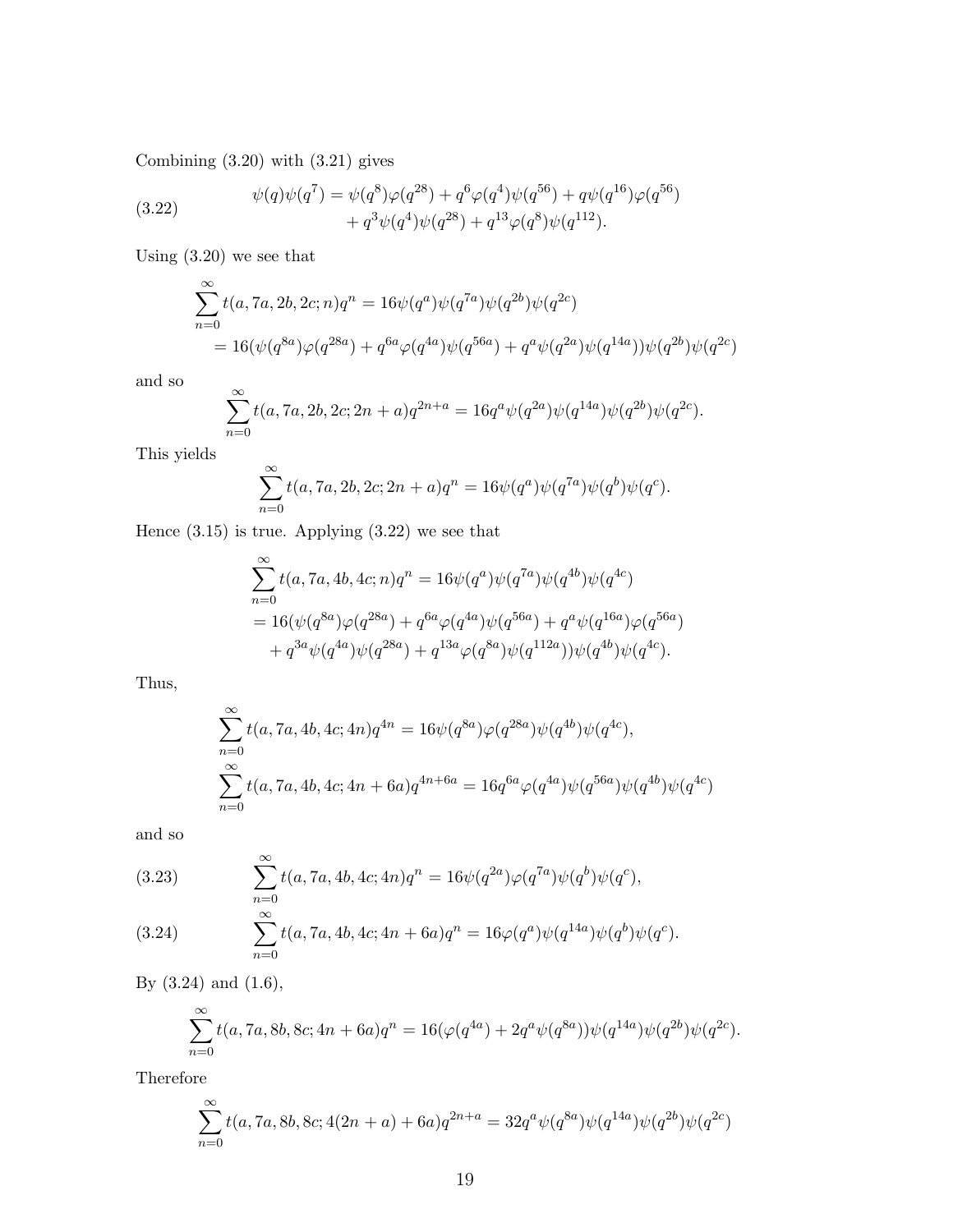and so

$$
\sum_{n=0}^{\infty} t(a, 7a, 8b, 8c; 4(2n+a) + 6a)q^{n} = 32\psi(q^{4a})\psi(q^{7a})\psi(q^{b})\psi(q^{c}).
$$

This yields  $(3.16)$ . Similarly, from  $(3.23)$  and  $(1.6)$ ,

$$
\sum_{n=0}^{\infty} t(a, 7a, 8b, 8c; 4n)q^{n} = 16(\varphi(q^{28a}) + 2q^{7a}\psi(q^{56a}))\psi(q^{2a})\psi(q^{2b})\psi(q^{2c}).
$$

Therefore,

$$
\sum_{n=0}^{\infty} t(a, 7a, 8b, 8c; 4(2n + 7a))q^{2n + 7a} = 32q^{7a}\psi(q^{56a})\psi(q^{2a})\psi(q^{2b})\psi(q^{2c})
$$

and so

$$
\sum_{n=0}^{\infty} t(a, 7a, 8b, 8c; 4(2n + 7a))q^n = 32\psi(q^a)\psi(q^{28a})\psi(q^b)\psi(q^c),
$$

which gives (3.17). Recall that  $\varphi(q)\psi(q^2) = \psi(q)^2$ . From (3.23) and (3.24) we see that

$$
\sum_{n=0}^{\infty} t(a, 7a, 56a, 4b; 4n)q^n = 16\psi(q^{2a})\varphi(q^{7a})\psi(q^{14a})\psi(q^b) = 16\psi(q^{2a})\psi(q^{7a})^2\psi(q^b),
$$
  

$$
\sum_{n=0}^{\infty} t(a, 7a, 8a, 4b; 4n + 6a)q^n = 16\varphi(q^a)\psi(q^{2a})\psi(q^{14a})\psi(q^b) = 16\psi(q^a)^2\psi(q^{14a})\psi(q^b),
$$

which yields (3.18) and (3.19). The proof is now complete.

From [Be, p.377] we know that for  $\vert q \vert < 1,$ 

(3.25) 
$$
\psi(q^3)\psi(q^5) = \varphi(q^{60})\psi(q^8) + q^3\psi(q^2)\psi(q^{30}) + q^{14}\varphi(q^4)\psi(q^{120}).
$$

From  $[XZ, (2.10)]$  we know that

(3.26) 
$$
\psi(q)\psi(q^{15}) = \psi(q^6)\psi(q^{10}) + q\varphi(q^{20})\psi(q^{24}) + q^3\varphi(q^{12})\psi(q^{40}).
$$

Thus,

$$
\psi(q^2)\psi(q^{30}) = \psi(q^{12})\psi(q^{20}) + q^2\varphi(q^{40})\psi(q^{48}) + q^6\varphi(q^{24})\psi(q^{80}).
$$

This together with (3.25) yields

(3.27) 
$$
\psi(q^3)\psi(q^5) = \varphi(q^{60})\psi(q^8) + q^{14}\varphi(q^4)\psi(q^{120}) + q^3\psi(q^{12})\psi(q^{20}) + q^5\varphi(q^{40})\psi(q^{48}) + q^9\varphi(q^{24})\psi(q^{80}).
$$

By (3.25),

$$
\psi(q^{6})\psi(q^{10}) = \varphi(q^{120})\psi(q^{16}) + q^{6}\psi(q^{4})\psi(q^{60}) + q^{28}\varphi(q^{8})\psi(q^{240}).
$$

Combining this with (3.26) gives

(3.28) 
$$
\psi(q)\psi(q^{15}) = \varphi(q^{120})\psi(q^{16}) + q^{28}\varphi(q^{8})\psi(q^{240}) + q^{6}\psi(q^{4})\psi(q^{60}) + q\varphi(q^{20})\psi(q^{24}) + q^{3}\varphi(q^{12})\psi(q^{40}).
$$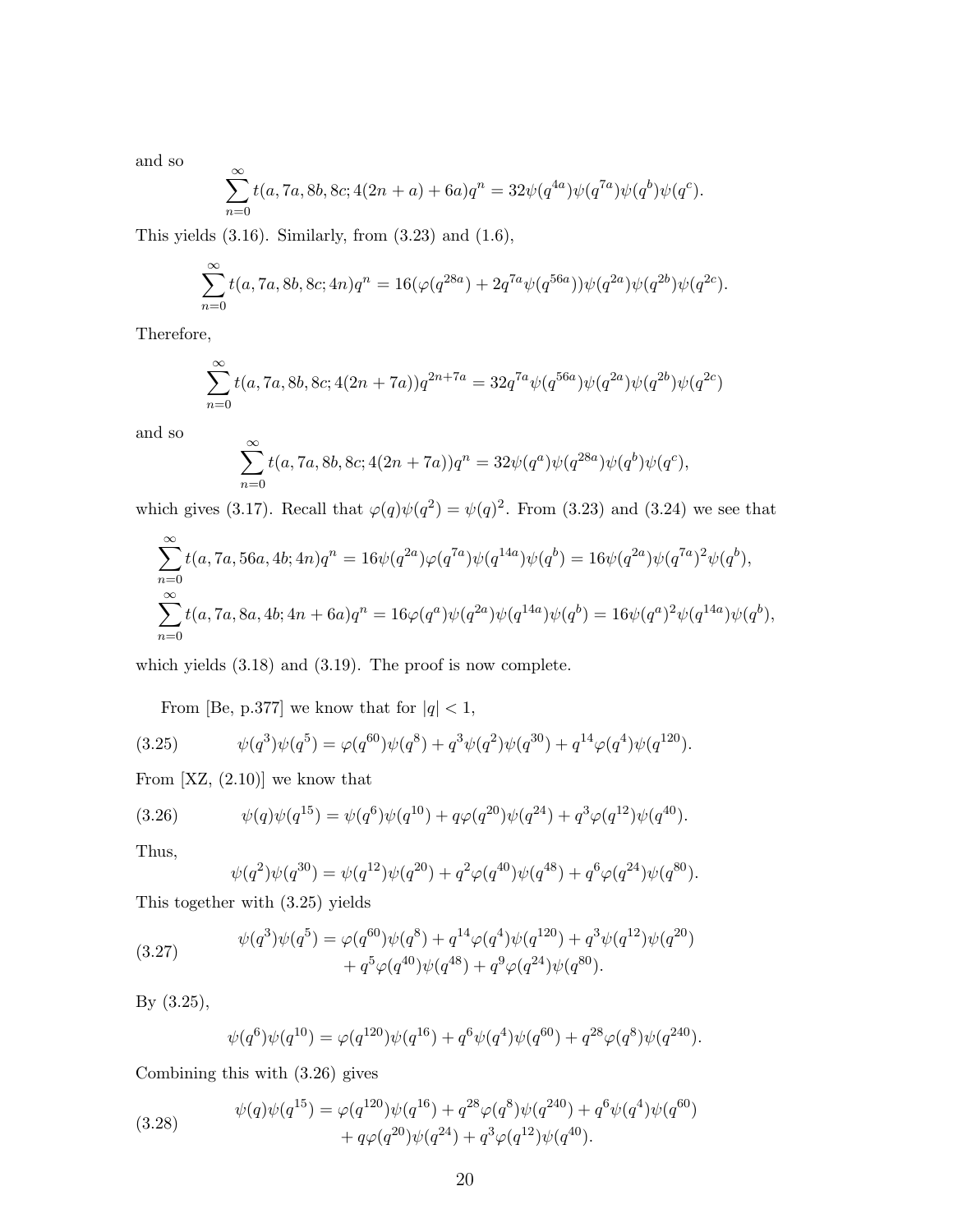**Theorem 3.5.** Suppose  $a, b, c \in \mathbb{Z}^+$  with  $2 \nmid a$ . For  $n \in \mathbb{Z}^+$  we have

- (3.29)  $t(3a, 5a, 2b, 2c; 2n + 3a) = t(a, 15a, b, c; n),$ (3.30)  $t(a, 15a, 2b, 2c; 2n) = t(3a, 5a, b, c; n),$ (3.31)  $t(3a, 5a, 4b, 4c; 4n + 3a) = t(3a, 5a, b, c; n),$ (3.32)  $t(a, 15a, 4b, 4c; 4n + 6a) = t(a, 15a, b, c; n),$ (3.33)  $t(3a, 5a, 8b, 8c; 8n + 18a) = 2t(4a, 15a, b, c; n),$ (3.34)  $t(3a, 5a, 8b, 8c; 8n + 60a) = 2t(a, 60a, b, c; n),$ (3.35)  $t(3a, 5a, 8a, 4b; 4n + 14a) = t(a, a, 30a, b; n),$ (3.36)  $t(3a, 5a, 120a, 4b; 4n) = t(2a, 15a, 15a, b; n),$ (3.37)  $t(a, 15a, 8b, 8c; 8n + 15a) = 2t(5a, 12a, b, c; n),$ (3.38)  $t(a, 15a, 8b, 8c; 8n + 21a) = 2t(3a, 20a, b, c; n),$
- (3.39)  $t(a, 15a, 24a, 4b; 4n + 3a) = t(3a, 3a, 10a, b; n),$
- (3.40)  $t(a, 15a, 40a, 4b; 4n + a) = t(5a, 5a, 6a, b; n).$

Proof. Using (3.25) and (3.26) we see that

$$
\sum_{n=0}^{\infty} t(3a, 5a, 2b, 2c; n)q^{n} = 16\psi(q^{3a})\psi(q^{5a})\psi(q^{2b})\psi(q^{2c})
$$
  
\n
$$
= 16(\varphi(q^{60a})\psi(q^{8a}) + q^{14a}\varphi(q^{4a})\psi(q^{120a}) + q^{3a}\psi(q^{2a})\psi(q^{30a}))\psi(q^{2b})\psi(q^{2c}),
$$
  
\n
$$
\sum_{n=0}^{\infty} t(a, 15a, 2b, 2c; n)q^{n} = 16\psi(q^{a})\psi(q^{15a})\psi(q^{2b})\psi(q^{2c})
$$
  
\n
$$
= 16(\psi(q^{6a})\psi(q^{10a}) + q^{a}\varphi(q^{20a})\psi(q^{24a}) + q^{3a}\varphi(q^{12a})\psi(q^{40a}))\psi(q^{2b})\psi(q^{2c}).
$$

Hence

$$
\sum_{n=0}^{\infty} t(3a, 5a, 2b, 2c; 2n + 3a)q^{2n+3a} = 16q^{3a}\psi(q^{2a})\psi(q^{30a})\psi(q^{2b})\psi(q^{2c}),
$$
  

$$
\sum_{n=0}^{\infty} t(a, 15a, 2b, 2c; 2n)q^{2n} = 16\psi(q^{6a})\psi(q^{10a})\psi(q^{2b})\psi(q^{2c}).
$$

It then follows that

$$
\sum_{n=0}^{\infty} t(3a, 5a, 2b, 2c; 2n + 3a)q^{n} = 16\psi(q^{a})\psi(q^{15a})\psi(q^{b})\psi(q^{c}),
$$
  

$$
\sum_{n=0}^{\infty} t(a, 15a, 2b, 2c; 2n)q^{n} = 16\psi(q^{3a})\psi(q^{5a})\psi(q^{b})\psi(q^{c}),
$$

which implies (3.29) and (3.30). By (3.29) and (3.30),

$$
t(3a, 5a, 4b, 4c; 4n + 3a) = t(a, 15a, 2b, 2c; 2n) = t(3a, 5a, b, c; n),
$$
  

$$
t(a, 15a, 4b, 4c; 4n + 6a) = t(3a, 5a, 2b, 2c; 2n + 3a) = t(a, 15a, b, c; n).
$$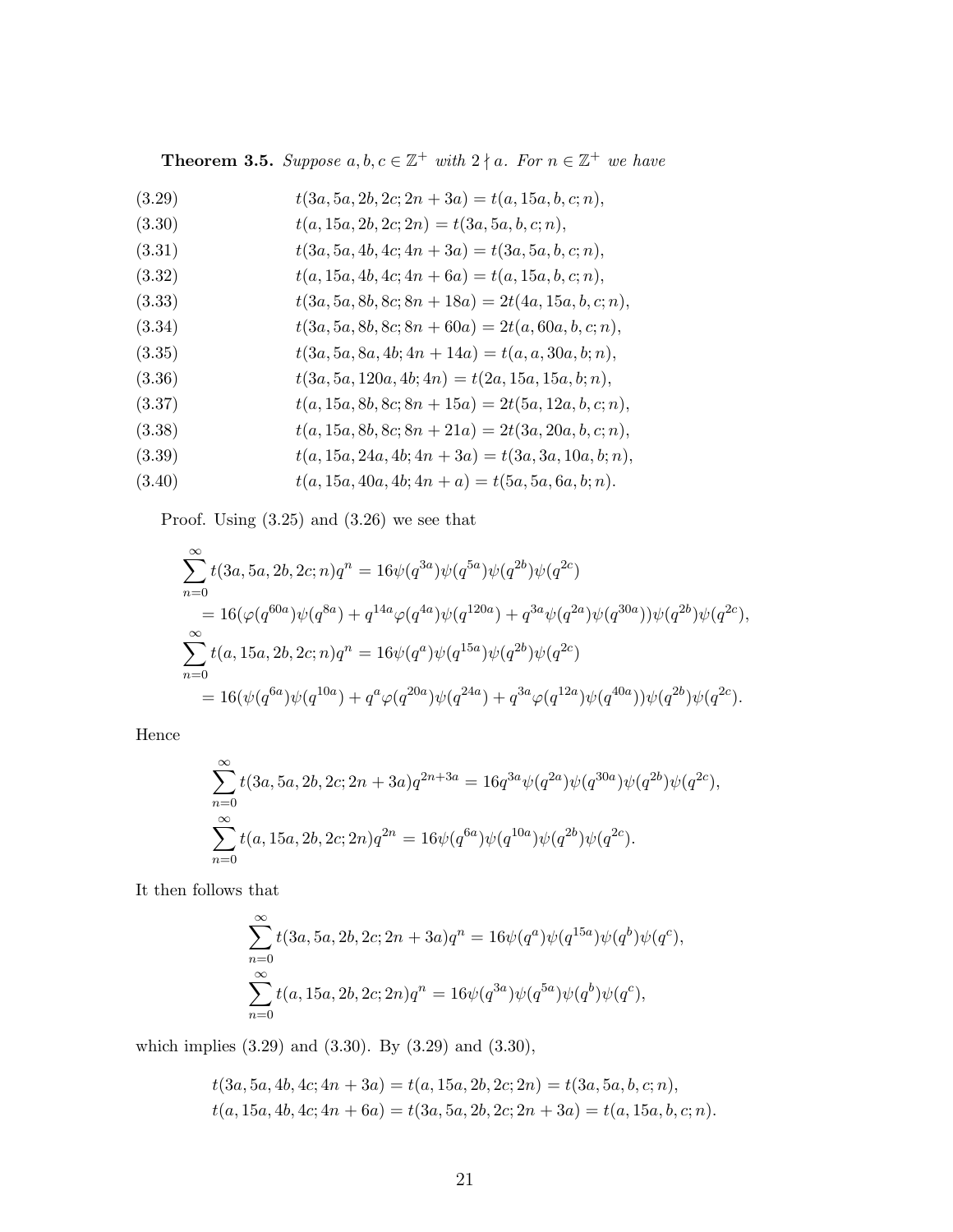Thus, (3.31) and (3.32) hold. Appealing to (3.27),

$$
\sum_{n=0}^{\infty} t(3a, 5a, 4b, 4c; n)q^n = 16\psi(q^{3a})\psi(q^{5a})\psi(q^{4b})\psi(q^{4c})
$$
  
=  $16(\varphi(q^{60a})\psi(q^{8a}) + q^{14a}\varphi(q^{4a})\psi(q^{120a}) + q^{3a}\psi(q^{12a})\psi(q^{20a})$   
+  $q^{5a}\varphi(q^{40a})\psi(q^{48a}) + q^{9a}\varphi(q^{24a})\psi(q^{80a}))\psi(q^{4b})\psi(q^{4c}).$ 

Thus,

$$
\sum_{n=0}^{\infty} t(3a, 5a, 4b, 4c; 4n)q^{4n} = 16\varphi(q^{60a})\psi(q^{8a})\psi(q^{4b})\psi(q^{4c}),
$$
  

$$
\sum_{n=0}^{\infty} t(3a, 5a, 4b, 4c; 4n + 14a)q^{4n+14a} = 16q^{14a}\varphi(q^{4a})\psi(q^{120a})\psi(q^{4b})\psi(q^{4c}),
$$

which yields

(3.41) 
$$
\sum_{n=0}^{\infty} t(3a, 5a, 4b, 4c; 4n)q^n = 16\varphi(q^{15a})\psi(q^{2a})\psi(q^b)\psi(q^c),
$$
  
\n
$$
\sum_{n=0}^{\infty} t(3a, 5a, 4b, 4c; 4n + 14a)q^n = 16\varphi(q^a)\psi(q^{30a})\psi(q^b)\psi(q^c).
$$

From (3.42), (3.41) and (1.6) we see that

$$
\sum_{n=0}^{\infty} t(3a, 5a, 8b, 8c; 4n + 14a)q^{n} = 16(\varphi(q^{4a}) + 2q^{a}\psi(q^{8a}))\psi(q^{30a})\psi(q^{2b})\psi(q^{2c}),
$$
  

$$
\sum_{n=0}^{\infty} t(3a, 5a, 8b, 8c; 4n)q^{n} = 16(\varphi(q^{60a}) + 2q^{15a}\psi(q^{120a}))\psi(q^{2a})\psi(q^{2b})\psi(q^{2c}).
$$

Thus,

$$
\sum_{n=0}^{\infty} t(3a, 5a, 8b, 8c; 4(2n+a) + 14a)q^{2n+a} = 32q^{a}\psi(q^{8a})\psi(q^{30a})\psi(q^{2b})\psi(q^{2c}),
$$
  

$$
\sum_{n=0}^{\infty} t(3a, 5a, 8b, 8c; 4(2n+15a))q^{2n+15a} = 32q^{15a}\psi(q^{120a})\psi(q^{2a})\psi(q^{2b})\psi(q^{2c})
$$

and so

$$
\sum_{n=0}^{\infty} t(3a, 5a, 8b, 8c; 4(2n + a) + 14a)q^{n} = 32\psi(q^{4a})\psi(q^{15a})\psi(q^{b})\psi(q^{c}),
$$
  

$$
\sum_{n=0}^{\infty} t(3a, 5a, 8b, 8c; 4(2n + 15a))q^{n} = 32\psi(q^{a})\psi(q^{60a})\psi(q^{b})\psi(q^{c}),
$$

which yields (3.33) and (3.34). Note that  $\varphi(q)\psi(q^2) = \psi(q)^2$ . Taking  $c = 2a$  in (3.42) and  $c = 30a$  in  $(3.41)$  yields  $(3.35)$  and  $(3.36)$ . Using  $(3.28)$  we see that

$$
\sum_{n=0}^{\infty} t(a, 15a, 4b, 4c; n)q^n = 16\psi(q^a)\psi(q^{15a})\psi(q^{4b})\psi(q^{4c})
$$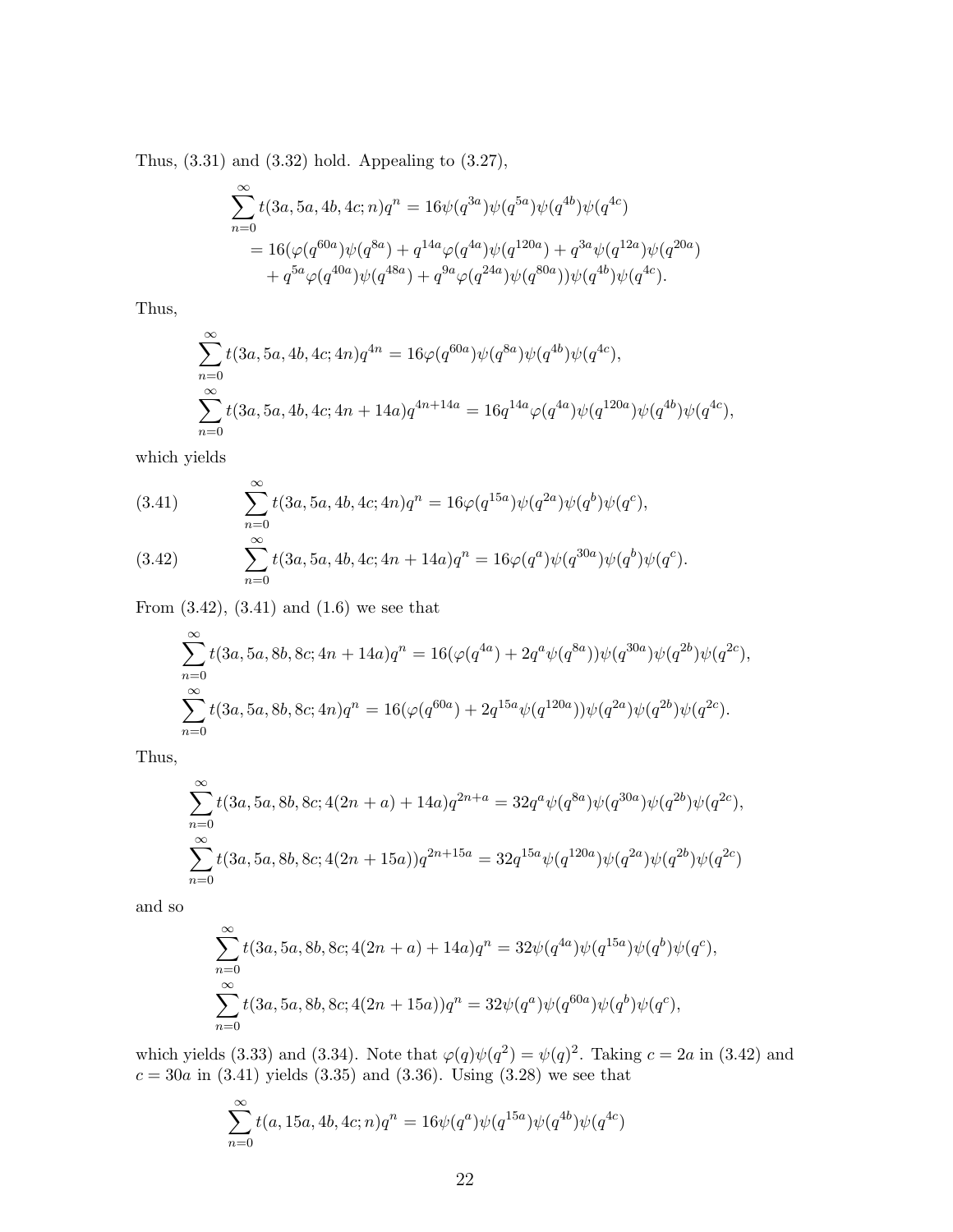$$
= 16(\varphi(q^{120a})\psi(q^{16a}) + q^{28a}\varphi(q^{8a})\psi(q^{240a}) + q^{6a}\psi(q^{4a})\psi(q^{60a}) + q^a\varphi(q^{20a})\psi(q^{24a}) + q^{3a}\varphi(q^{12a})\psi(q^{40a}))\psi(q^{4b})\psi(q^{4c}).
$$

From this it follows that

$$
\sum_{n=0}^{\infty} t(a, 15a, 4b, 4c; 4n+a)q^{4n+a} = 16q^a \varphi(q^{20a}) \psi(q^{24a}) \psi(q^{4b}) \psi(q^{4c}),
$$
  

$$
\sum_{n=0}^{\infty} t(a, 15a, 4b, 4c; 4n+3a) q^{4n+3a} = 16q^{3a} \varphi(q^{12a}) \psi(q^{40a}) \psi(q^{4b}) \psi(q^{4c})
$$

and so

(3.43) 
$$
\sum_{n=0}^{\infty} t(a, 15a, 4b, 4c; 4n + a)q^{n} = 16\varphi(q^{5a})\psi(q^{6a})\psi(q^{b})\psi(q^{c}),
$$
  
(3.44) 
$$
\sum_{n=0}^{\infty} t(a, 15a, 4b, 4c; 4n + 3a)a^{n} = 16\varphi(q^{3a})\psi(q^{10a})\psi(q^{b})\psi(q^{c}).
$$

(3.44) 
$$
\sum_{n=0} t(a, 15a, 4b, 4c; 4n + 3a)q^n = 16\varphi(q^{3a})\psi(q^{10a})\psi(q^b)\psi(q^c).
$$

Hence, applying (1.6) we get

$$
\sum_{n=0}^{\infty} t(a, 15a, 8b, 8c; 4n + a)q^{n} = 16(\varphi(q^{20a}) + 2q^{5a}\psi(q^{40a}))\psi(q^{6a})\psi(q^{2b})\psi(q^{2c}),
$$
  

$$
\sum_{n=0}^{\infty} t(a, 15a, 8b, 8c; 4n + 3a)q^{n} = 16(\varphi(q^{12a}) + 2q^{3a}\psi(q^{24a}))\psi(q^{10a})\psi(q^{2b})\psi(q^{2c})
$$

and so

$$
\sum_{n=0}^{\infty} t(a, 15a, 8b, 8c; 4(2n + 5a) + a)q^{2n + 5a} = 32q^{5a}\psi(q^{40a})\psi(q^{6a})\psi(q^{2b})\psi(q^{2c}),
$$
  

$$
\sum_{n=0}^{\infty} t(a, 15a, 8b, 8c; 4(2n + 3a) + 3a)q^{2n + 3a} = 32q^{3a}\psi(q^{24a})\psi(q^{10a})\psi(q^{2b})\psi(q^{2c}).
$$

It then follows that

 $\infty$ 

$$
\sum_{n=0}^{\infty} t(a, 15a, 8b, 8c; 4(2n + 5a) + a)q^{n} = 32\psi(q^{20a})\psi(q^{3a})\psi(q^{b})\psi(q^{c}),
$$
  

$$
\sum_{n=0}^{\infty} t(a, 15a, 8b, 8c; 4(2n + 3a) + 3a)q^{n} = 32\psi(q^{12a})\psi(q^{5a})\psi(q^{b})\psi(q^{c}),
$$

which yields (3.37) and (3.38). Finally, taking  $c = 6a$  in (3.44) and  $c = 10a$  in (3.43) and then applying  $(1.5)$  we deduce  $(3.39)$  and  $(3.40)$ . The proof is now complete.

# 4. Evaluation of  $t(2, 3, 3, 8; n)$ ,  $t(1, 1, 6, 24; n)$  and  $t(1, 1, 6, 8; n)$

In this section we determine  $t(2, 3, 3, 8; n)$ ,  $t(1, 1, 6, 24; n)$  and  $t(1, 1, 6, 8; n)$  for any positive integer n.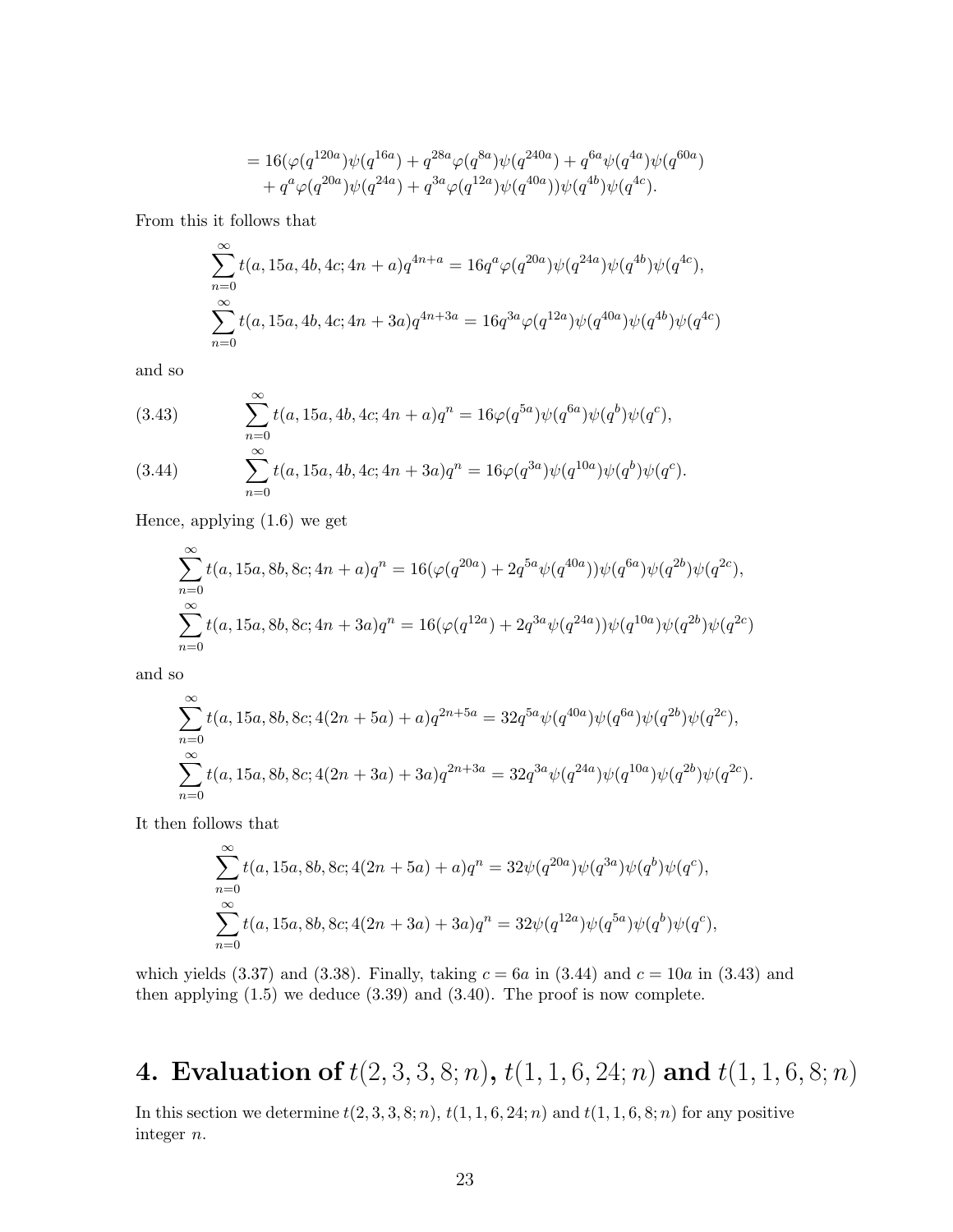**Theorem 4.1.** Let  $n$  be a positive integer. (i) If  $2n + 5 = 3^{\beta}n_1$   $(3 \nmid n_1)$ , then

$$
t(1, 1, 6, 24; 2n + 1) = t(2, 3, 3, 8; 2n + 3) = 4(\sigma(n_1) - (-1)^n a(2n + 5)),
$$

where  $\{a(n)\}\$ is given by

$$
q\prod_{k=0}^{\infty}(1-q^{2k})(1-q^{4k})(1-q^{6k})(1-q^{12k})=\sum_{n=1}^{\infty}a(n)q^n \quad (|q|<1).
$$

(ii) If  $n+1=2^{\alpha}3^{\beta}n_1$  with  $2\nmid n_1$  and  $3\nmid n_1$ , then

$$
t(1, 1, 6, 24; 2n - 2) + t(2, 3, 3, 8; 2n) = 2^{\alpha + 4} \sigma(n_1).
$$

Proof. By (3.1),  $t(1, 1, 6, 24; 2n + 1) = 2t(1, 3, 4, 12; n) = t(2, 3, 3, 8; 2n + 3)$ . By [WS2, Theorem 3.4], if  $2n+5 = 3^{\beta}n_1$  with  $3 \nmid n_1$ , then  $t(1, 3, 4, 12; n) = 2(\sigma(n_1) - (-1)^n a(2n+5))$ . Thus (i) is true.

Now we prove (ii). Since  $\psi(q)^2 = \varphi(q)\psi(q^2) = (\varphi(q^4) + 2q\psi(q^8))\psi(q^2)$  we see that

$$
\sum_{n=0}^{\infty} t(1, 1, 6, 24; n)q^{n} = 16\psi(q)^{2}\psi(q^{6})\psi(q^{24}) = (16\varphi(q^{4}) + 32q\psi(q^{8}))\psi(q^{2})\psi(q^{6})\psi(q^{24}).
$$

Thus,

$$
\sum_{n=0}^{\infty} t(1, 1, 6, 24; 2n)q^{2n} = 16\varphi(q^4)\psi(q^2)\psi(q^6)\psi(q^{24})
$$

and so

(4.1) 
$$
\sum_{n=0}^{\infty} t(1, 1, 6, 24; 2n)q^{n} = 16\varphi(q^{2})\psi(q)\psi(q^{3})\psi(q^{12}).
$$

Similarly,

$$
\sum_{n=0}^{\infty} t(2,3,3,8;n)q^n = 16\psi(q^2)\psi(q^3)^2\psi(q^8) = (16\varphi(q^{12}) + 32q^3\psi(q^{24}))\psi(q^6)\psi(q^2)\psi(q^8).
$$

Thus,

$$
\sum_{n=0}^{\infty} t(2,3,3,8;2n)q^{2n} = 16\psi(q^2)\psi(q^6)\psi(q^8)\varphi(q^{12})
$$

and so

(4.2) 
$$
\sum_{n=0}^{\infty} t(2,3,3,8;2n)q^{n} = 16\psi(q)\psi(q^{3})\psi(q^{4})\varphi(q^{6}).
$$

From  $(4.1)$  and  $(4.2)$  we see that

$$
\sum_{n=0}^{\infty} (t(2,3,3,8;2n) + t(1,1,6,24;2n-2))q^n
$$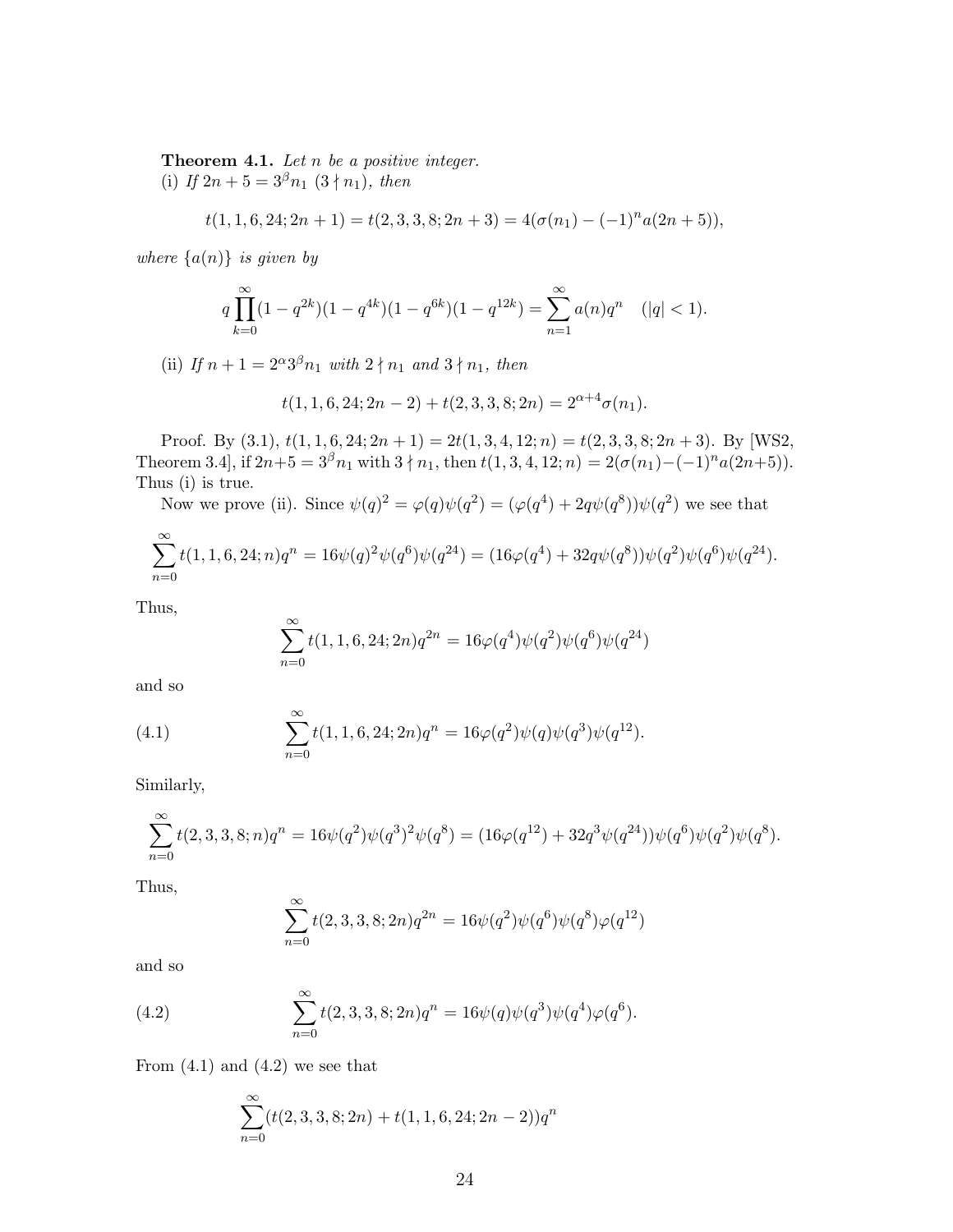$$
= 16\psi(q)\psi(q^{3})(\varphi(q^{6})\psi(q^{4}) + q\varphi(q^{2})\psi(q^{12})) = 16\psi(q)^{2}\psi(q^{3})^{2}.
$$

Hence

(4.3) 
$$
t(2,3,3,8;2n) + t(1,1,6,24;2n-2) = t(1,1,3,3;n).
$$

By [WS1, Lemma 4.1], if  $n + 1 = 2^{\alpha} 3^{\beta} n_1$  with  $2 \nmid n_1$  and  $3 \nmid n_1$ , then

(4.4) 
$$
t(1, 1, 3, 3; n) = 2^{\alpha + 4} \sigma(n_1).
$$

Thus (ii) holds and the proof is complete.

**Theorem 4.2.** Let  $n$  be a positive integer. (i) If  $n+1=2^{\alpha}3^{\beta}n_1$  with  $2\nmid n_1$  and  $3\nmid n_1$ , then

 $t(2, 3, 3, 8; 4n + 2) = t(1, 1, 6, 24; 4n) = 2^{\alpha+4}\sigma(n_1).$ 

(ii) If  $2n + 1 = 3^{\beta} n_1 (3 \nmid n_1)$ , then

$$
t(2,3,3,8;4n) = 8(\sigma(n_1) + a(2n + 1)),
$$
  

$$
t(1,1,6,24;4n-2) = 8(\sigma(n_1) - a(2n + 1)).
$$

Proof. If  $n + 1 = 2^{\alpha} 3^{\beta} n_1$  with  $2 \nmid n_1$  and  $3 \nmid n_1$ , from Theorem 4.1 we have

 $t(1, 1, 6, 24; 4n) + t(2, 3, 3, 8; 4n + 2) = 2^{\alpha + 5} \sigma(n_1).$ 

By [S1, Theorem 2.14],  $t(1, 1, 6, 24; 4n) = 2^{\alpha+4}\sigma(n_1)$ . Thus,  $t(2, 3, 3, 8; 4n+2) = 2^{\alpha+4}\sigma(n_1)$ . This proves (i).

Now we consider (ii). Suppose  $2n + 1 = 3^{\beta} n_1 (3 \nmid n_1)$ . We first assume that n is odd and  $n = 2m + 1$ . By (3.13),  $t(2, 3, 3, 8; 8m + 12) = 4t(1, 1, 6, 6; m)$ . This together with [S3, Theorem 4.15] yields

$$
t(2,3,3,8;8m + 4) = 4t(1,1,6,6; m - 1) = 8(\sigma(n_1) + a(4m + 3)).
$$

Now, appealing to Theorem 4.1(ii) we get

 $t(1, 1, 6, 24; 8m + 2) = 16\sigma(n_1) - t(2, 3, 3, 8; 8m + 4) = 8(\sigma(n_1) - a(4m + 3)).$ 

From now on suppose that n is even and  $n = 2m$ . From (3.12) and [S3, Theorem 4.15] we see that

$$
t(1, 1, 6, 24; 8m - 2) = 4t(2, 2, 3, 3; m - 1) = 8(\sigma(n_1) - a(4m + 1)).
$$

Now applying Theorem 4.1(ii) gives

$$
t(2,3,3,8;8m) = 16\sigma(n_1) - t(1,1,6,24;8m-2) = 8(\sigma(n_1) + a(4m+1)).
$$

Putting all the above together proves the theorem.

Theorem 4.3. Let  $n \in \mathbb{Z}^+$ .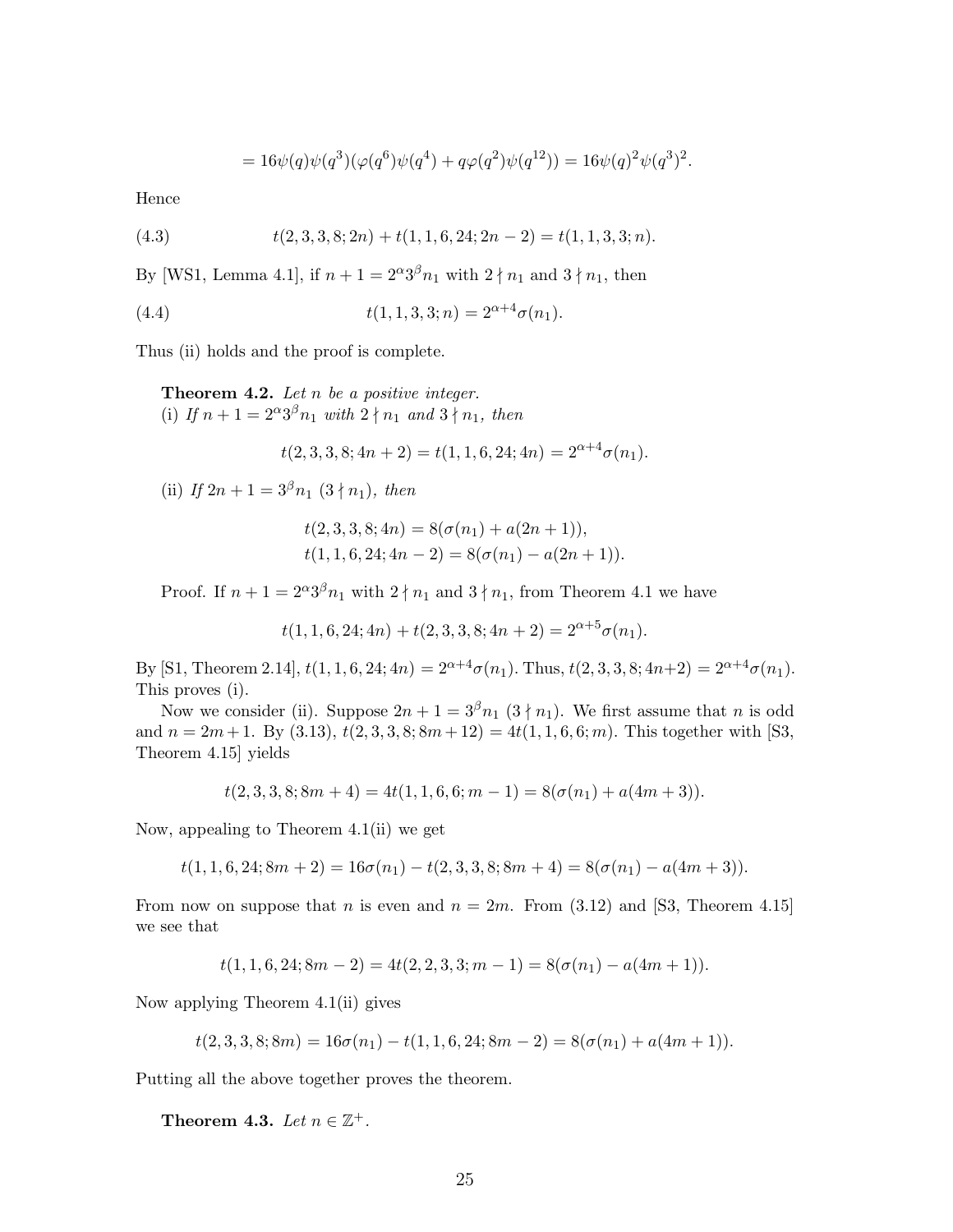(i) If  $n + 1 = 2^{\alpha} 3^{\beta} n_1$  with  $2 \nmid n_1$  and  $3 \nmid n_1$ , then

$$
t(1, 1, 6, 8; 2n) = 2^{\alpha+2} \left( 3^{\beta+1} \left( \frac{3}{n_1} \right) + (-1)^{\alpha+\beta+\frac{n_1-1}{2}} \right) \sum_{d|n_1} d\left( \frac{3}{d} \right).
$$

(ii) If  $2n + 3 = 3<sup>\beta</sup>n_1$  with  $3 \nmid n_1$ , then

$$
t(1,1,6,8;2n+1) = 2\left(3^{\beta+1}\left(\frac{3}{n_1}\right) + (-1)^n\right)\sum_{d|n_1}d\left(\frac{3}{d}\right) - 4\sum_{\substack{a,b\in\mathbb{Z}^+,2\nmid a\\8n+12=a^2+3b^2}}(-1)^{(a-1)/2}a.
$$

Proof. From [S1, Theorem 2.7],

$$
t(1, 1, 6, 8; 2n) = t(1, 2, 2, 3; n)
$$
 and  $t(1, 1, 6, 8; 2n + 1) = 2t(1, 3, 4, 4; n).$ 

By [C, (5.6) and Theorem 5.4], if  $n + 1 = 2^{\alpha}3^{\beta}n_1$  with  $2 \nmid n_1$  and  $3 \nmid n_1$ , then

$$
t(1,2,2,3;n) = 2^{\alpha+2} \left( 3^{\beta+1} + (-1)^{\alpha+\beta} \left( \frac{-3}{n_1} \right) \right) \sum_{d|n_1} \frac{n_1}{d} \left( \frac{3}{d} \right)
$$
  
=  $2^{\alpha+2} \left( 3^{\beta+1} + (-1)^{\alpha+\beta} \left( \frac{-3}{n_1} \right) \right) \sum_{d|n_1} d \left( \frac{3}{n_1/d} \right)$   
=  $2^{\alpha+2} \left( 3^{\beta+1} \left( \frac{3}{n_1} \right) + (-1)^{\alpha+\beta+(n_1-1)/2} \right) \sum_{d|n_1} d \left( \frac{3}{d} \right).$ 

Thus part(i) is true.

Let us consider part(ii). By [C, (5.6) and Theorem 5.6], if  $2n + 3 = 3^{\beta}n_1$  with  $3 \nmid n_1$ , then

$$
t(1,3,4,4;n) = \left(3^{\beta+1} - (-1)^{\beta} \left(\frac{-3}{n_1}\right)\right) \sum_{d|n_1} \frac{n_1}{d} \left(\frac{3}{d}\right) - 2g_1(2n+3),
$$

where  $\{g_1(n)\}\)$  is given by

$$
q\psi(q^{6})\prod_{k=1}^{\infty}(1-q^{2k})^{3} = \sum_{n=1}^{\infty}g_{1}(n)q^{n}.
$$

Using Jacobi's identity,

$$
q\psi(q^{6})\prod_{k=1}^{\infty}(1-q^{2k})^{3} = q\left(\sum_{m=0}^{\infty}q^{3m(m+1)}\right)\left(\sum_{k=0}^{\infty}(-1)^{k}(2k+1)q^{k(k+1)}\right)
$$
  

$$
= \left(\sum_{m=0}^{\infty}q^{3(2m+1)^{2}/4}\right)\left(\sum_{k=0}^{\infty}(-1)^{k}(2k+1)q^{(2k+1)^{2}/4}\right)
$$
  

$$
= \sum_{n=0}^{\infty}\left(\sum_{\substack{k,m\in\{0,1,2,\ldots\}\\4n=(2k+1)^{2}+3(2m+1)^{2}}}(-1)^{k}(2k+1)\right)q^{n}
$$
  

$$
= \sum_{n=0}^{\infty}\left(\sum_{\substack{a,b\in\mathbb{Z}^{+},2\nmid a\\4n=a^{2}+3b^{2}}}(-1)^{(a-1)/2}a\right)q^{n}.
$$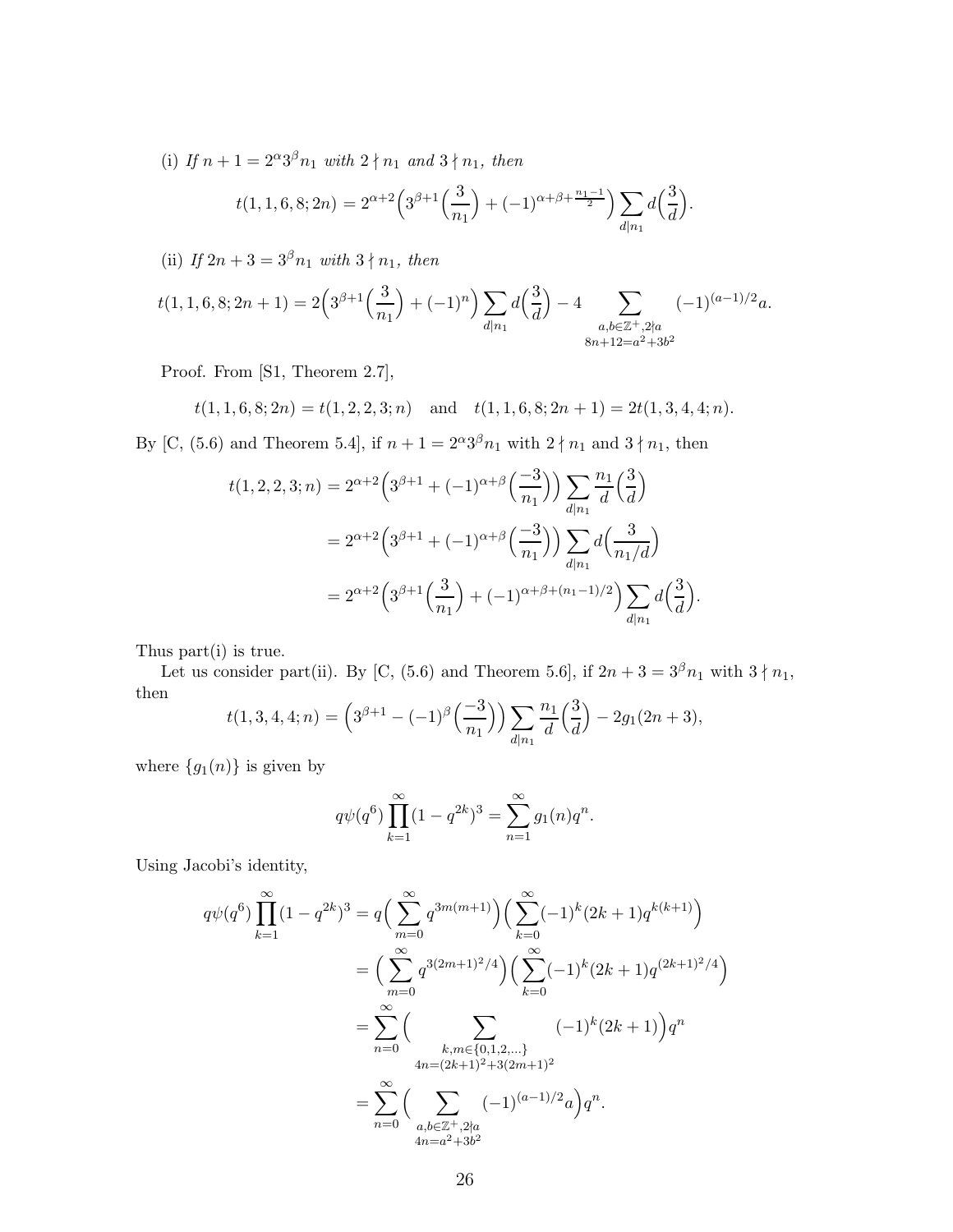Hence

$$
g_1(n) = \sum_{\substack{a,b \in \mathbb{Z}^+, 2 \nmid a \\ 4n = a^2 + 3b^2}} (-1)^{(a-1)/2} a.
$$

It then follows that

$$
t(1,1,6,8;2n+1) = 2t(1,3,4,4;n) = 2\left(3^{\beta+1} - (-1)^{\beta}\left(\frac{-3}{n_1}\right)\right) \sum_{d|n_1} \frac{n_1}{d} \left(\frac{3}{d}\right) - 4g_1(2n+3)
$$
  
=  $2\left(3^{\beta+1}\left(\frac{3}{n_1}\right) - (-1)^{\beta}\left(\frac{-1}{n_1}\right)\right) \sum_{d|n_1} d\left(\frac{3}{d}\right) - 4 \sum_{\substack{a,b \in \mathbb{Z}^+,2\nmid a\\8n+12=a^2+3b^2}} (-1)^{(a-1)/2}a.$ 

Observe that  $(-1)^{\beta} \left(\frac{-1}{n_1}\right) \equiv 3^{\beta} n_1 = 2n + 3 \equiv (-1)^{n-1} \pmod{4}$ . We then obtain part(ii). Now the proof is complete.

# 5. Special relations between  $t(a, b, c, d; n)$  and  $N(a, b, c, d; n)$

In this section, we present some special relations between  $t(a, b, c, d; n)$  and  $N(a, b, c, d; n)$ and pose a lot of related conjectures.

Theorem 5.1. Let  $n \in \mathbb{Z}^+$  Then

$$
t(1, 4, 7, 8; n) = 2N(1, 4, 7, 8; 2n + 5) \quad \text{for} \quad n \equiv 3 \pmod{4},
$$
\n
$$
t(1, 4, 8, 15; n) = 2N(1, 4, 8, 15; 2n + 7) \quad \text{for} \quad n \equiv 2 \pmod{4},
$$
\n
$$
t(3, 5, 12, 24; n) = 2N(3, 5, 12, 24; 2n + 11) \quad \text{for} \quad n \equiv 3 \pmod{4},
$$
\n
$$
t(3, 5, 20, 40; n) = 2N(3, 5, 20, 40; 2n + 17) \quad \text{for} \quad n \equiv 3 \pmod{4}.
$$

Proof. From (3.15), (3.31) and (3.32) we see that

 $t(1, 4, 7, 8; 4n + 3) = t(1, 2, 7, 4; 2n + 1) = t(1, 1, 2, 7; n),$  $t(1, 4, 8, 15; 4n + 6) = t(1, 1, 2, 15; n),$  $t(3, 5, 12, 24; 4n + 3) = t(3, 3, 5, 6; n),$  $t(3, 5, 20, 40; 4n + 3) = t(3, 5, 5, 10; n).$ 

Now applying Theorem 2.2 yields the result.

**Theorem 5.2.** For  $n \in \mathbb{Z}^+$  we have

$$
t(2,3,3,4;n) = 2N(2,3,3,4;2n+3) \text{ for } n \equiv 2,3 \pmod{4},
$$
  
\n
$$
t(2,3,3,12;n) = 2N(2,3,3,12;2n+5) \text{ for } n \equiv 0,1 \pmod{4},
$$
  
\n
$$
t(2,3,3,24;n) = 4N(2,3,3,24;2n+8) \text{ for } n \equiv 2 \pmod{4},
$$
  
\n
$$
t(2,3,3,36;n) = 2N(2,3,3,36;2n+11) \text{ for } n \equiv 2,3 \pmod{4},
$$
  
\n
$$
t(1,1,6,12;n) = 2N(1,1,6,12;2n+5) \text{ for } n \equiv 0,3 \pmod{4},
$$
  
\n
$$
t(1,1,6,16;n) = \begin{cases} N(1,1,3,8;n+3) & \text{if } n \equiv 2 \pmod{8},\\ 4N(1,1,3,8;n+3) & \text{if } n \equiv 4 \pmod{8}. \end{cases}
$$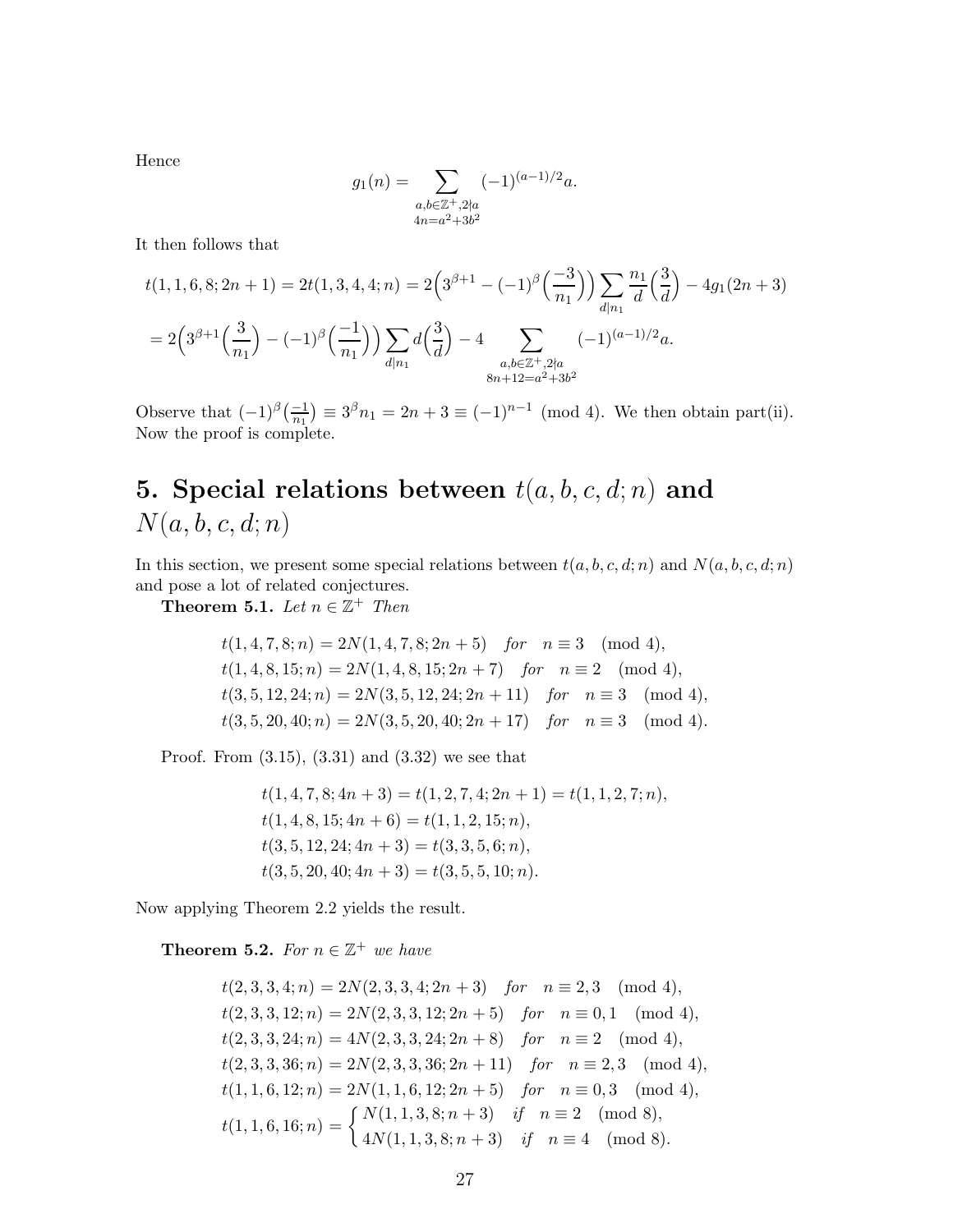Proof. By Theorem 2.3 and (3.8),

$$
N(2,3,3,4;8n+9) = t(1,2,3,3;n) = \frac{1}{2}t(2,3,3,4;4n+3).
$$

By (1.6) and (1.9),

$$
\sum_{n=0}^{\infty} N(2,3,3,4;n)q^n = \varphi(q^2)\varphi(q^4)\varphi(q^3)^2
$$
  
=  $(\varphi(q^8) + 2q^2\psi(q^{16}))(\varphi(q^{16}) + 2q^4\psi(q^{32}))$   
 $\times (\varphi(q^{24})^2 + 4q^{12}\psi(q^{48})^2 + 4q^6\psi(q^{24})^2 + 4q^3\varphi(q^{48})\psi(q^{24}) + 8q^{15}\psi(q^{24})\psi(q^{96})).$ 

Thus

$$
\sum_{n=0}^{\infty} N(2,3,3,4;8n+7)q^{8n+7}
$$
\n
$$
= \varphi(q^{8})\varphi(q^{16}) \cdot 8q^{15}\psi(q^{24})\psi(q^{96}) + 2q^{4}\varphi(q^{8})\psi(q^{32}) \cdot 4q^{3}\varphi(q^{48})\psi(q^{24})
$$
\n
$$
= 8q^{7}\varphi(q^{8})\psi(q^{24})(\varphi(q^{48})\psi(q^{32}) + q^{8}\varphi(q^{16})\psi(q^{96}))
$$
\n
$$
= 8q^{7}\varphi(q^{8})\psi(q^{24})\psi(q^{8})\psi(q^{24})
$$

and so

(5.1) 
$$
\sum_{n=0}^{\infty} N(2,3,3,4;8n+7)q^{n} = 8\varphi(q)\psi(q)\psi(q^{3})^{2}.
$$

On the other hand, using (1.5), (1.6) and (1.8) we see that for  $b \in \mathbb{Z}^+$ ,

(5.2)  
\n
$$
\sum_{n=0}^{\infty} t(2,3,3,4b;n)q^n
$$
\n
$$
= 16\psi(q^2)\psi(q^3)^2\psi(q^{4b}) = 16\varphi(q^3)\psi(q^2)\psi(q^6)\psi(q^{4b})
$$
\n
$$
= 16(\varphi(q^{12}) + 2q^3\psi(q^{24}))(\varphi(q^{12})\psi(q^8) + q^2\varphi(q^4)\psi(q^{24}))\psi(q^{4b}).
$$

Thus

$$
\sum_{n=0}^{\infty} t(2,3,3,4b;4n+2)q^{4n+2} = 16q^2 \varphi(q^4) \psi(q^{4b}) \varphi(q^{12}) \psi(q^{24})
$$

and so

$$
\sum_{n=0}^{\infty} t(2,3,3,4b;4n+2)q^{n} = 16\varphi(q)\psi(q^{b})\varphi(q^{3})\psi(q^{6}) = 16\varphi(q)\psi(q^{3})^{2}\psi(q^{b}).
$$

This together with  $(5.1)$  yields  $t(2, 3, 3, 4; 4n + 2) = 2N(2, 3, 3, 4; 8n + 7)$ . Therefore  $t(2, 3, 3, 4; n) = 2N(2, 3, 3, 4; 2n + 3)$  for  $n \equiv 2, 3 \pmod{4}$ . The remaining results can be proved similarly.

**Lemma 5.1.** Suppose  $a, b \in \mathbb{Z}^+$  and  $ab \equiv -1 \pmod{4}$ . Then

$$
\sum_{n=0}^{\infty} N(a, a, a, 2b; 8n + 5a)q^{n} = 24\varphi(q^{b})\psi(q^{a})\psi(q^{2a})^{2}
$$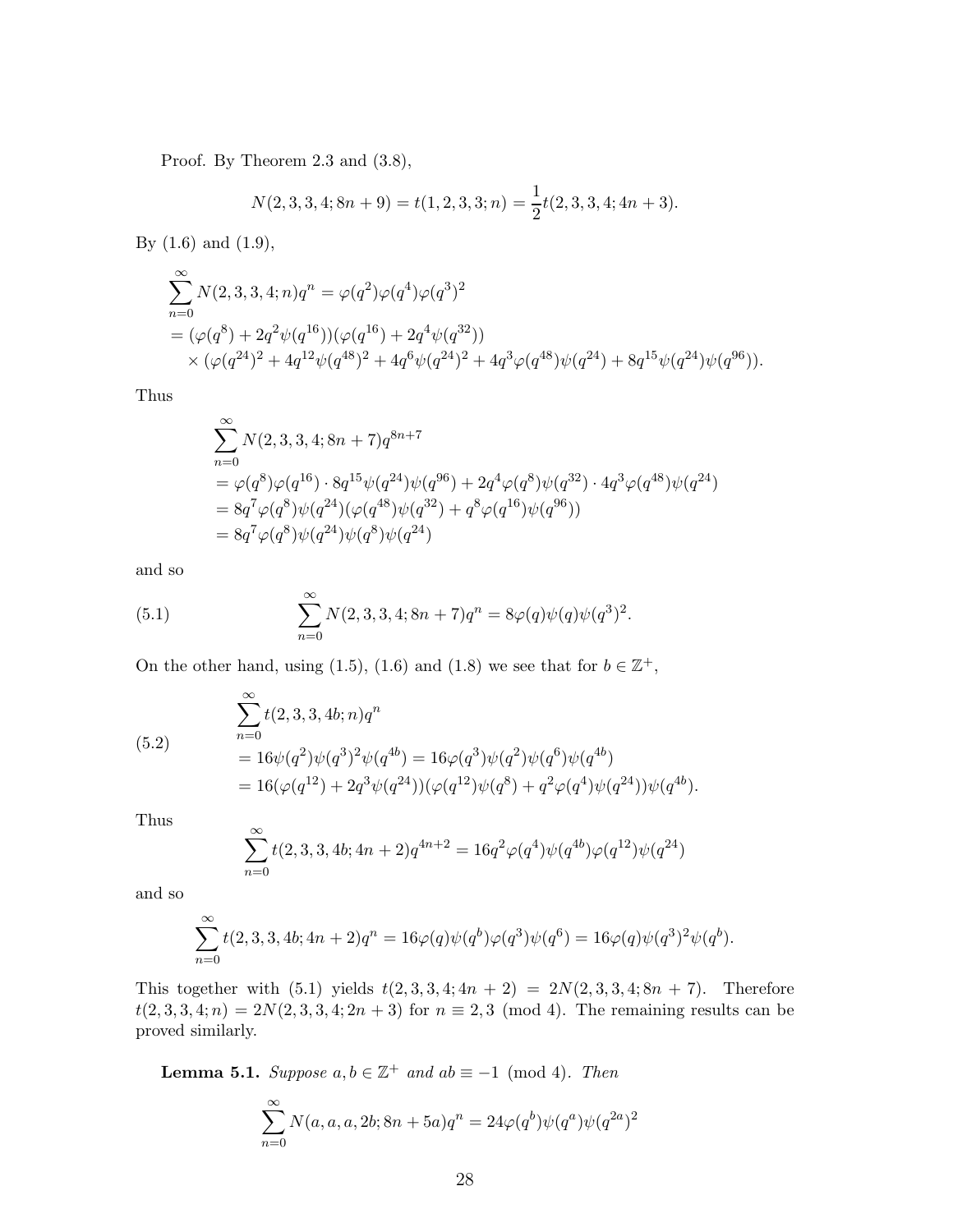$$
\sum_{n=0}^{\infty} N(a, a, a, 2b; 8n + a + 2b)q^{n} = 12\varphi(q^{a})^{2}\psi(q^{a})\psi(q^{2b}).
$$

Proof. It is evident that

$$
\sum_{n=0}^{\infty} N(a, a, a, 2b; n) q^n
$$
\n
$$
= \varphi(q^{a})^3 \varphi(q^{2b}) = (\varphi(q^{16a}) + 2q^{4a} \psi(q^{32a}) + 2q^{a} \psi(q^{8a}))^3 (\varphi(q^{8b}) + 2q^{2b} \psi(q^{16b}))
$$
\n
$$
= ((\varphi(q^{16a}) + 2q^{4a} \psi(q^{32a}))^3 + 6q^{a} (\varphi(q^{16a}) + 2q^{4a} \psi(q^{32a}))^2 \psi(q^{8a}) + 12q^{2a} (\varphi(q^{16a}) + 2q^{4a} \psi(q^{32a})) \psi(q^{8a})^2 + 8q^{3a} \psi(q^{8a})^3)(\varphi(q^{8b}) + 2q^{2b} \psi(q^{16b})).
$$

Thus,

$$
\sum_{n=0}^{\infty} N(a, a, a, 2b; 8n + 5a) q^{8n+5a} = 6q^a \varphi(q^{16a}) \cdot 4q^{4a} \psi(q^{32a}) \psi(q^{8a}) \varphi(q^{8b}),
$$
  

$$
\sum_{n=0}^{\infty} N(a, a, a, 2b; 8n + a + 2b) q^{8n+a+2b}
$$
  

$$
= 3(\varphi(q^{16a})^2 + 4q^{8a} \psi(q^{32a})^2) \cdot 2q^a \psi(q^{8a}) \cdot 2q^{2b} \psi(q^{16b}) = 12q^{a+2b} \varphi(q^{8a})^2 \psi(q^{8a}) \psi(q^{16b})
$$

and so the result follows.

**Theorem 5.3.** For  $n \in \mathbb{Z}^+$  with  $n \equiv 3, 5 \pmod{8}$ ,

$$
t(1, 1, 2, 12; n) = 4N(1, 1, 4, 6; n + 2) = \frac{8}{3}N(1, 1, 1, 6; n + 2)
$$
  

$$
t(3, 3, 4, 6; n) = \frac{8}{3}N(2, 3, 3, 3; n + 2).
$$

Proof. By (3.1) and [S1, Theorem 2.11],

$$
t(1, 1, 2, 12; 8n + 3) = 2t(1, 1, 4, 6; 4n + 1) = 4t(1, 2, 3, 4; 2n) = 4N(1, 1, 4, 6; 8n + 5),
$$
  

$$
t(1, 1, 2, 12; 8n + 5) = 2t(1, 1, 4, 6; 4n + 2) = 4N(1, 1, 4, 6; 8n + 7).
$$

From [S1, p.283] and Lemma 5.1 we know that

$$
\sum_{n=0}^{\infty} t(1, 1, 4, 6; 4n + 1)q^{n} = 32\varphi(q^{3})\psi(q)\psi(q^{2})^{2} = \frac{4}{3} \sum_{n=0}^{\infty} N(1, 1, 1, 6; 8n + 5)q^{n},
$$
  

$$
\sum_{n=0}^{\infty} t(1, 1, 4, 6; 4n + 2)q^{n} = 16\varphi(q)^{2}\psi(q)\psi(q^{6}) = \frac{4}{3} \sum_{n=0}^{\infty} N(1, 1, 1, 6; 8n + 7)q^{n}.
$$

Hence the formula for  $t(1, 1, 2, 12; n)$  is true. From  $(5.2)$  we see that

$$
\sum_{n=0}^{\infty} t(2,3,3,12;4n)q^{4n} = 16\varphi(q^{12})^2\psi(q^8)\psi(q^{12}),
$$
  

$$
\sum_{n=0}^{\infty} t(2,3,3,12;4n+5)q^{4n+5} = 32q^5\psi(q^{24})\varphi(q^4)\psi(q^{24})\psi(q^{12}).
$$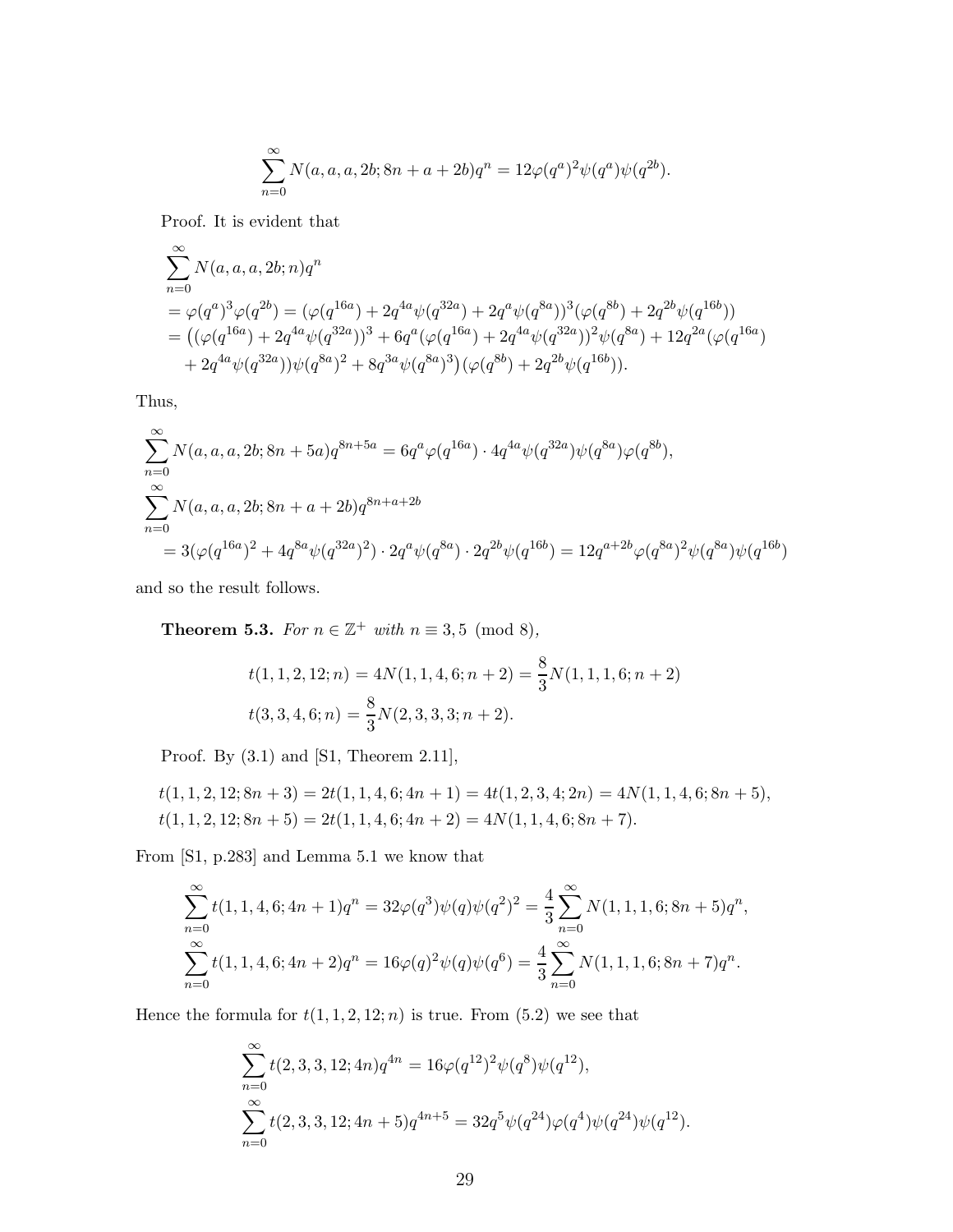Thus, appealing to Lemma 5.1 we get

$$
\sum_{n=0}^{\infty} t(2,3,3,12;4n)q^{n} = 16\varphi(q^{3})^{2}\psi(q^{2})\psi(q^{3}) = \frac{4}{3} \sum_{n=0}^{\infty} N(2,3,3,3;8n+5)q^{n},
$$
  

$$
\sum_{n=0}^{\infty} t(2,3,3,12;4n+5)q^{n} = 32\varphi(q)\psi(q^{3})\psi(q^{6})^{2} = \frac{4}{3} \sum_{n=0}^{\infty} N(2,3,3,3;8n+15)q^{n}.
$$

This together with (3.1) gives

$$
t(3,3,4,6;8n+3) = 2t(2,3,3,12;4n) = \frac{8}{3} \sum_{n=0}^{\infty} N(2,3,3,3;8n+5),
$$
  

$$
t(3,3,4,6;8n+5) = 2t(2,3,3,12;4n+1) = 4t(1,3,6,12;2n-1)
$$
  

$$
= \frac{8}{3} \sum_{n=0}^{\infty} N(2,3,3,3;8n+15),
$$

which completes the proof.

**Corollary 5.1.** For  $n \in \mathbb{Z}^+$  with  $n \equiv 5, 7 \pmod{8}$ ,

$$
N(1, 1, 1, 6; 4n) = 5N(1, 1, 1, 6; n) \quad and \quad N(2, 3, 3, 3; 4n) = 5N(2, 3, 3, 3; n).
$$

Proof. From Theorem 5.3 and [S1, Theorem 2.1],

$$
\frac{8}{3}N(1, 1, 1, 6; n) = t(1, 1, 2, 12; n - 2) = \frac{2}{3}(N(1, 1, 1, 6; 4n) - N(1, 1, 1, 6; n)),
$$
  
\n
$$
\frac{8}{3}N(2, 3, 3, 3; n) = t(3, 3, 4, 6; n - 2) = \frac{2}{3}(N(2, 3, 3, 3; 4n) - N(2, 3, 3, 3; n)).
$$

This yields the result.

Using similar method one can prove the following results:

(5.3) 
$$
t(3,3,4,18;n) = 2N(3,3,4,18;2n+7)
$$
 for  $n \equiv 0,1 \pmod{4}$ ,  
\n $t(1,3,8,12;n) = 4N(1,3,8,12;n+3)$  for  $n \equiv 2,4 \pmod{8}$ ,  
\n(5.5)  $t(1,1,2,28;n) = 4N(1,1,2,28;n+4)$  for  $n \equiv 1,3 \pmod{8}$ ,  
\n(5.6)  $t(1,3,4,24;n) = 4N(1,3,4,24;n+4)$  for  $n \equiv 1,3 \pmod{8}$ ,  
\n(5.7)  $t(2,3,3,48;n) = N(2,3,3,48;2n+14)$  for  $n \equiv 0 \pmod{8}$ ,  
\n(5.8)  $t(1,1,8,14;n) = 8N(1,1,8,14;n+3)$  for  $n \equiv 1 \pmod{8}$ ,  
\n(5.9)  $t(1,1,10,20;n) = 4N(1,1,10,20;n+4)$  for  $n \equiv 1 \pmod{8}$ ,  
\n(5.10)  $t(1,1,14,16;n) = 4N(1,1,14,16;n+4)$  for  $n \equiv 1 \pmod{8}$ ,  
\n(5.11)  $t(1,2,7,14;n) = 8N(1,2,7,14;n+3)$  for  $n \equiv 1 \pmod{8}$ ,  
\n(5.12)  $t(1,1,8,30;n) = 4N(1,1,8,30;2n+10)$  for  $n \equiv 1 \pmod{8}$ ,  
\n(5.13)  $t(1,3,4,16;n) = \frac{4}{3}N(1,3,4,16;2n+6)$  for  $n \equiv 1 \pmod{8}$ ,  
\n(5.14)  $t(3,3,10,48;n) = 4N(3,3,10,48;2n+16)$  for  $n \equiv 1 \pmod{8}$ ,  
\n(5.15)  $t(1,1,8,14;n) = 4N(1,1,8,14;2n+6)$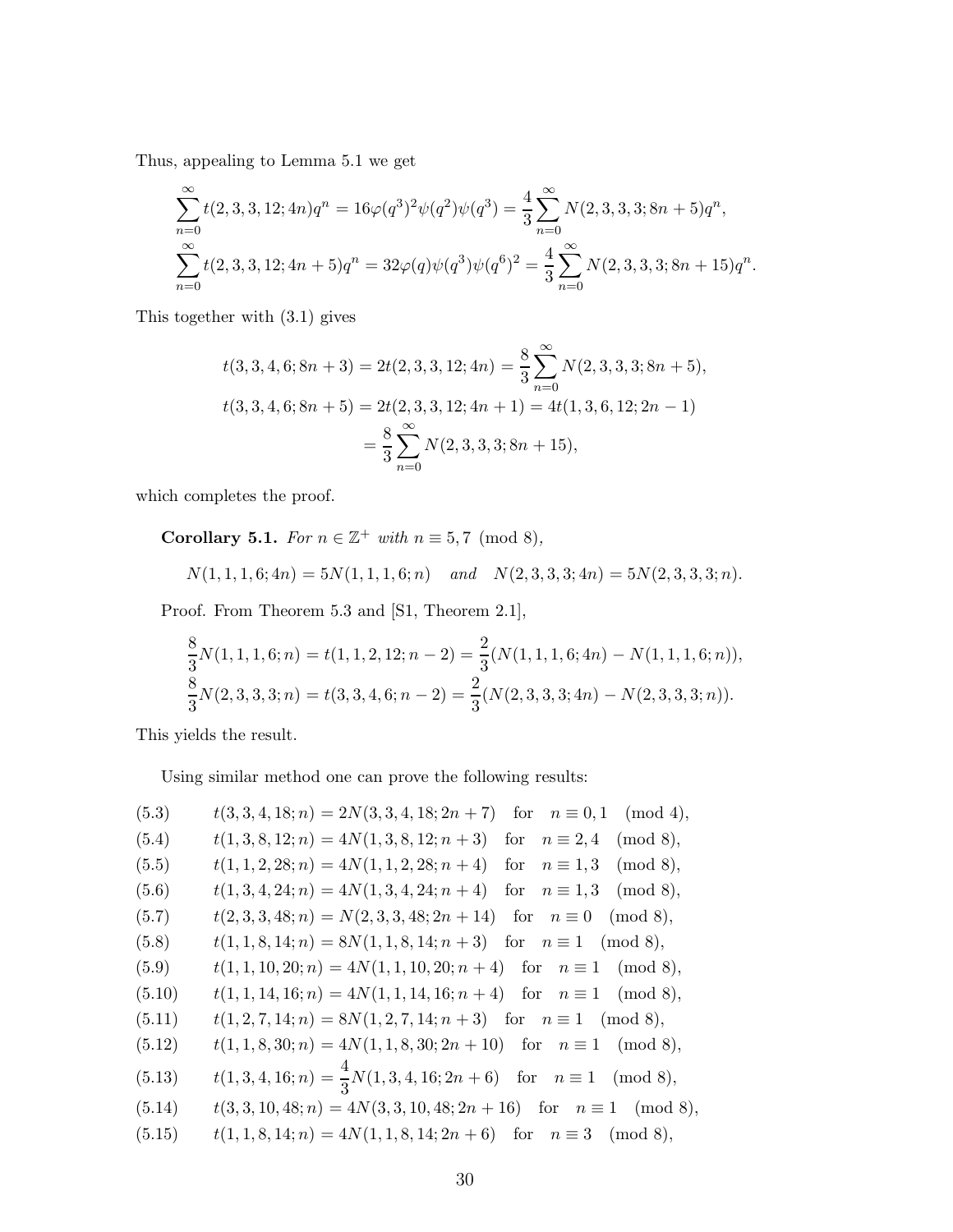| $t(2, 15, 15, 24; n) = 4N(2, 15, 15, 24; 2n + 14)$ for $n \equiv 3 \pmod{8}$ , |
|--------------------------------------------------------------------------------|
| $t(5,5,6,8;n) = 4N(5,5,6,8;2n+6)$ for $n \equiv 3 \pmod{8}$ ,                  |
| $t(1,3,12,48;n) = \frac{4}{3}N(1,3,12,48;2n+16)$ for $n \equiv 4 \pmod{8}$ ,   |
| $t(2, 4, 5, 5; n) = 4N(2, 4, 5, 5; n + 2)$ for $n \equiv 5 \pmod{8}$ ,         |
| $t(4, 7, 7, 14; n) = 4N(4, 7, 7, 14; n + 4)$ for $n \equiv 5 \pmod{8}$ ,       |
| $t(1, 1, 16, 30; n) = 4N(1, 1, 16, 30; 2n + 12)$ for $n \equiv 5 \pmod{8}$ ,   |
| $t(1, 1, 30, 40; n) = 4N(1, 1, 30, 40; 2n + 18)$ for $n \equiv 5 \pmod{8}$ ,   |
| $t(1,3,16,36;n) = \frac{4}{3}N(1,3,16,36;2n+14)$ for $n \equiv 5 \pmod{8}$ ,   |
| $t(2,3,3,32;n) = 4N(2,3,3,32;2n+10)$ for $n \equiv 5 \pmod{8}$ ,               |
| $t(2, 7, 7, 24; n) = 4N(2, 7, 7, 24; 2n + 10)$ for $n \equiv 5 \pmod{8}$ ,     |
| $t(3,3,10,24;n) = 4N(3,3,10,24;2n+10)$ for $n \equiv 5 \pmod{8}$ ,             |
| $t(1, 7, 16, 16; n) = 4N(1, 7, 16, 16; n + 5)$ for $n \equiv 6 \pmod{8}$ ,     |
| $t(2,3,3,48;n) = 4N(2,3,3,48;2n+14)$ for $n \equiv 6 \pmod{8}$ ,               |
| $t(1, 1, 10, 20; n) = 4N(1, 1, 10, 20; n + 4)$ for $n \equiv 7 \pmod{8}$ ,     |
| $t(2,4,5,5;n) = 4N(2,4,5,5;n+2)$ for $n \equiv 7 \pmod{8}$ ,                   |
| $t(4, 7, 7, 14; n) = 4N(4, 7, 7, 14; n + 4)$ for $n \equiv 7 \pmod{8}$ ,       |
| $t(1, 1, 14, 16; n) = 4N(1, 1, 14, 16; 2n + 8)$ for $n \equiv 7 \pmod{8}$ ,    |
| $t(5, 5, 6, 40; n) = 4N(5, 5, 6, 40; 2n + 14)$ for $n \equiv 7 \pmod{8}$ .     |
|                                                                                |

By doing calculations on Maple, we pose the following conjectures. Conjecture 5.1. Suppose  $n \in \mathbb{Z}^+$ . Then

$$
t(1,3,5,15;n) = 8N(1,3,5,15;n+3) \quad \text{for } n \equiv 3 \pmod{4},
$$
  

$$
t(1,3,7,21;n) = 8N(1,3,7,21;n+4) \quad \text{for } n \equiv 2 \pmod{4},
$$
  

$$
t(1,3,9,27;n) = \frac{16}{13}N(1,3,9,27;2n+10) \quad \text{for } n \equiv 7 \pmod{8}.
$$

We remark that Dongxi Ye informed the author he proved the formula for  $t(1, 3, 5, 15; n)$ and  $t(1, 3, 7, 21; n)$  by using theta function identities and weight 2 modular forms.

Conjecture 5.2. Let  $n \in \mathbb{Z}^+$ . Then

$$
t(1, 2, 3, 10; n)
$$
\n
$$
= \begin{cases}\n\frac{4}{3}N(1, 2, 3, 10; 2n + 4) = \frac{4}{9}N(1, 2, 3, 10; 8n + 16) & \text{if } 4 | n - 1, \\
\frac{8}{3}N(1, 2, 3, 10; 2n + 4) & \text{if } 8 | n, \\
\frac{16}{9}N(1, 2, 3, 10; 2n + 4) & \text{if } n \equiv 10 \pmod{16}, \\
4N(1, 2, 3, 10; 2n + 4) & \text{if } n \equiv 11, 15 \pmod{20}.\n\end{cases}
$$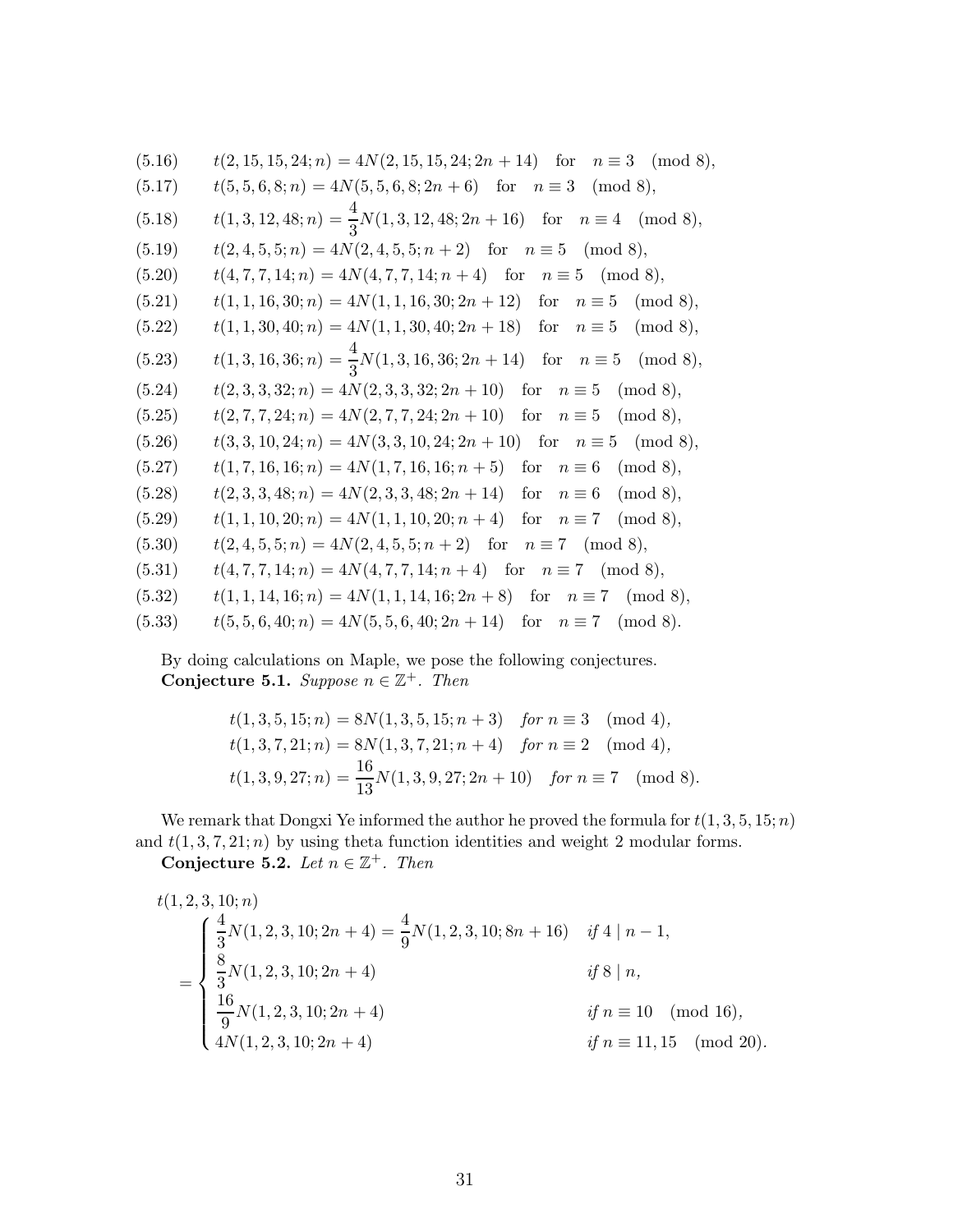Conjecture 5.3. Let  $n \in \mathbb{Z}^+$ . Then

$$
t(1,2,3,18;n) = \begin{cases} \frac{4}{3}N(1,2,3,18;2n+6) = \frac{4}{9}N(1,2,3,18;8n+24) & \text{if } 4 \mid n, \\ \frac{8}{3}N(1,2,3,18;2n+6) & \text{if } 8 \mid n-3, \\ 4N(1,2,3,18;2n+6) & \text{if } 12 \mid n-6, \\ \frac{8}{5}N(1,2,3,18;2n+6) & \text{if } 24 \mid n-15, \end{cases}
$$

Conjecture 5.4. Let  $n \in \mathbb{Z}^+$ . Then

$$
t(1,3,6,30;n)
$$
  
= 
$$
\begin{cases} \frac{4}{3}N(1,3,6,30;2n+10) = \frac{4}{9}N(1,3,6,30;8n+40) & \text{if } 4 | n, \\ \frac{8}{3}N(1,3,6,30;2n+10) = \frac{8}{15}N(1,3,6,30;8n+40) & \text{if } 8 | n-1, \\ \frac{16}{9}N(1,3,6,30;2n+10) = \frac{16}{33}N(1,3,6,30;8n+40) & \text{if } 16 | n+1. \end{cases}
$$

Conjecture 5.5. Let  $n \in \mathbb{Z}^+$ . Then

$$
t(1,3,18,18;n)
$$
  
\n
$$
\begin{cases}\n\frac{4}{3}N(1,3,18,18;2n+10) = \frac{4}{9}N(1,3,18,18;8n+40) & if 4 | n-2, \\
\frac{8}{3}N(1,3,18,18;2n+10) = \frac{8}{15}N(1,3,18,18;8n+40) & if 8 | n-1, \\
\frac{16}{9}N(1,3,18,18;2n+10) = \frac{16}{33}N(1,3,18,18;8n+40) & if 16 | n-7, \\
4N(1,3,18,18;2n+10) = \frac{4}{7}N(1,3,18,18;8n+40) & if 12 | n-4, \\
\frac{8}{5}N(1,3,18,18;2n+10) = \frac{8}{17}N(1,3,18,18;8n+40) & if 24 | n-13.\n\end{cases}
$$

Conjecture 5.6. Let  $n \in \mathbb{Z}^+$ . Then

$$
\begin{cases}\n\frac{4}{3}N(2,3,9,18;2n+8) = \frac{4}{9}N(2,3,9,18;8n+32) & if 4 | n-3, \\
\frac{8}{3}N(2,3,9,18;2n+8) & if 8 | n-2,\n\end{cases}
$$

$$
t(2,3,9,18;n) = \begin{cases} \frac{3}{3}N(2,3,9,18;2n+8) & \text{if } 8 \mid n-2, \\ \frac{8}{3}N(2,3,9,18;2n+8) & \text{if } 8 \mid n-2, \\ \frac{16}{9}N(2,3,9,18;2n+8) & \text{if } 16 \mid n-8, \\ \frac{32}{15}N(2,3,9,18;2n+8) & \text{if } 32 \mid n-20, \\ \frac{8}{5}N(2,3,9,18;2n+8) & \text{if } 24 \mid n-14, \\ 4N(2,3,9,18;2n+8) & \text{if } 12 \mid n-5. \end{cases}
$$

Conjecture 5.7. Let  $n \in \mathbb{Z}^+$ . Then

 $t(2, 5, 10, 15; n)$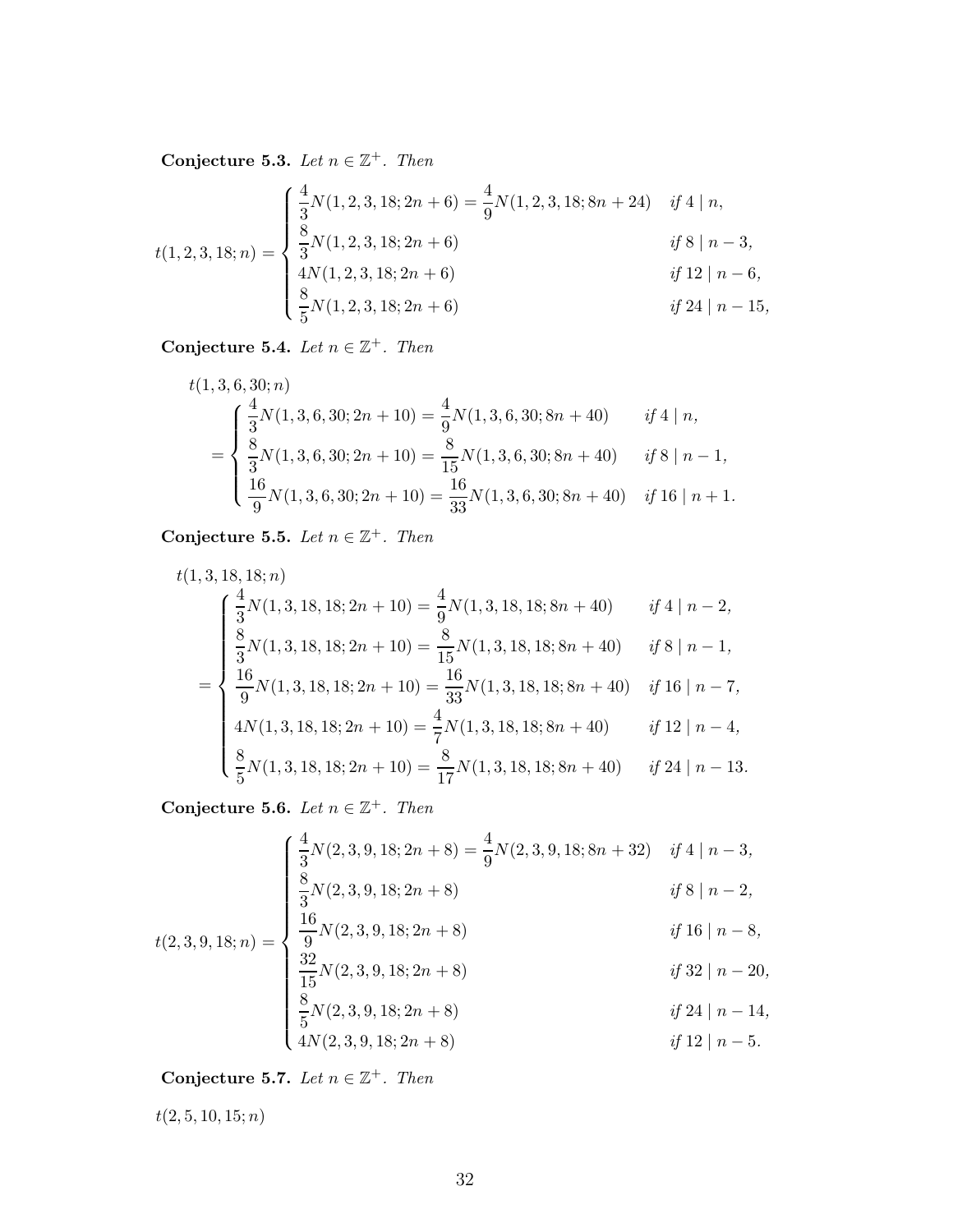$$
= \begin{cases} \frac{4}{3}N(2,5,10,15;2n+8) = \frac{4}{9}N(2,5,10,15;8n+32) & if 4 | n-3, \\ \frac{8}{3}N(2,5,10,15;2n+8) & if 8 | n-6, \\ \frac{16}{9}N(2,5,10,15;2n+8) & if 16 | n-8, \\ 4N(2,5,10,15;2n+8) & if n \equiv 61,81 \pmod{100} \end{cases}
$$

Conjecture 5.8. Let  $n \in \mathbb{Z}^+$ . Then

$$
t(5,6,15,30;n) = \begin{cases} \frac{4}{3}N(5,6,15,30;2n+14) & \text{if } 4 | n-2, \\ \frac{8}{3}N(5,6,15,30;2n+14) & \text{if } 8 | n-7, \\ \frac{16}{9}N(5,6,15,30;2n+14) & \text{if } 16 | n-13. \end{cases}
$$

Conjecture 5.9. Let  $n \in \mathbb{Z}^+$ . Then

$$
t(1,6,9,12;n) = 2N(1,6,9,12;2n+7) \quad \text{for } n \equiv 2,3 \pmod{4}.
$$

Conjecture 5.10. Let  $n \in \mathbb{Z}^+$  with  $n \equiv 0 \pmod{8}$ . Then

$$
t(1,3,24,28;n) = 4N(1,3,24,28;n+7),
$$
  
\n
$$
t(1,6,10,15;n) = 8N(1,6,10,15;n+4),
$$
  
\n
$$
t(1,2,21,24;n) = 4N(1,2,21,24;2n+12),
$$
  
\n
$$
t(1,6,8,33;n) = 4N(1,6,8,33;2n+12).
$$

Conjecture 5.11. Let  $n \in \mathbb{Z}^+$  with  $n \equiv 1 \pmod{8}$ . Then

$$
t(1, 2, 5, 32; n) = 4N(1, 2, 5, 32; 2n + 10),
$$
  
\n
$$
t(1, 2, 13, 24; n) = 4N(1, 2, 13, 24; 2n + 10),
$$
  
\n
$$
t(2, 5, 9, 24; n) = 4N(2, 5, 9, 24; 2n + 10).
$$

Conjecture 5.12. Let  $n \in \mathbb{Z}^+$  with  $n \equiv 2 \pmod{8}$ . Then

$$
t(1, 2, 5, 8; n) = \frac{4}{3}N(1, 2, 5, 8; 2n + 4),
$$
  

$$
t(1, 2, 5, 24; n) = 4N(1, 2, 5, 24; 2n + 8).
$$

Conjecture 5.13. Let  $n \in \mathbb{Z}^+$  with  $n \equiv 3 \pmod{8}$ . Then

$$
t(1,6,8,9;n) = 4N(1,6,8,9;2n+6),
$$
  
\n
$$
t(1,18,24,45;n) = 4N(1,18,24,45;2n+22),
$$
  
\n
$$
t(2,3,24,27;n) = 4N(2,3,24,27;2n+14),
$$
  
\n
$$
t(2,5,10,15;n) = \frac{4}{3}N(2,5,10,15;2n+8),
$$
  
\n
$$
t(3,6,8,39;n) = 4N(3,6,8,39;2n+14).
$$

Conjecture 5.14. Let  $n \in \mathbb{Z}^+$  with  $n \equiv 4 \pmod{8}$ . Then

$$
t(1,8,16,31;n) = 4N(1,8,16,31;n+7),
$$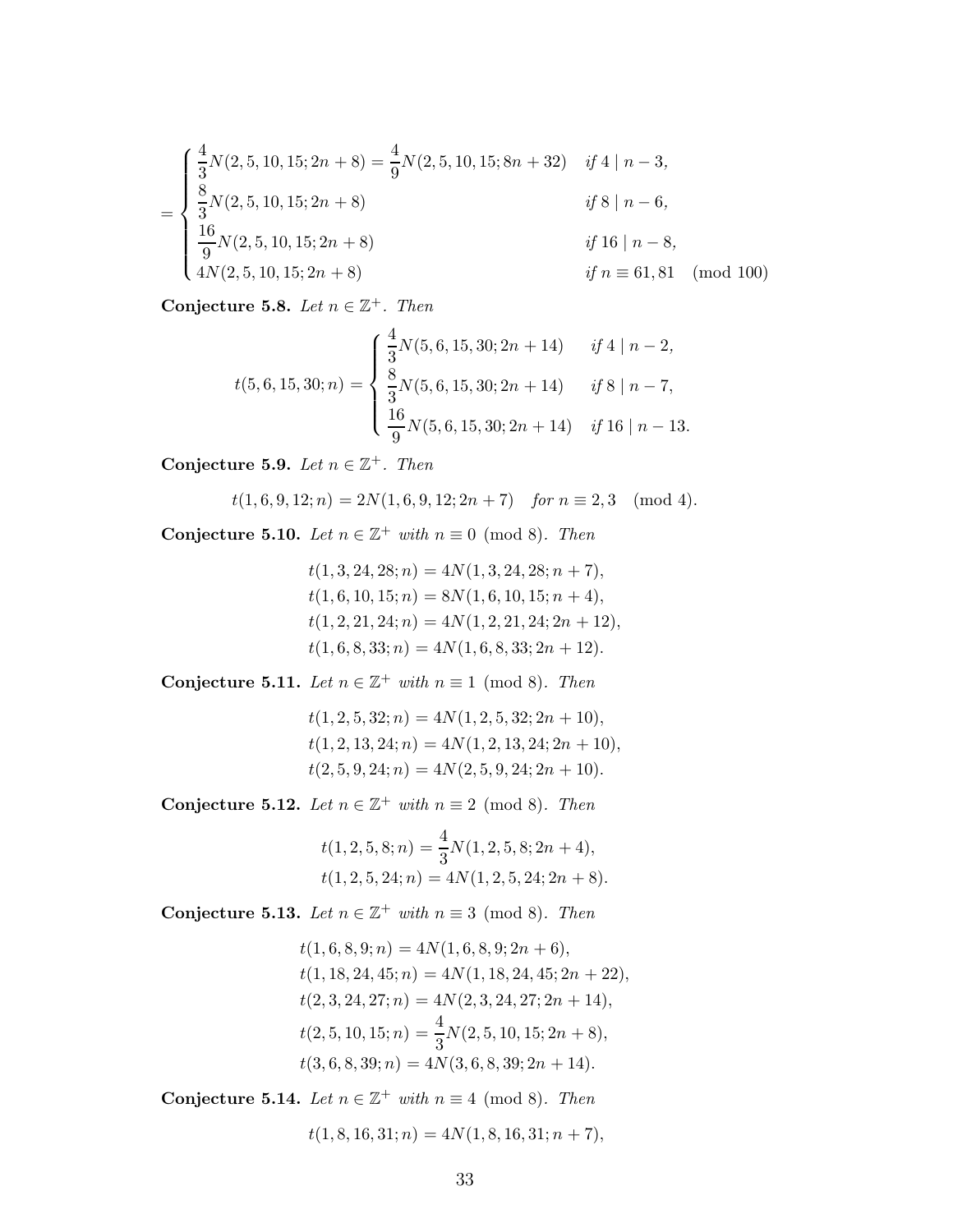$$
t(1,9,30,40;n) = 4N(1,9,30,40;2n+20),
$$
  

$$
t(2,2,3,9;n) = \frac{8}{3}N(2,2,3,9;2n+4).
$$

Conjecture 5.15. Let  $n \in \mathbb{Z}^+$  with  $n \equiv 5 \pmod{8}$ . Then

$$
t(1,8,16,23;n) = 4N(1,8,16,23;n+6),
$$
  
\n
$$
t(1,5,10,40;n) = \frac{4}{3}N(1,5,10,40;2n+14),
$$
  
\n
$$
t(2,3,11,24;n) = 4N(2,3,11,24;2n+10).
$$

Conjecture 5.16. Let  $n \in \mathbb{Z}^+$  with  $n \equiv 6 \pmod{8}$ . Then

 $t(1, 18, 21, 24; n) = 4N(1, 18, 21, 24; 2n + 16),$  $t(3, 6, 8, 15; n) = 4N(3, 6, 8, 15; 2n + 8),$  $t(5, 6, 8, 45; n) = 4N(5, 6, 8, 45; 2n + 16).$ 

Conjecture 5.17. Let  $n \in \mathbb{Z}^+$  with  $n \equiv 7 \pmod{8}$ . Then

$$
t(2,3,5,30;n) = 8N(2,3,5,30;n+5),
$$
  
\n
$$
t(1,6,9,24;n) = \frac{4}{3}N(1,6,9,24;2n+10),
$$
  
\n
$$
t(2,5,24,25;n) = 4N(2,5,24,25;2n+14),
$$
  
\n
$$
t(2,9,21,24;n) = 4N(2,9,21,24;2n+14),
$$
  
\n
$$
t(3,6,7,8;n) = 4N(3,6,7,8;2n+6),
$$
  
\n
$$
t(3,15,30,40;n) = 4N(3,15,30,40;2n+22)
$$

Conjecture 5.18. Let  $n \in \mathbb{Z}^+$ . Then

$$
t(1, 1, 25, 25; n) = 2N(1, 1, 25, 25; 2n + 13) \quad \text{for} \quad n \equiv 0, 2 \pmod{5},
$$
\n
$$
t(1, 1, 5, 21; n) = 2N(1, 1, 5, 21; 2n + 7) \quad \text{for} \quad n \equiv 0, 3 \pmod{5},
$$
\n
$$
t(1, 6, 6, 15; n) = 2N(1, 6, 6, 15; 2n + 7) \quad \text{for} \quad n \equiv 0, 3 \pmod{5},
$$
\n
$$
t(2, 2, 3, 5; n) = 2N(2, 2, 3, 5; 2n + 3) \quad \text{for} \quad n \equiv 3, 4 \pmod{5},
$$
\n
$$
t(3, 7, 7, 35; n) = 2N(3, 7, 7, 35; 2n + 13) \quad \text{for} \quad n \equiv 3, 4 \pmod{5},
$$
\n
$$
t(3, 3, 7, 15; n) = 2N(3, 3, 7, 15; 2n + 7) \quad \text{for} \quad n \equiv 1, 2 \pmod{5}.
$$
\n
$$
t(1, 1, 3, 5; n) = \frac{2}{5}N(1, 1, 3, 5; 8n + 10) \quad \text{for} \quad n \equiv 2, 3 \pmod{5},
$$
\n
$$
t(1, 3, 3, 15; n) = \frac{2}{5}N(1, 3, 3, 15; 8n + 22) \quad \text{for} \quad n \equiv 0, 2 \pmod{5}.
$$

Conjecture 5.19. Let  $n \in \mathbb{Z}^+$  with  $n \equiv 0, 1, 5 \pmod{7}$ . Then

$$
t(1, 2, 2, 7; n) = 2N(1, 2, 2, 7; 2n + 3).
$$

Conjecture 5.20. Let  $n \in \mathbb{Z}^+$  with  $n \equiv 0, 2, 3 \pmod{7}$ . Then

$$
t(1, 1, 1, 7; n) = \frac{2}{5}N(1, 1, 1, 7; 8n + 10).
$$